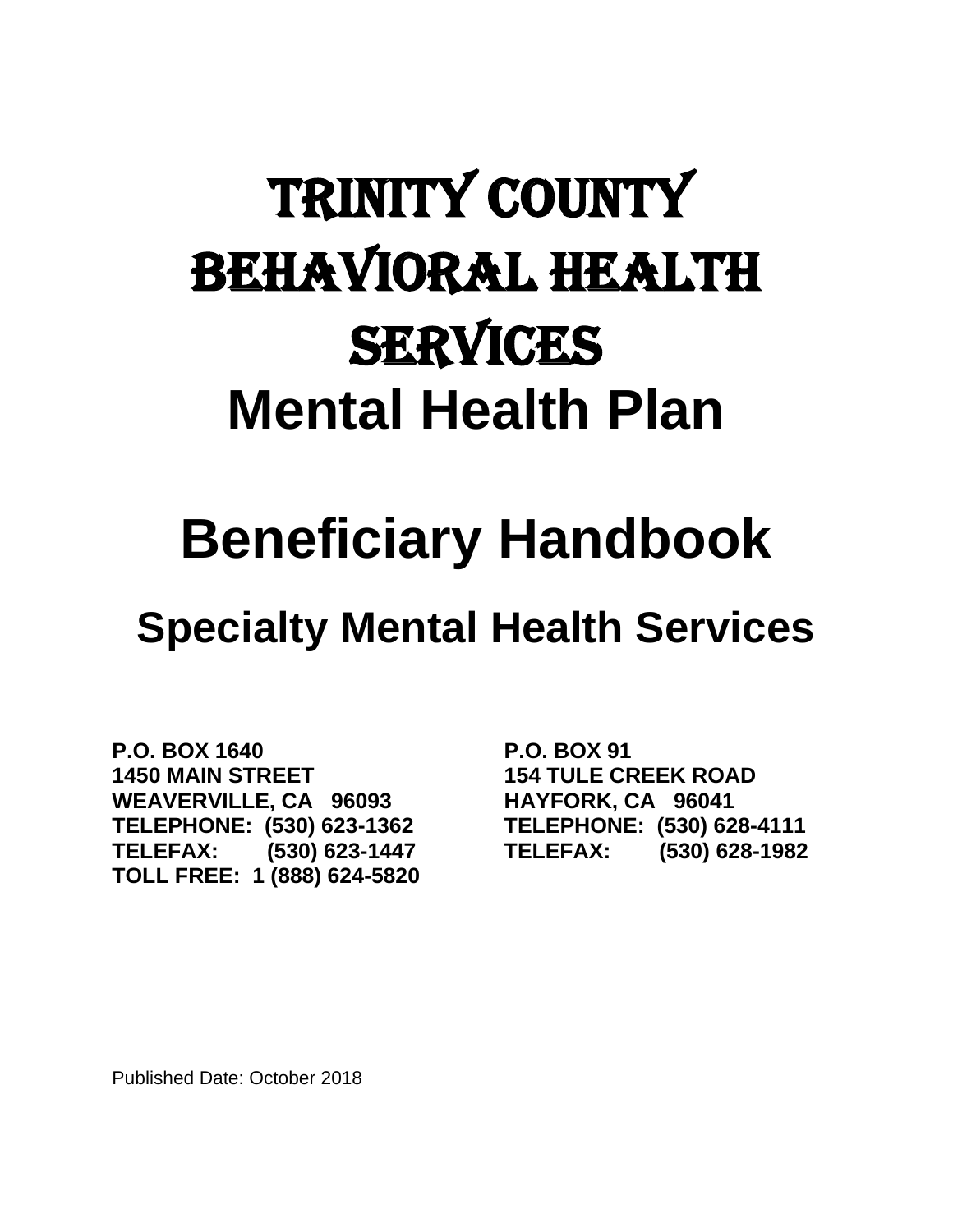#### **English**

ATTENTION: If you speak another language, language assistance services, free of charge, are available to you. Call **1 (530) 623-1362 (TTY: 711)**

ATTENTION: Auxiliary aids and services, including but not limited to large print documents and alternative formats, are available to you free of charge upon request. Call: **1 (530) 623-1362 (TTY: 711).**

#### **Español (Spanish)**

ATENCIÓN: Si habla español, tiene a su disposición servicios gratuitos de asistencia lingüística. Llame al **1 (530) 623-1362 (TTY: 711)**

#### **Tiếng Việt (Vietnamese)**

CHÚ Ý: Nếu bạn nói Tiếng Việt, có các dịch vụ hỗ trợ ngôn ngữ miễn phí dành cho bạn. Gọi số **1 (530) 623-1362 (TTY: 711)**

#### . **Tagalog (Tagalog ̶ Filipino)**

PAUNAWA: Kung nagsasalita ka ng Tagalog, maaari kang gumamit ng mga serbisyo ng tulong sa wika nang walang bayad. Tumawag sa **1 (530) 623-1362 (TTY: 711).**

#### **한국어 (Korean)**

주의: 한국어를 사용하시는 경우, 언어 지원 서비스를 무료로 이용하실 수 있습니다. **1** 

**(530) 623-1362 (TTY: 711)** 번으로 전화해 주십시오.

#### 繁體中文**(Chinese)**

注意:如果您使用繁體中文,您可以免費獲得語言援助服務。請致電 **1 (530) 623-1362 (TTY: 711)**

#### **Հայերեն (Armenian)**

ՈՒՇԱԴՐՈՒԹՅՈՒՆ՝ Եթե խոսում եք հայերեն, ապա ձեզ անվճար կարող են տրամադրվել լեզվական աջակցության ծառայություններ: Զանգահարեք**1 (530) 623- 1362)**

(TTY (հեռատիպ)՝**(TTY: 711)**

#### **Русский (Russian)**

ВНИМАНИЕ: Если вы говорите на русском языке, то вам доступны бесплатные услуги перевода. Звоните **1 (530) 623-1362** (телетайп: **TTY: 711)**

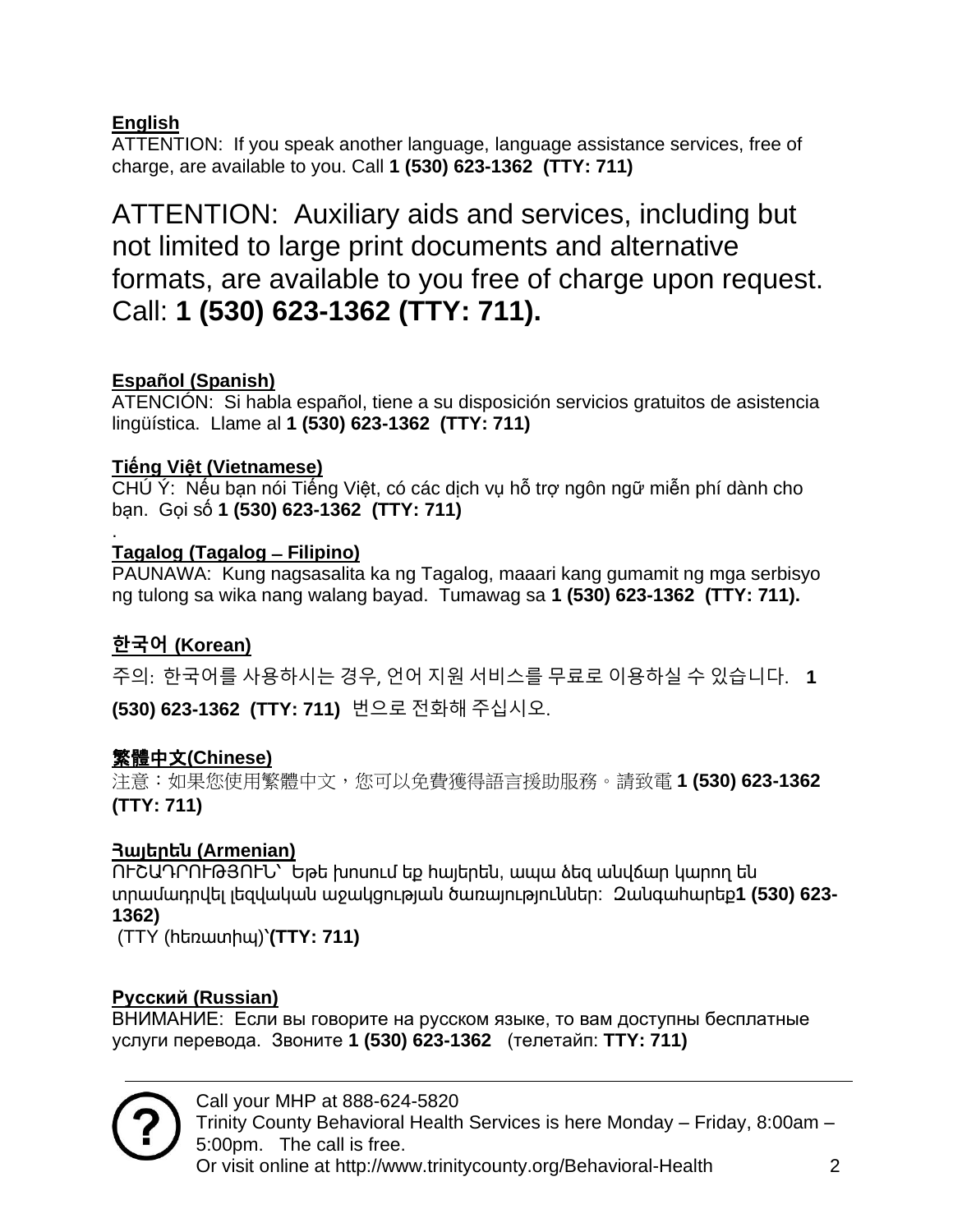#### **(Farsi (**فارسی

**توجه**: اگر به زبان فارسی گفتگو می کنید، تسهیالت زبانی بصورت رایگان برای شما تماس بگیرید.**(711 :TTY (623-1362) 530 (1**) فراهم می باشد. ب

#### 日本語 **(Japanese)**

注意事項:日本語を話される場合、無料の言語支援をご利用いただけます。**1 (530) 623-1362 (TTY: 711)** まで、お電話にてご連絡ください。

#### **Hmoob (Hmong)**

LUS CEEV: Yog tias koj hais lus Hmoob, cov kev pab txog lus, muaj kev pab dawb rau koj. Hu rau**1 (530) 623-1362 (TTY: 711)**.

#### **ਪੰਜਾਬੀ (Punjabi)**

ਧਿਆਨ ਦਿਓ: ਜੇ ਤੁਸੀਂ ਪੰਜਾਬੀ ਬੋਲਦੇ ਹੋ, ਤਾਂ ਭਾਸ਼ਾ ਵਿੱਚ ਸਹਾਇਤਾ ਸੇਵਾ ਤਹਾਡੇ ਲਈ ਮਫਤ ਉਪਲਬਧ ਹੈ। 'ਤੇ ਕਾਲ ਕਰੋ। **1 (530) 623-1362 (TTY: 711)**

#### **(Arabic (العربية**

 **623-1362 (530) 1** *-*ملحوظة: إذا كنت تتحدث اذكر اللغة، فإن خدمات المساعدة اللغوية تتوافر لك بالمجان. اتصل برقم **(711 :TTY**(**(**رقم هاتف الصم والبكم:

#### **ह िंदी (Hindi)**

<u>ध्यान दें: यदि आप हिंदी बोलते हैं तो आपके लिए मुफ्त में भाषा सहायता सेवाएं उपलब्ध हैं। पर कॉल</u> करें।**1 (530) 623-1362 (TTY: 711)**

#### **ภาษาไทย (Thai)**

ี่ เรียน<sub>:</sub> ถ้าคุณพูดภาษาไทยคุณสามารถใช้บริการช่วยเหลือทางภาษาได้ฟรี โทร **1 (530) 623-1362 (TTY: 711)**

#### **ខ្មែរ (Cambodian)**

ប្រយ័ត្ន៖ ររ សើិនជាអ្នកនិយាយ ភាសាខ្មែ , រសវាជំនួយមននកភាសា រោយមិនគិត្្ក*ួ*ន គឺអាចមាន ំោ ិ ិំររ អ្្សិើនក។ ចូទូ ័ព្ទ**1 (530) 623-1362 (TTY: 711)**។

#### **ພາສາລາວ (Lao)**

ໂປດຊາບ: ຖ້າວ່າ ທ່ານເວົ້າພາສາ ລາວ, ການບໍລິການຊ່ວຍເຫຼືອດ້ານພາສາ, ໂດຍບໍ ່ ເສັຽຄ່າ, ແມ່ ນມີ ພ້ ອມໃຫ້ທ່ານ. ໂທຣ **1 (530) 623-1362 (TTY: 711)**

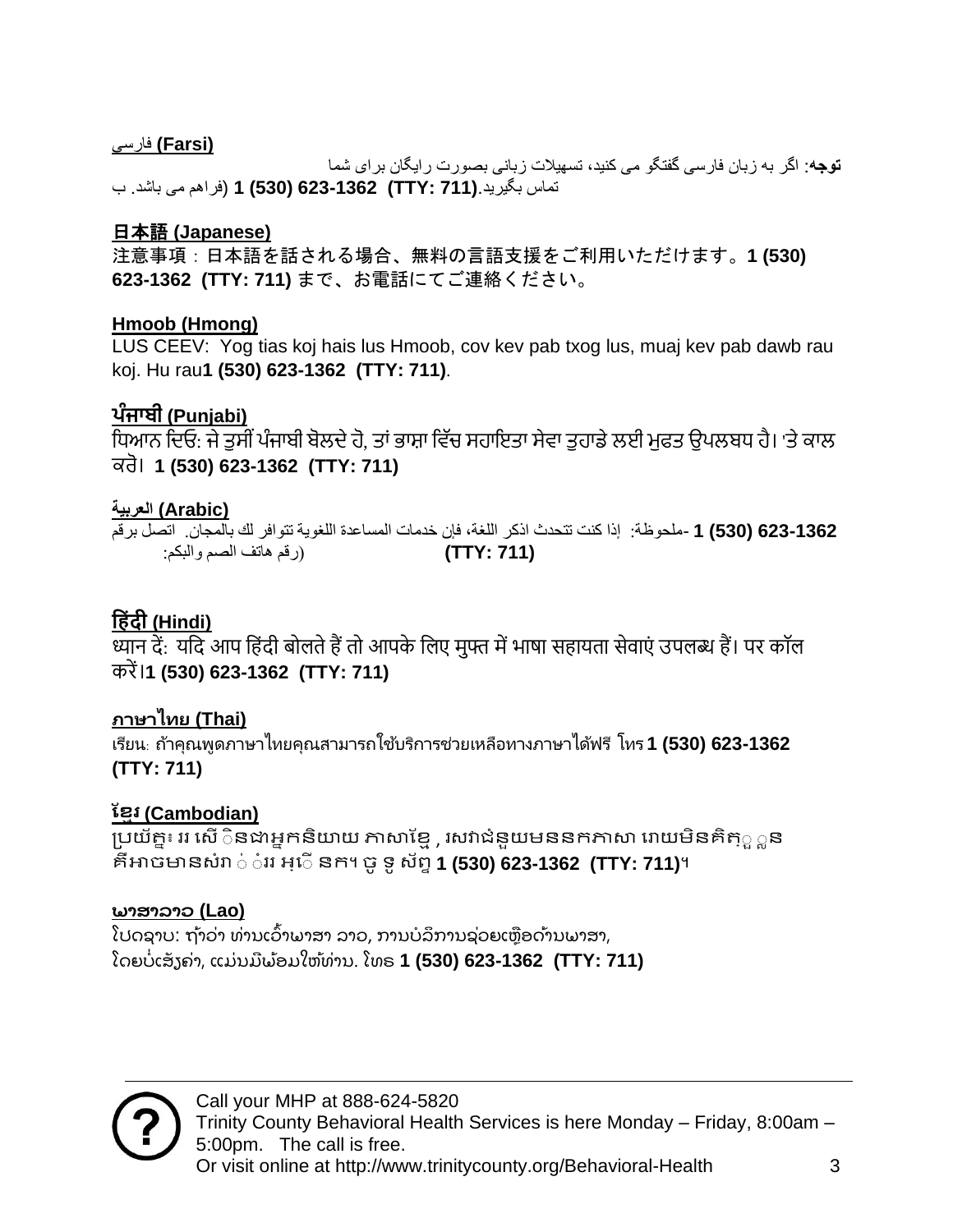#### **TABLE OF CONTENTS**

| HOW TO TELL IF YOU OR SOMEONE YOU KNOW NEEDS HELP  17            |
|------------------------------------------------------------------|
|                                                                  |
|                                                                  |
|                                                                  |
|                                                                  |
|                                                                  |
| THE PROBLEM RESOLUTION PROCESS: TO FILE A GRIEVANCE OR APPEAL 41 |
|                                                                  |
|                                                                  |
|                                                                  |
|                                                                  |
|                                                                  |
|                                                                  |

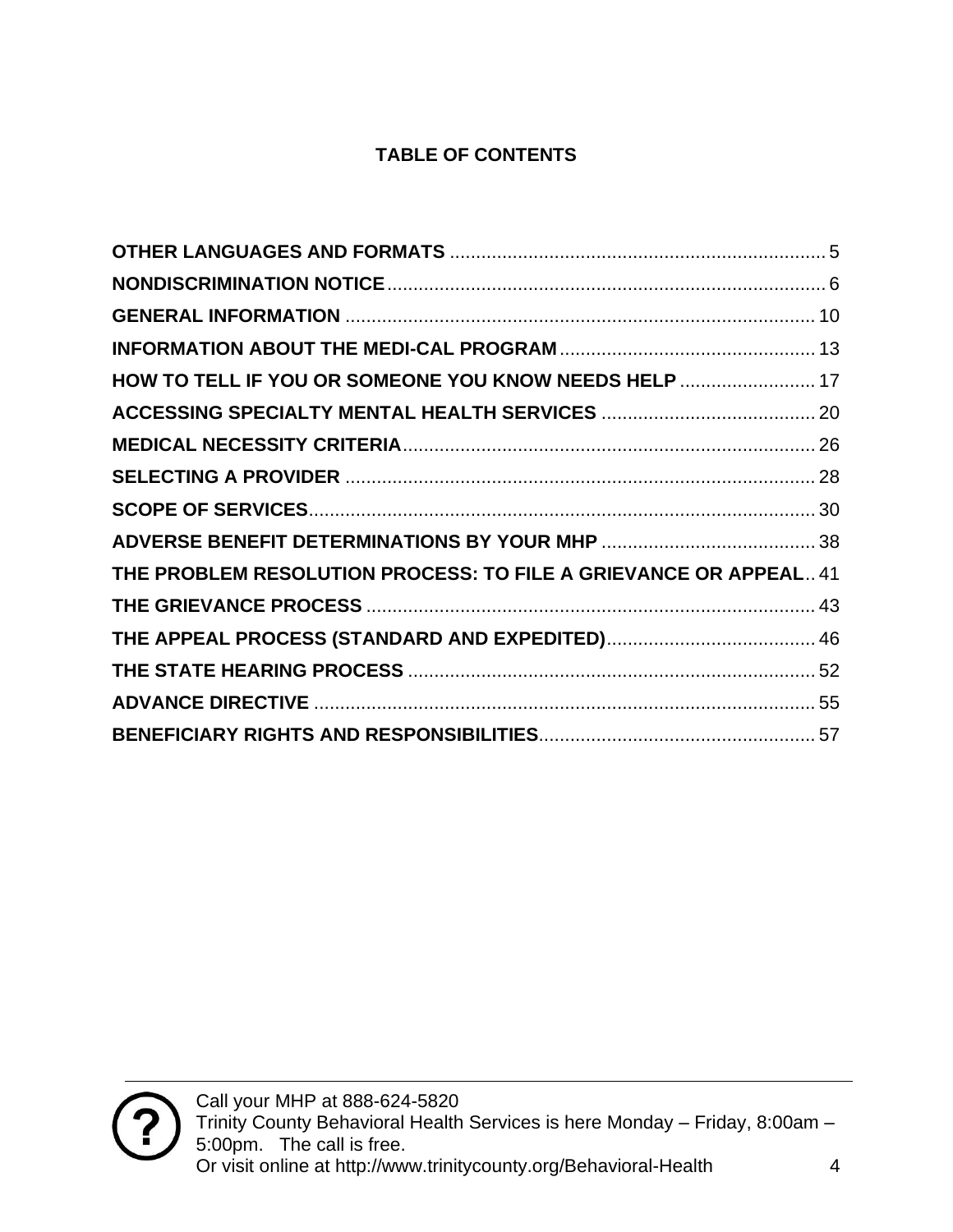#### **OTHER LANGUAGES AND FORMATS**

#### <span id="page-4-0"></span>**Other Languages**

You can get this Beneficiary Handbook and other materials for free in other languages. Call **Trinity County Behavioral Health Services, 1 (888) 624-5820**. The call is toll free.

#### **Other Formats**

You can get this information for free in other auxiliary formats, such as Braille, 18 point font large print, or audio. Call **Trinity County Behavioral Health Services, 1 (888) 624-5820** . The call is toll free.

#### **Interpreter Services**

You do not have to use a family member or friend as an interpreter. Free interpreter, linguistic, and cultural services are available 24 hours a day, 7 days a week. To get this handbook in a different language or to get interpreter, linguistic, and cultural help, call **Trinity County Behavioral Health Services, 1 (888) 624-5820.** The call is toll free.

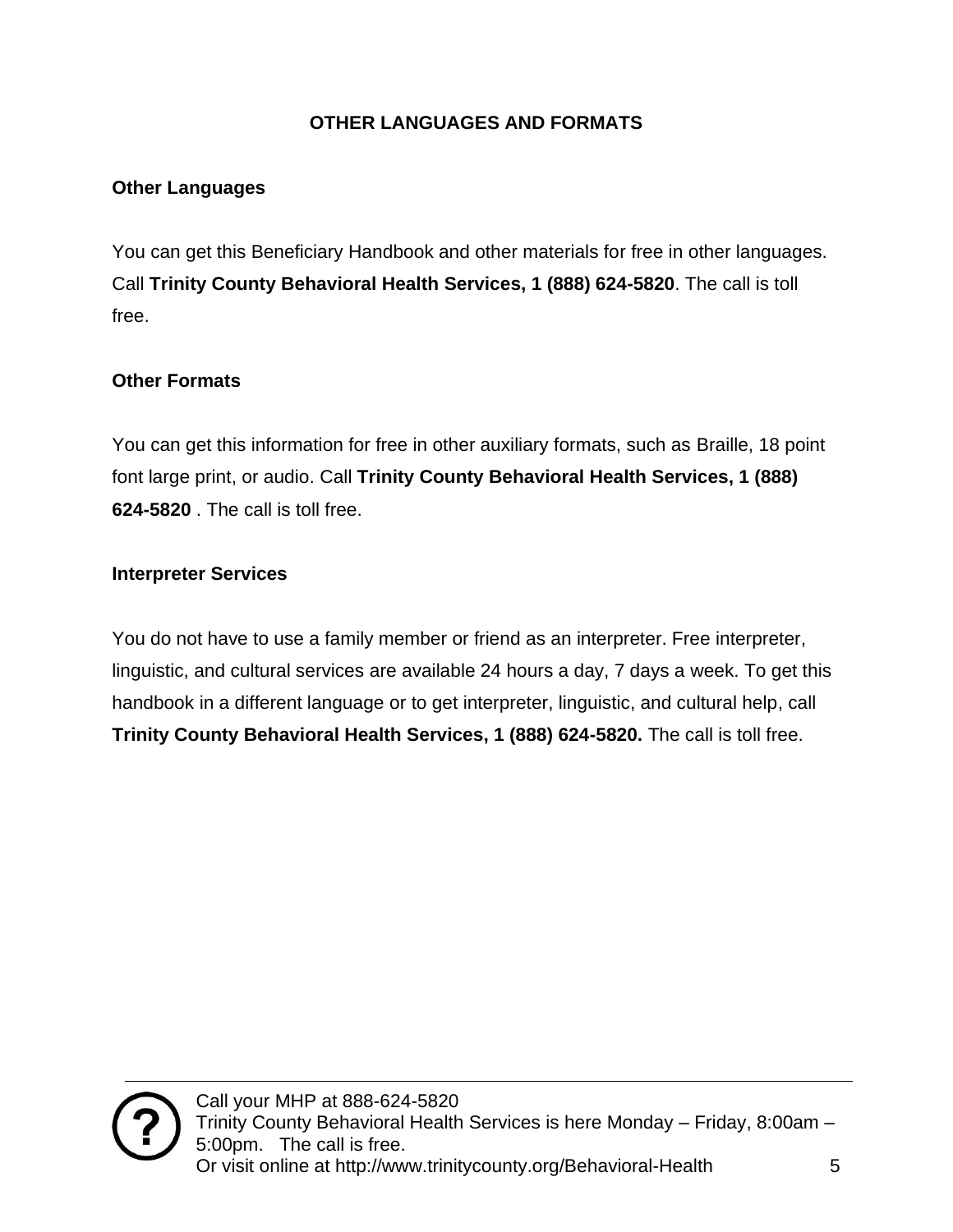## **NONDISCRIMINATION NOTICE**

<span id="page-5-0"></span>Discrimination is against the law. **Trinity County Behavioral Health Services** follows state and federal civil rights laws. **Trinity County Behavioral Health Services**  does not unlawfully discriminate, exclude people, or treat them differently because of sex, race, color, religion, ancestry, national origin, ethnic group identification, age, mental disability, physical disability, medical condition, genetic information, marital status, gender, gender identity, or sexual orientation.

### **Trinity County Behavioral Health Services** provides:

- Free aids and services to people with disabilities to help them communicate better, such as:
	- o Qualified sign language interpreters
	- o Written information in other formats (large print, audio, accessible electronic formats, other formats)

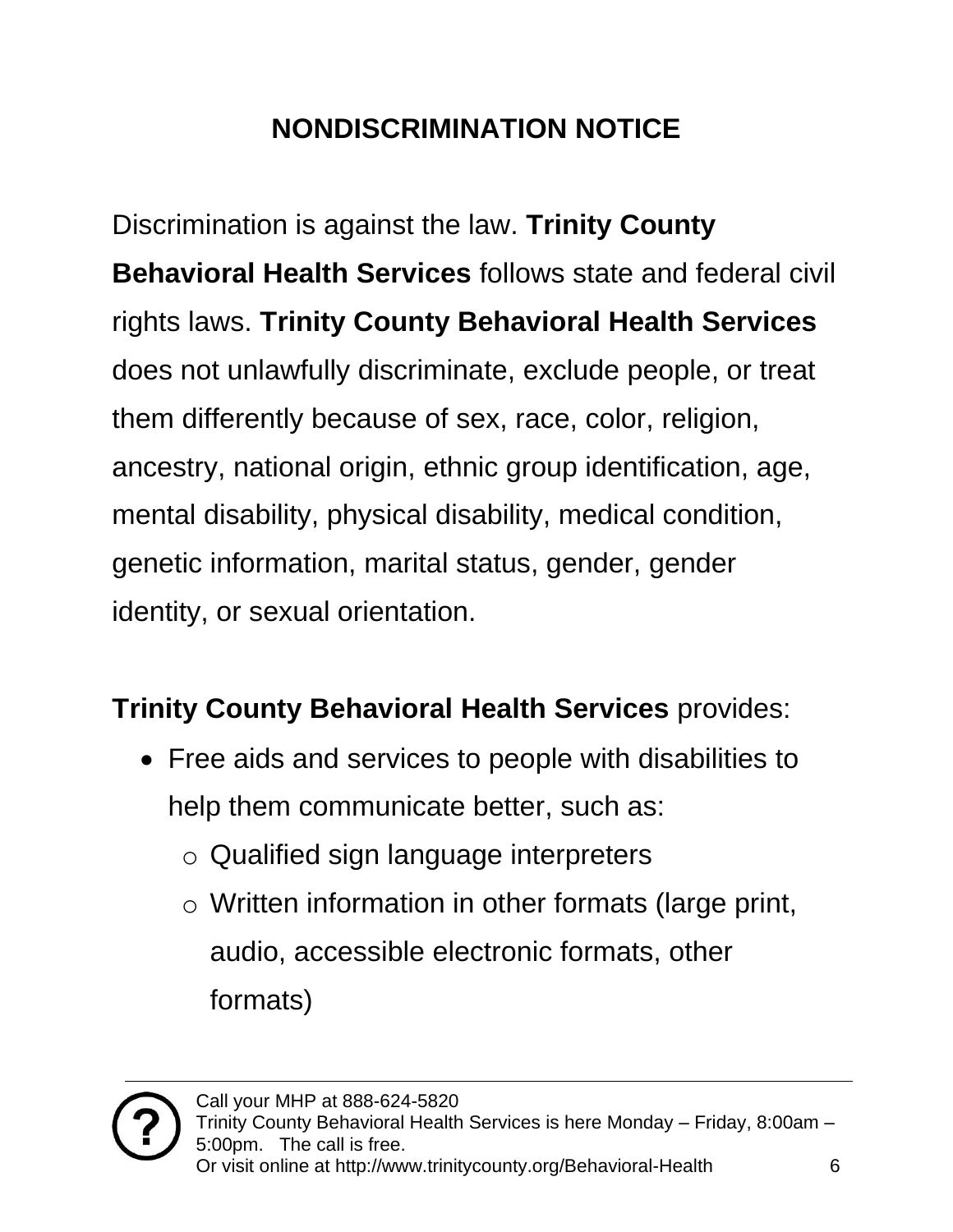- Free language services to people whose primary language is not English, such as:
	- o Qualified interpreters
	- o Information written in other languages

If you need these services, contact **Trinity County Behavioral Health Services,** between **8:00am and 5:00pm, Monday through Friday, excluding holidays.** Or, if you cannot hear or speak well, please call **TTY: 711**.

#### **HOW TO FILE A GRIEVANCE**

If you believe that **Trinity County Behavioral Health Services** has failed to provide these services or unlawfully discriminated in another way on the basis of sex, race, color, religion, ancestry, national origin, ethnic group identification, age, mental disability, physical disability, medical condition, genetic information, marital status, gender, gender identity, or sexual orientation, you can file a grievance with the **Compliance Officer**. You can file a grievance by phone, in writing, in person, or electronically:

- By phone: Contact **Trinity County Behavioral Health Services** between **8:00am and 5:00pm, Monday through Friday, excluding holidays,** by calling **1 (530) 623-1362** . Or, if you cannot hear or speak well, please call **TTY: 771**.
- In writing: Fill out a complaint form or write a letter and send it to:

#### **COMPLIANCE OFFICER**

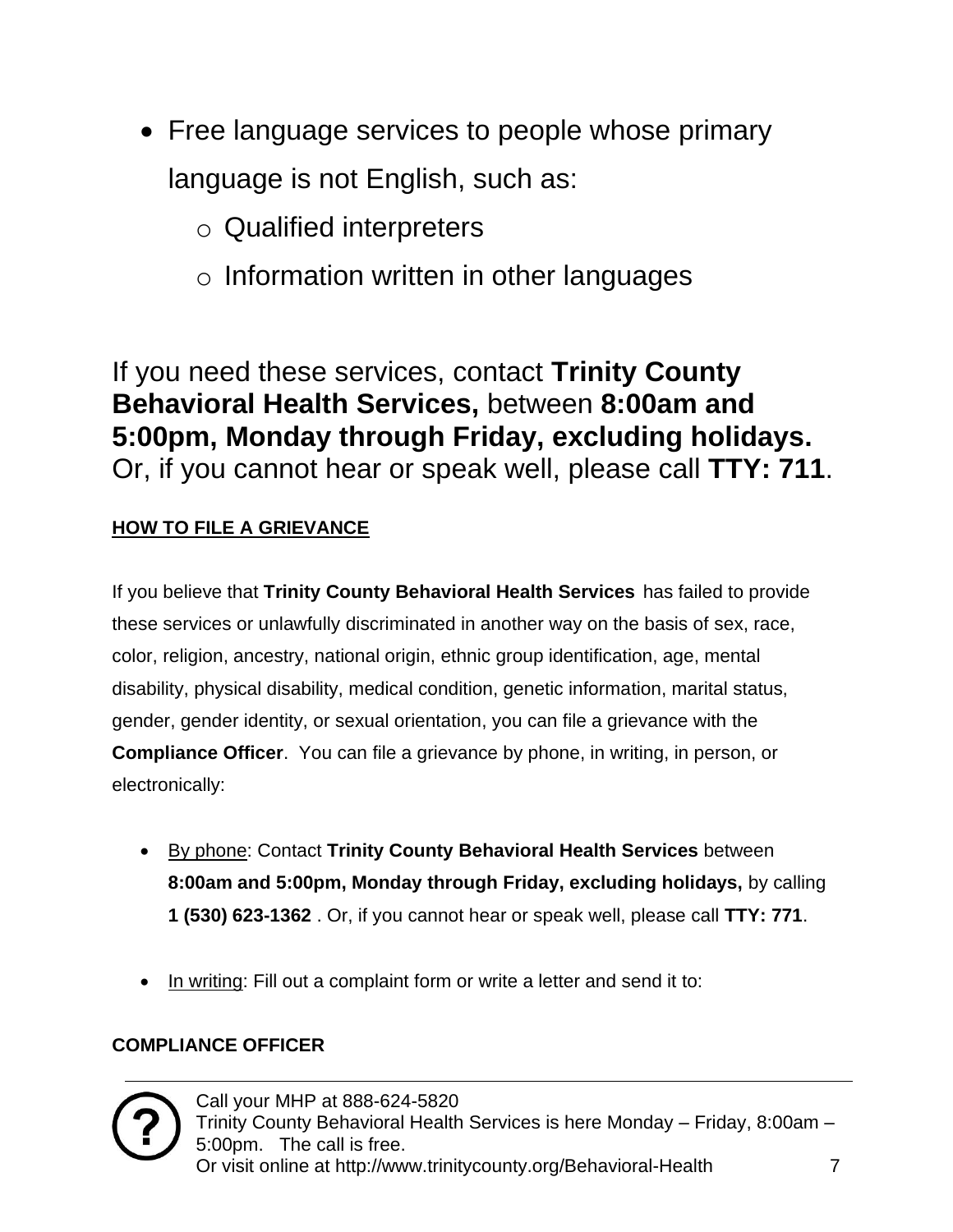**P.O. BOX 1640 1450 MAIN STREET WEAVERVILLE, CA 96093 TELEPHONE: (530) 623-1362 TELEFAX: (530) 623-1447 TOLL FREE: 1 (888) 624-5820**

- In person: Visit your provider's office or **Trinity County Behavioral Health Services** and say you want to file a grievance.
- Electronically: Visit **Trinity County Behavioral Health Services** website at [www.trinitycounty.org](http://www.trinitycounty.org/) .

#### **OFFICE OF CIVIL RIGHTS – CALIFORNIA DEPARTMENT OF HEALTH CARE SERVICES**

You can also file a civil rights complaint with the California Department of Health Care Services, Office of Civil Rights by phone, in writing, or electronically:

- By phone: Call **(916) 440-7370**. If you cannot speak or hear well, please call **711 (Telecommunications Relay Service)**.
- In writing: Fill out a complaint form or send a letter to:

**Michele Villados Deputy Director, Office of Civil Rights Department of Health Care Services Office of Civil Rights**

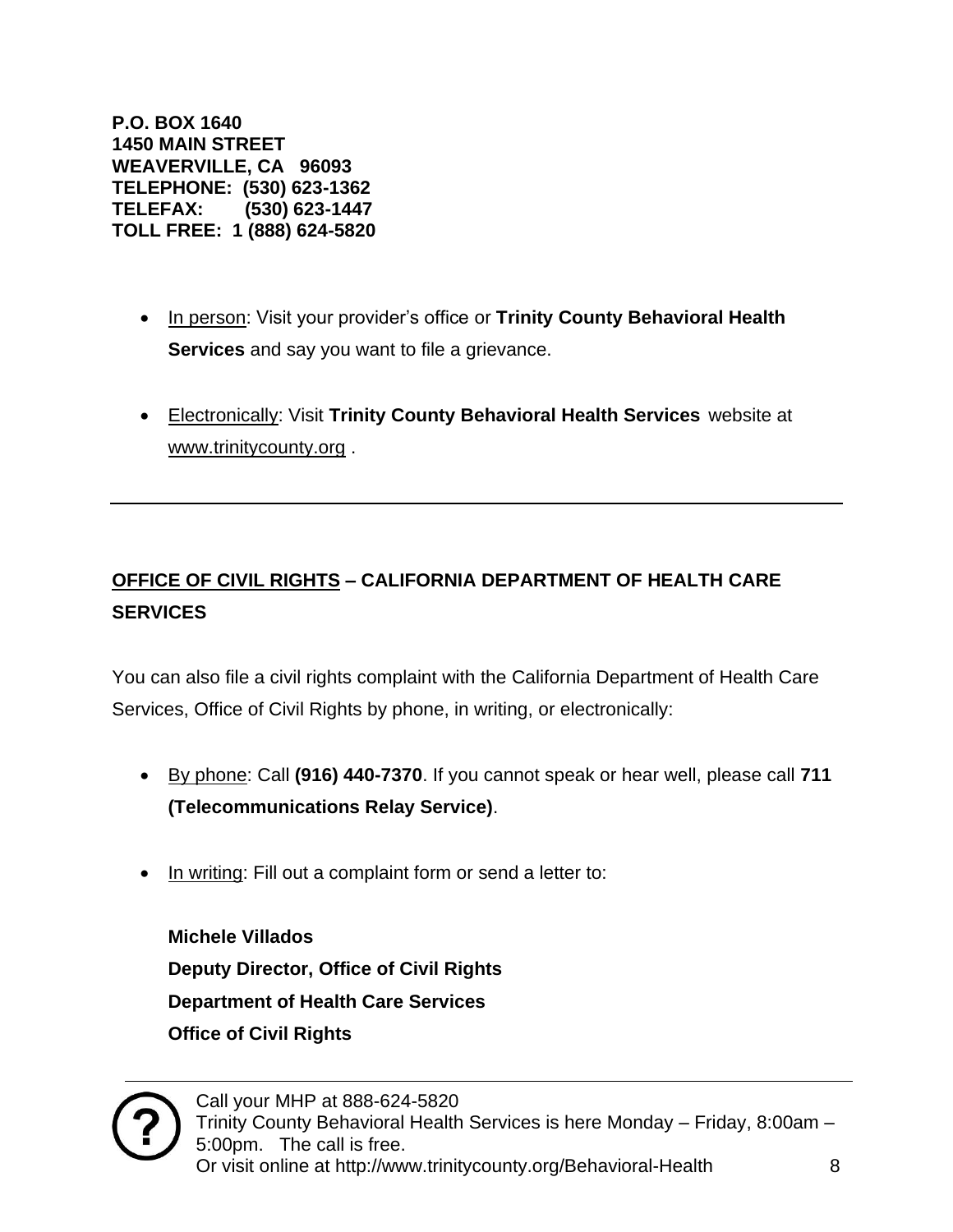**P. O. Box 997413, MS 0009 Sacramento, CA 95899-7413**

Complaint forms are available at [http://www.dhcs.ca.gov/Pages/Language\\_Access.aspx](http://www.dhcs.ca.gov/Pages/Language_Access.aspx)

• Electronically: Send an email to [CivilRights@dhcs.ca.gov.](mailto:CivilRights@dhcs.ca.gov)

#### **OFFICE OF CIVIL RIGHTS – U.S. DEPARTMENT OF HEALTH AND HUMAN SERVICES**

If you believe you have been discriminated against on the basis of race, color, national origin, age, disability, or sex, you can also file a civil rights complaint directly with the U.S. Department of Health and Human Services, Office of Civil Rights by phone, in writing, or electronically:

- By phone: Call **1 (800) 368-1019**. If you cannot speak or hear well, please call **TTY/TDD 1 (800) 537-7697**.
- In writing: Fill out a complaint form or send a letter to:

**U.S. Department of Health and Human Services 200 Independence Avenue, SW Room 509F, HHH Building Washington, D.C. 20201** 

Complaint forms are available at [https://www.hhs.gov/ocr/complaints/index.html.](https://www.hhs.gov/ocr/complaints/index.html)

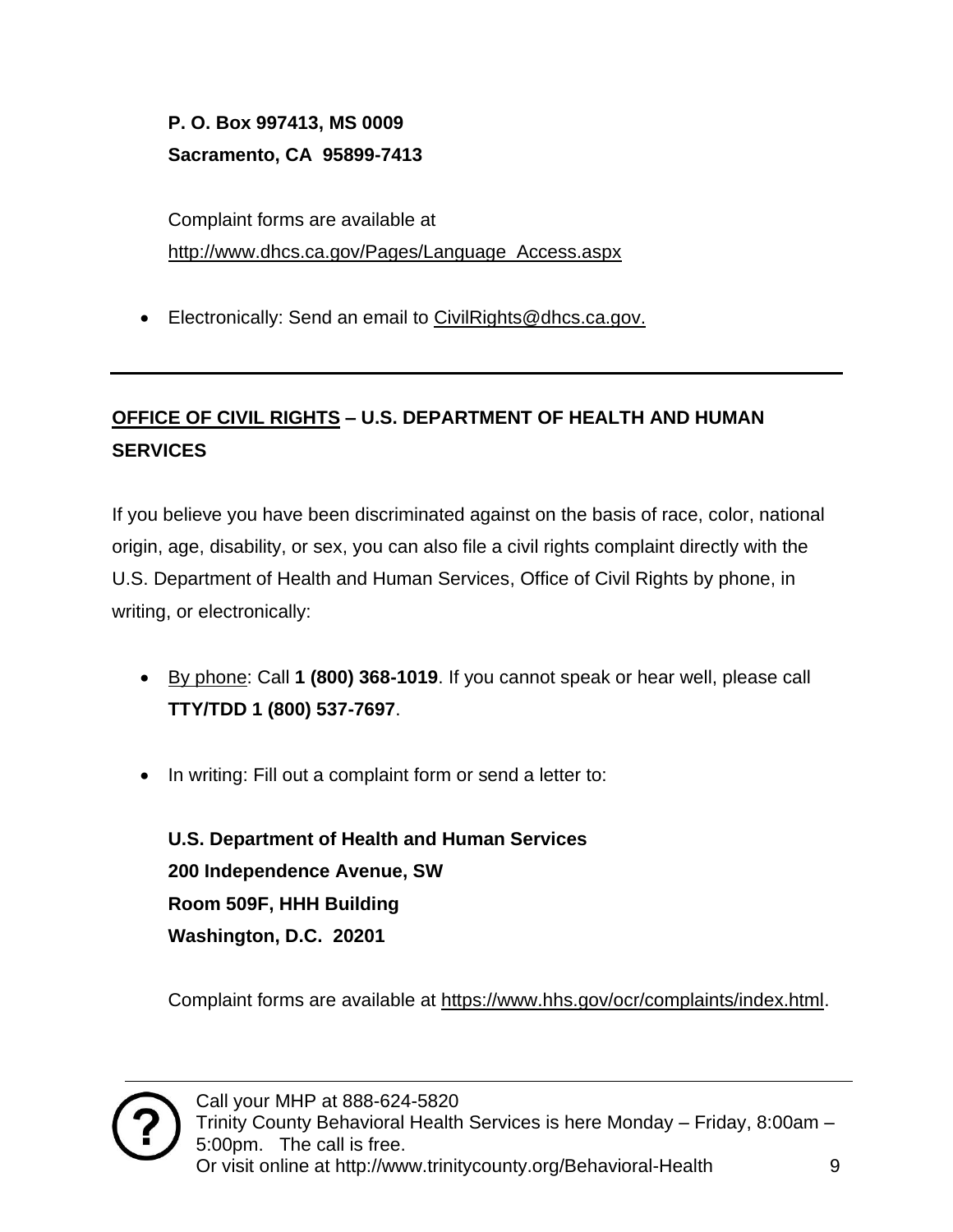• Electronically: Visit the Office for Civil Rights Complaint Portal at [https://ocrportal.hhs.gov/ocr/smartscreen/main.jsf.](https://ocrportal.hhs.gov/ocr/smartscreen/main.jsf) **GENERAL INFORMATION** 

#### <span id="page-9-0"></span>**Why Is It Important to Read This Handbook?**

This handbook tells you how to get Medi-Cal specialty mental health services through your county MHP. This handbook explains your benefits and how to get care. It will also answer many of your questions.

You will learn:

- How to get specialty mental health services through your MHP
- What benefits you have access to
- What to do if you have a question or problem
- Your rights and responsibilities as a Medi-Cal beneficiary

If you don't read this handbook now, you should keep this handbook so you can read it later. This handbook and other written materials are available either electronically at [www.trinitycounty.org](http://www.trinitycounty.org/) or in printed form from the MHP, free of charge. Call your MHP if you would like a printed copy.

Use this handbook as an addition to the information you received when you enrolled in Medi-Cal.

#### **Need This Handbook in Your Language or a Different Format?**

If you speak a language other than English, free oral interpreter services are available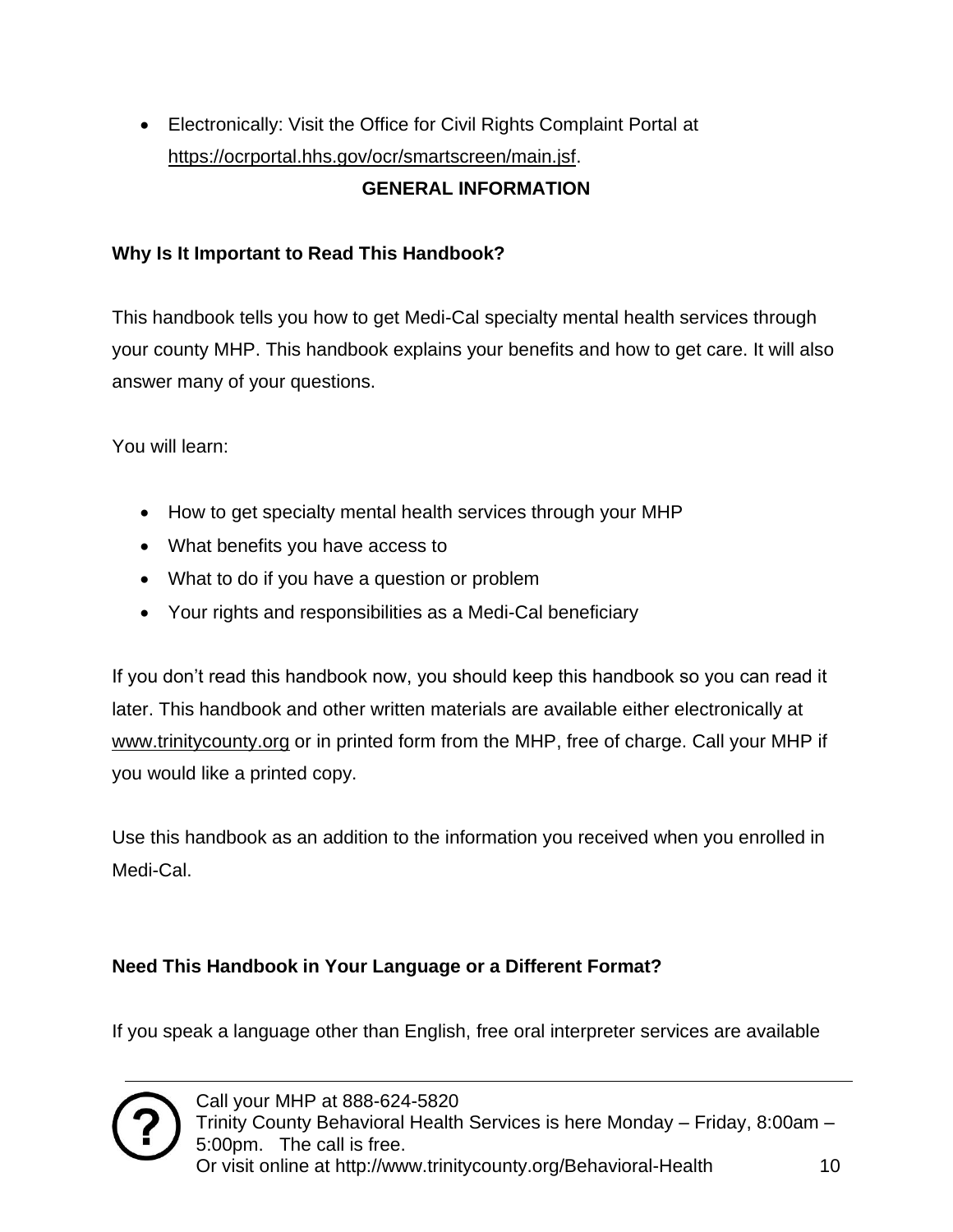to you. Call Your MHP is available 24 hours a day, seven days a week.

You can also contact your MHP at: **1 (888) 624-5820**, if you would like this handbook or other written materials in alternative formats such as large print, Braille, or audio. Your MHP will assist you.

If you would like this handbook or other written materials in a language other than English, call your MHP. Your MHP will assist you in your language over the phone.

This information is available in the languages listed below:

#### **English**

#### **What Is My MHP Responsible For?**

Your MHP is responsible for the following:

- Figuring out if you are eligible for specialty mental health services from the county or its provider network.
- Providing a toll-free phone number that is answered 24 hours a day, seven days a week that can tell you how to get services from the MHP: **1 (888) 624-5708**
- Having enough providers to make sure that you can get the mental health treatment services covered by the MHP if you need them.
- Informing and educating you about services available from your MHP.
- Providing you services in your language or by an interpreter (if necessary) free of charge and letting you know that these interpreter services are available.
- Providing you with written information about what is available to you in other languages or alternative forms like Braille or large-size print, **including, but not limited to:** 
	- o **Audio Recordings for the Visually Impaired**
	- o **Language Telephone Line**

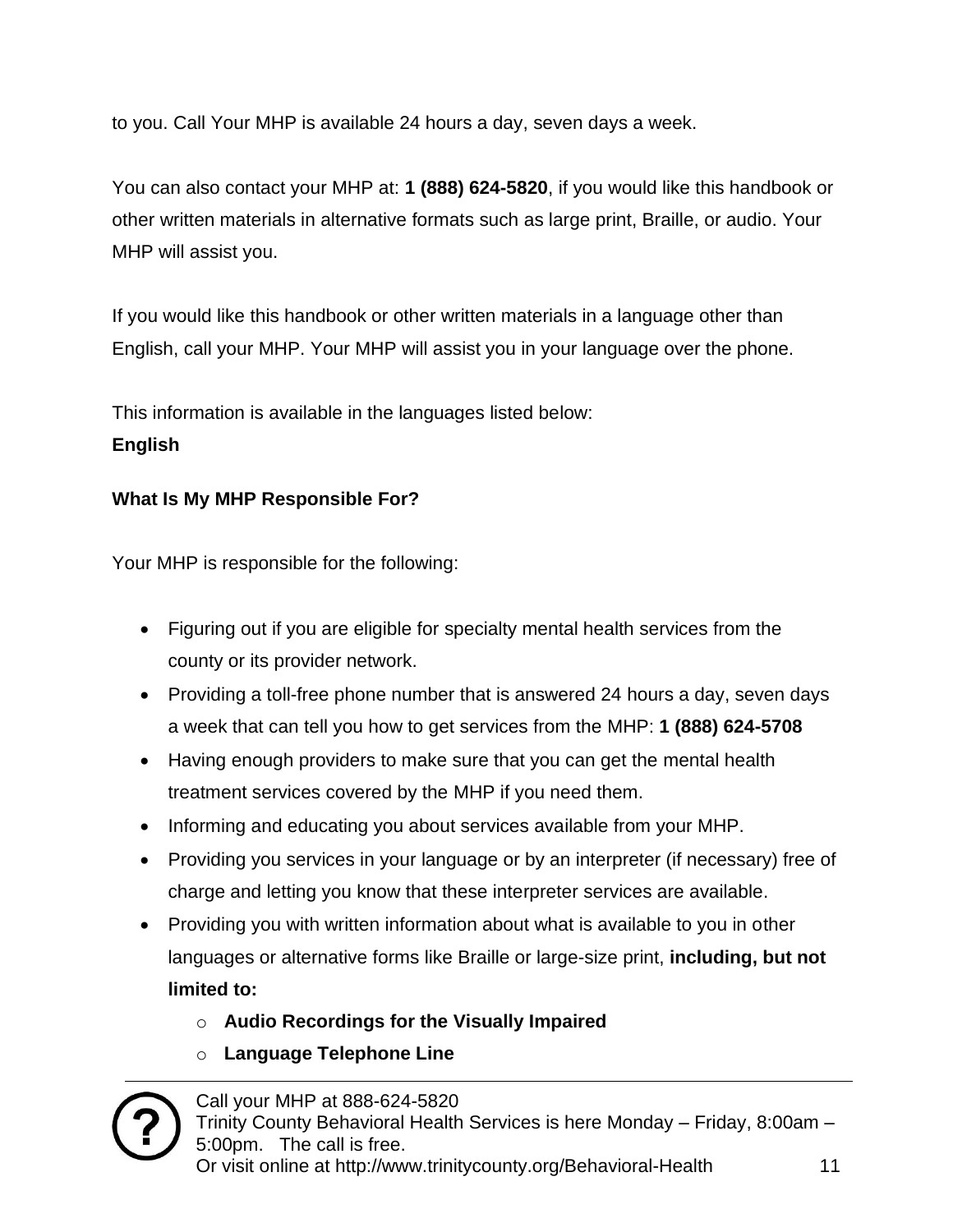• Providing you with notice of any significant change in the information specified in this handbook at least 30 days before the intended effective date of the change. A change is considered significant when there is an increase or decrease in the amount or types of services that are available, or if there is an increase or decrease in the number of network providers, or if there is any other change that would impact the benefits you receive through the MHP.

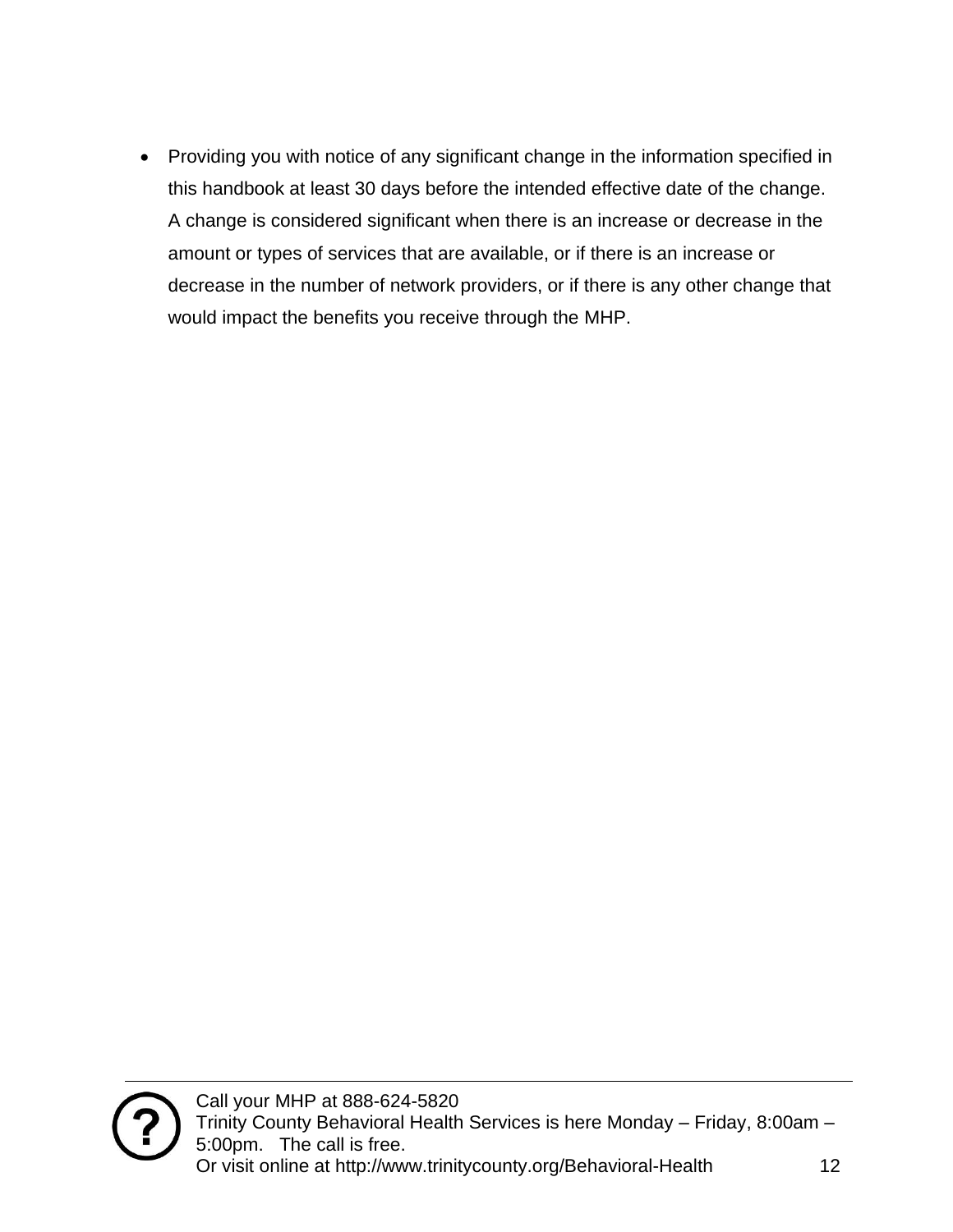#### **INFORMATION ABOUT THE MEDI-CAL PROGRAM**

#### <span id="page-12-0"></span>**Who Can Get Medi-Cal?**

Many factors are used to decide what type of health coverage you can receive from Medi-Cal. They include:

- How much money you make
- Your age
- The age of any children you care for
- Whether you are pregnant, blind, or disabled
- Whether you are on Medicare

You also must be living in California to qualify for Medi-Cal. If you think you qualify for Medi-Cal, learn how to apply below.

#### **How Can I Apply for Medi-Cal?**

You can apply for Medi-Cal at any time of the year. You may choose one of the following ways to apply.

**By Mail:** Apply for Medi-Cal with a Single Streamlined Application, provided in English and other languages at [http://www.dhcs.ca.gov/services/medi](http://www.dhcs.ca.gov/services/medi-cal/eligibility/Pages/SingleStreamApps.aspx)[cal/eligibility/Pages/SingleStreamApps.aspx.](http://www.dhcs.ca.gov/services/medi-cal/eligibility/Pages/SingleStreamApps.aspx) Send completed applications to your local county office. Find the address for your local county office on the web at [http://www.dhcs.ca.gov/services/medi-cal/Pages/CountyOffices.aspx.](http://www.dhcs.ca.gov/services/medi-cal/Pages/CountyOffices.aspx)

**TRINITY COUNTY HEALTH and HUMAN SERVICES 51 INDUSTRIAL PARK WAY WEAVERVILLE, CA 96093**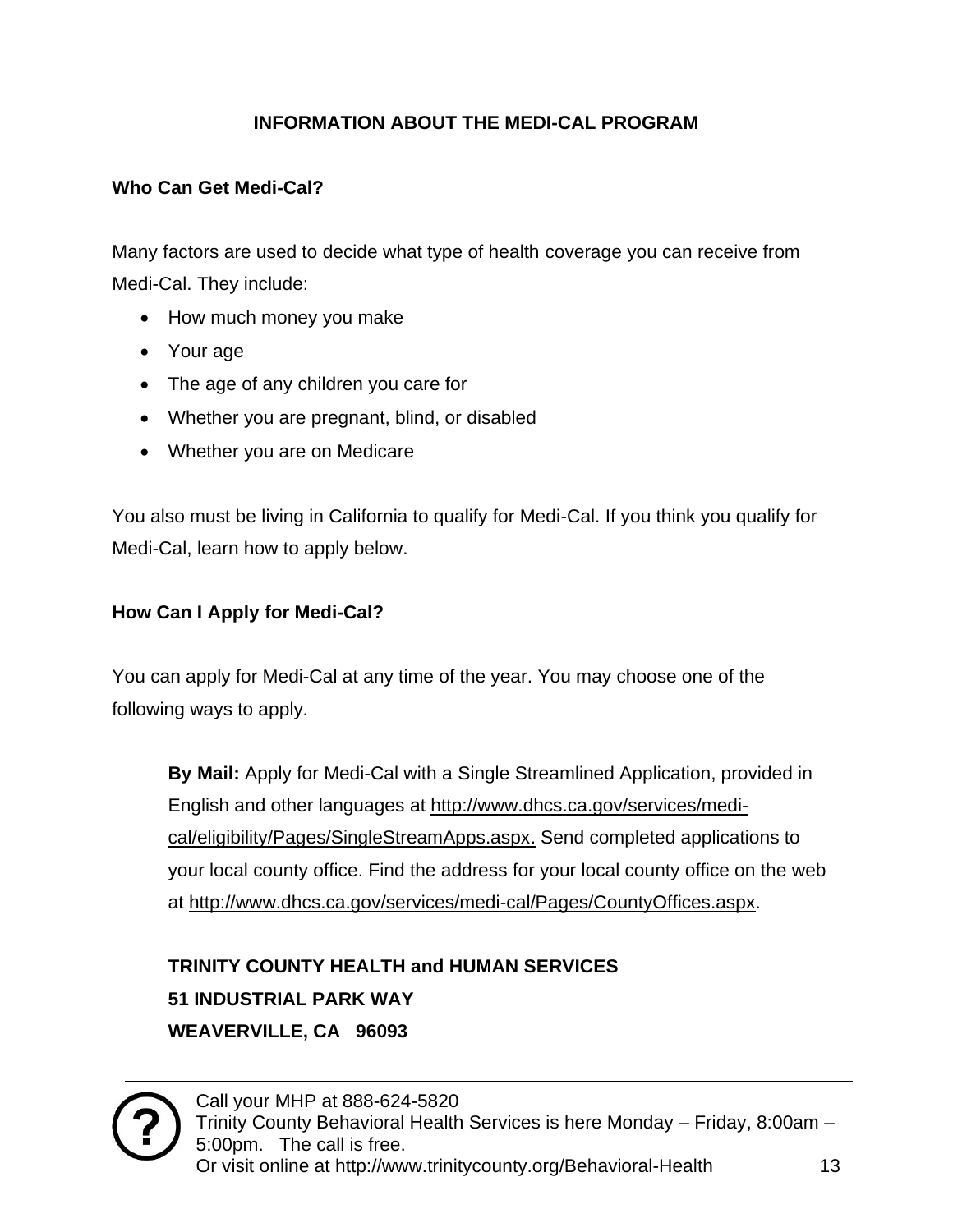#### **1 (530) 623-1265**

**By Phone:** To apply over the phone, call your local county office. You can find the phone number on the web at [http://www.dhcs.ca.gov/services/medi](http://www.dhcs.ca.gov/services/medi-cal/Pages/CountyOffices.aspx)[cal/Pages/CountyOffices.aspx.](http://www.dhcs.ca.gov/services/medi-cal/Pages/CountyOffices.aspx)

**TRINITY COUNTY HEALTH and HUMAN SERVICES 51 INDUSTRIAL PARK WAY WEAVERVILLE, CA 96093 1 (530) 623-1265**

**Online:** Apply online at [www.benefitscal.com](http://www.benefitscal.com/) or [www.coveredca.com.](http://www.coveredca.com/) Applications are securely transferred directly to your local county social services office, since Medi-Cal is provided at the county level.

**In-Person:** To apply in person, find your local county office at [http://www.dhcs.ca.gov/services/medi-cal/Pages/CountyOffices.aspx,](http://www.dhcs.ca.gov/services/medi-cal/Pages/CountyOffices.aspx) where you can get help completing your application.

**TRINITY COUNTY HEALTH and HUMAN SERVICES 51 INDUSTRIAL PARK WAY WEAVERVILLE, CA 96093 1 (530) 623-1265**

If you need help applying, or have questions, you can contact a trained Certified Enrollment Counselor (CEC) for free. Call 1-800-300-1506, or search for a local CEC at [http://www.coveredca.com/get-help/local.](http://www.coveredca.com/get-help/local)

If you still have questions about the Medi-Cal program, you can learn more at [http://www.dhcs.ca.gov/individuals/Pages/Steps-to-Medi-Cal.aspx.](http://www.dhcs.ca.gov/individuals/Pages/Steps-to-Medi-Cal.aspx)

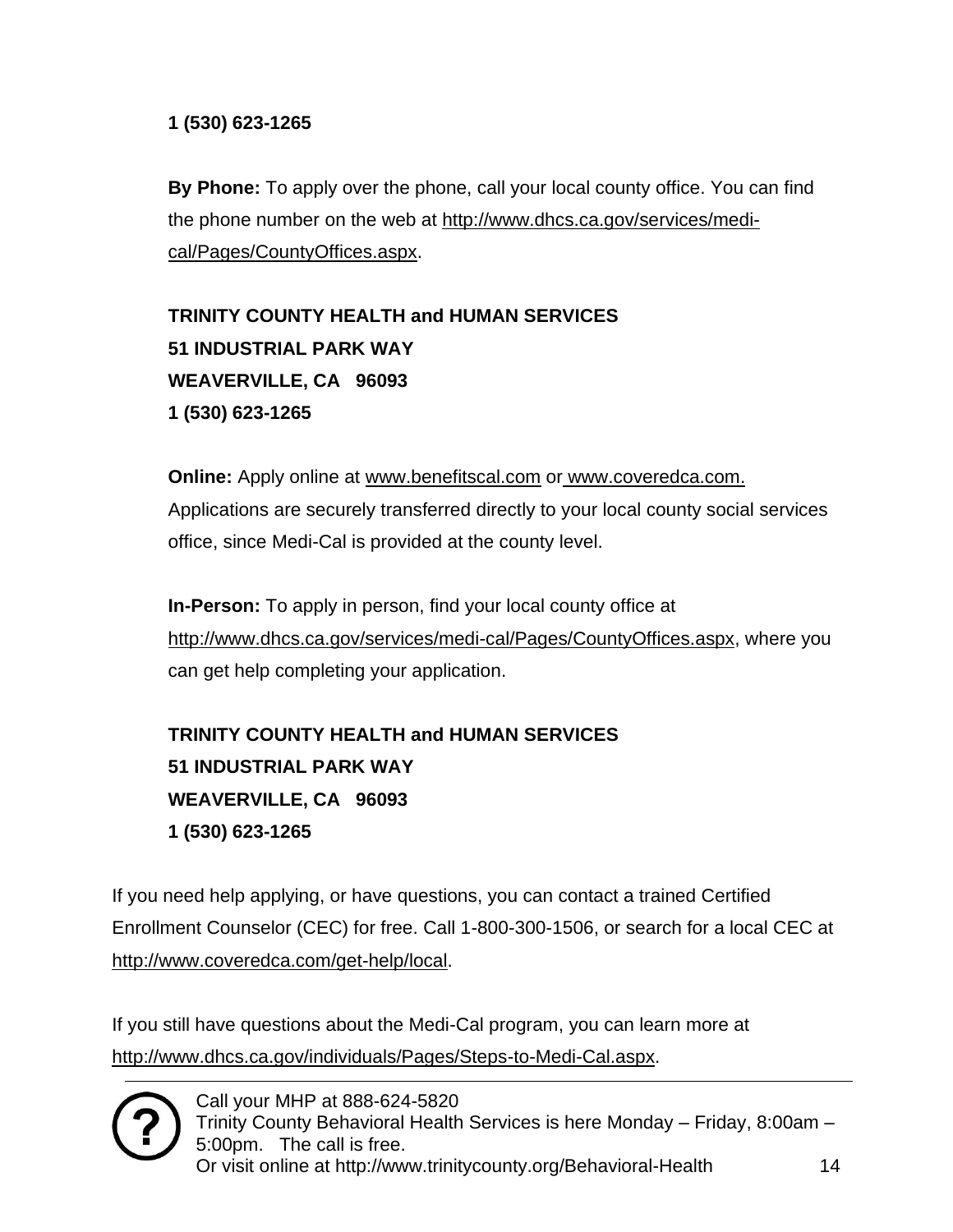#### **What Are Emergency Services?**

Emergency services are services for beneficiaries experiencing an unexpected medical condition, including a psychiatric emergency medical condition.

An emergency medical condition has symptoms so severe (possibly including severe pain) that an average person could expect the following might happen at any moment:

- The health of the individual (or with respect to a pregnant woman, the health of her unborn child) could be in serious trouble
- Serious problems with bodily functions
- Serious problem with any bodily organ or part

A psychiatric emergency medical condition occurs when an average person thinks that someone:

- Is a current danger to himself or herself or another person because of what seems like a mental illness
- Is immediately unable to provide or eat food, or use clothing or shelter because of what seems like a mental illness

Emergency services are covered 24 hours a day, seven days a week for Medi-Cal beneficiaries. Prior authorization is not required for emergency services. The Medi-Cal program will cover emergency conditions, whether the condition is medical or psychiatric (emotional or mental). If you are enrolled in Medi-Cal, you will not receive a bill to pay for going to the emergency room, even if it turns out to not be an emergency. If you think you are having an emergency, call 911 or go to any hospital or other setting for help.

#### **Is Transportation Available?**

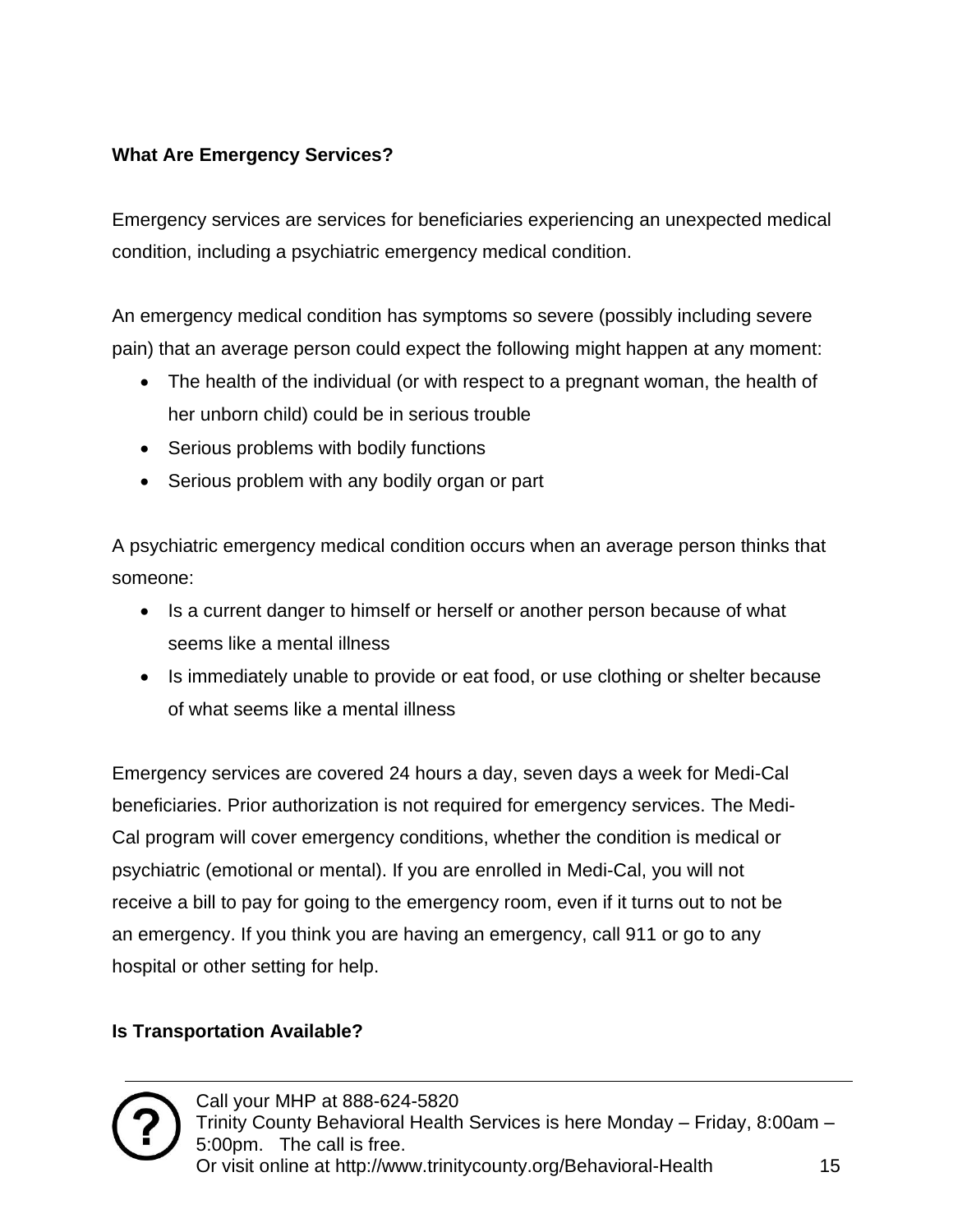Non-emergency transportation and non-medical transportation may be provided for Medi-Cal beneficiaries who are unable to provide transportation on their own and who have a medical necessity to receive certain Medi-Cal covered services.

If you need assistance with transportation, contact your managed care plan for information and assistance.

If you have Medi-Cal but are not enrolled in a managed care plan, and you need non-medical transportation, you can either call an approved licensed, professional medical transportation company directly or you can call your medical health care provider and ask about transportation providers in your area. When you contact the transportation company, they will ask for information about your appointment date and time. If you need non-emergency medical transportation, your provider can prescribe non-emergency medical transportation and put you in touch with a transportation provider to coordinate your ride to and from your appointment(s).

#### **Who Do I Contact If I'm Having Suicidal Thoughts?**

If you or someone you know is in crisis, please call the National Suicide Prevention Lifeline at 1-800-273-TALK (8255).

For local residents seeking assistance in a crisis and to access local mental health programs, please call: **1 (530) 623-5708.**

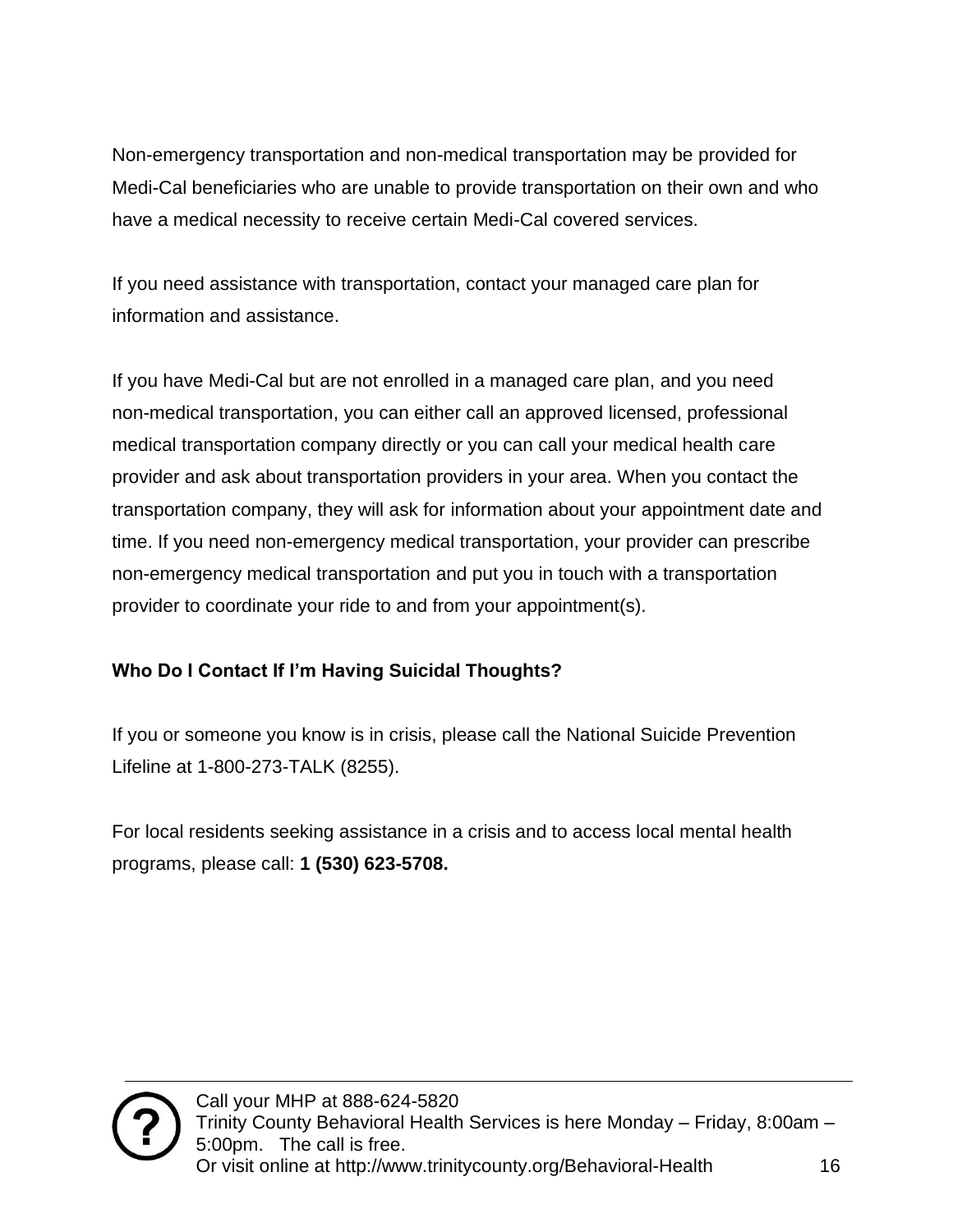#### **HOW TO TELL IF YOU OR SOMEONE YOU KNOW NEEDS HELP**

#### <span id="page-16-0"></span>**How Do I Know When I Need Help?**

Many people have difficult times in life and may experience mental health problems. The most important thing to remember when asking yourself if you need professional help is to trust yourself. If you are eligible for Medi-Cal, and you think you may need professional help, you should request an assessment from your MHP.

You may need help if you have one or more of the following signs:

- Depressed (or feeling hopeless, helpless, or very down) most of the day, nearly every day
- Loss of interest in activities you generally like to do
- Significant weight loss or gain in a short period of time
- Sleeping too much or too little
- Slowed or excessive physical movements
- Feeling tired nearly every day
- Feelings of worthlessness or excessive guilt
- Difficulty thinking, concentrating, and/or making decisions
- Decreased need for sleep (feeling 'rested' after only a few hours of sleep)
- Racing thoughts too fast for you to keep up
- Talking very fast or cannot stop talking
- Believing that people are out to get you
- Hearing voices and/or sounds others do not hear
- Seeing things others do not see
- Unable to go to work or school
- Not caring about personal hygiene (being clean)
- Having serious trouble with other people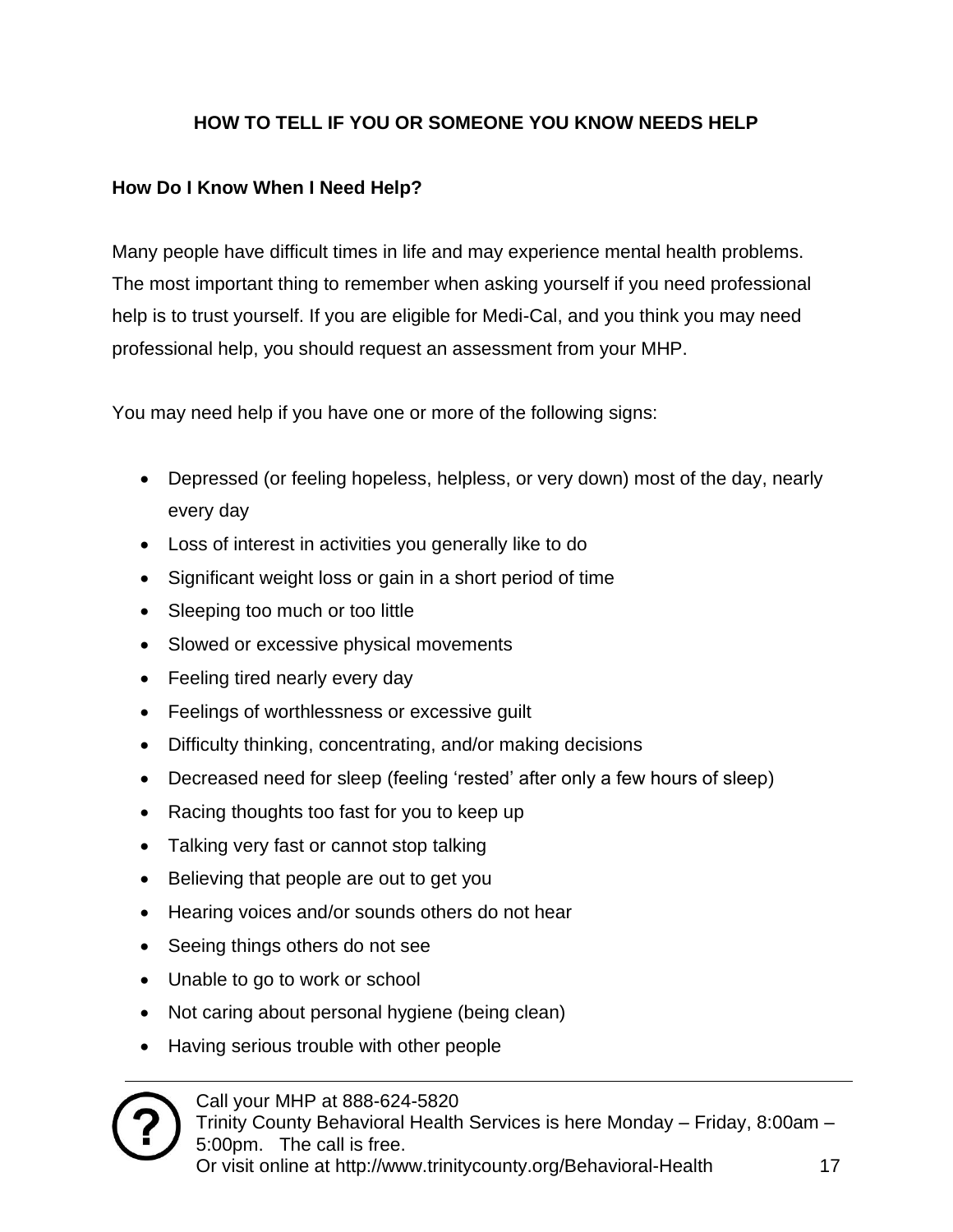- Pulling back or withdrawing from other people
- Crying frequently and for no reason
- Often angry and 'blow up' for no reason
- Having severe mood swings
- Feeling anxious or worried most of the time
- Having what others call strange or bizarre behaviors

#### **How Do I Know When a Child or Teenager Needs Help?**

You may contact your MHP for an assessment for your child or teenager if you think they are showing any of the signs of a mental health problem. If your child or teenager qualifies for Medi-Cal and the county assessment indicates that specialty mental health services covered by the MHP are needed, the MHP will arrange for your child or teenager to receive the services. There are also services available for parents who feel overwhelmed by being a parent or who have mental health problems.

The following checklist can help you assess if your child needs help, such as mental health services. If more than one sign is present or persists over a long period of time, it may indicate a more serious problem requiring professional help. Here are some signs to look out for:

- Sudden and unexplained change in behavior
- Complains of aches/pains without any medical/physical cause
- Spends more time alone
- Tires easily and has little energy
- Fidgety and unable to sit still
- Less interested in school without apparent reason
- Distracted easily
- Is afraid of new situations

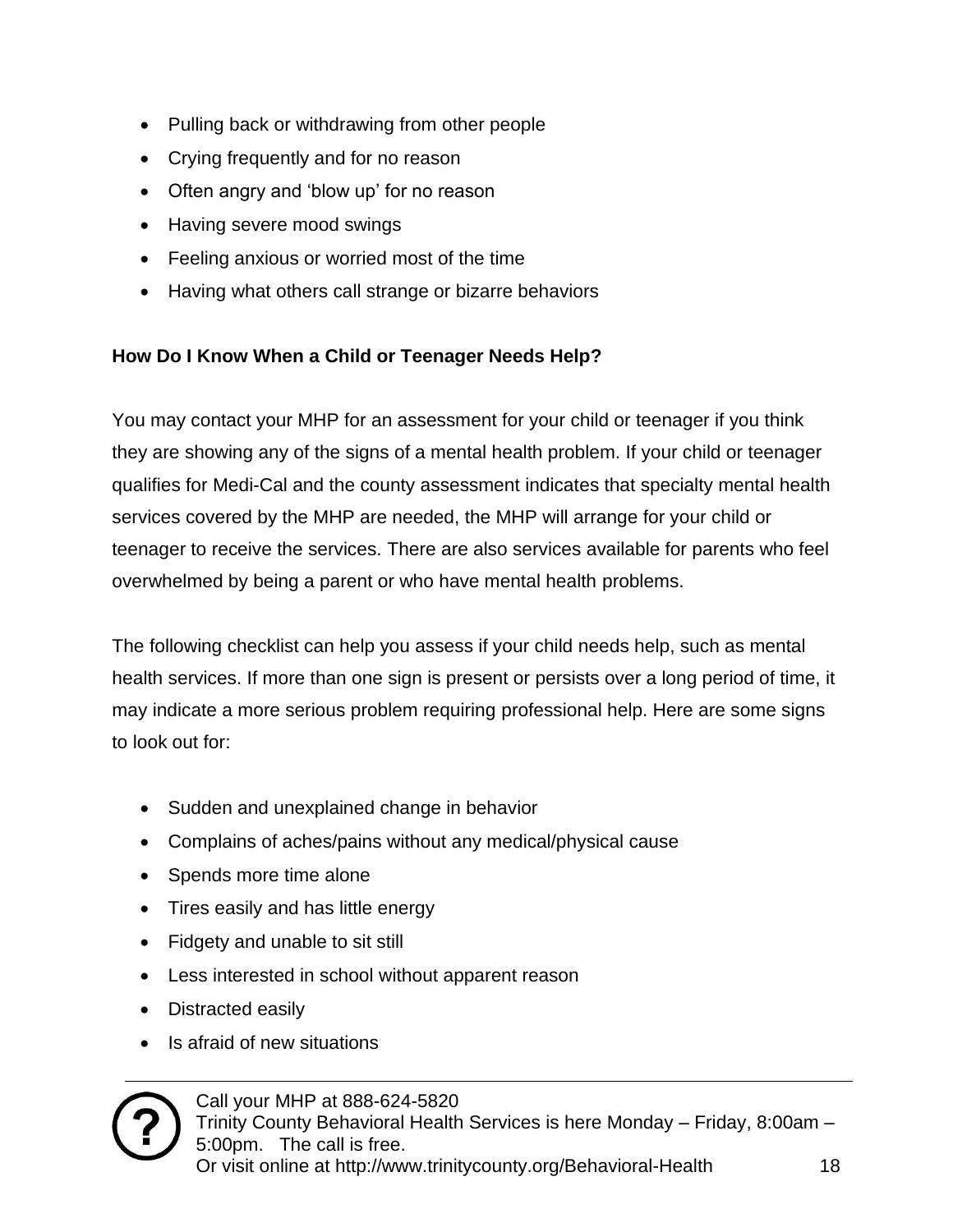- Feels sad or unhappy without apparent cause
- Is irritable or angry without apparent cause
- Feels hopeless
- Has trouble concentrating
- Has less interest in friends
- Fights with others
- Absent from school without good cause
- School grades dropping
- Low self-esteem
- Has trouble sleeping
- Worries a lot
- Feels distressed when not with you
- Feels they can't do anything right
- Takes unnecessary risks
- Frequently feels emotionally or physically hurt
- Acts noticeably younger than children their age
- Does not understand other people's feelings
- Bullies others
- Does not take responsibility for their actions
- Takes things that do not belong to them and denies doing it

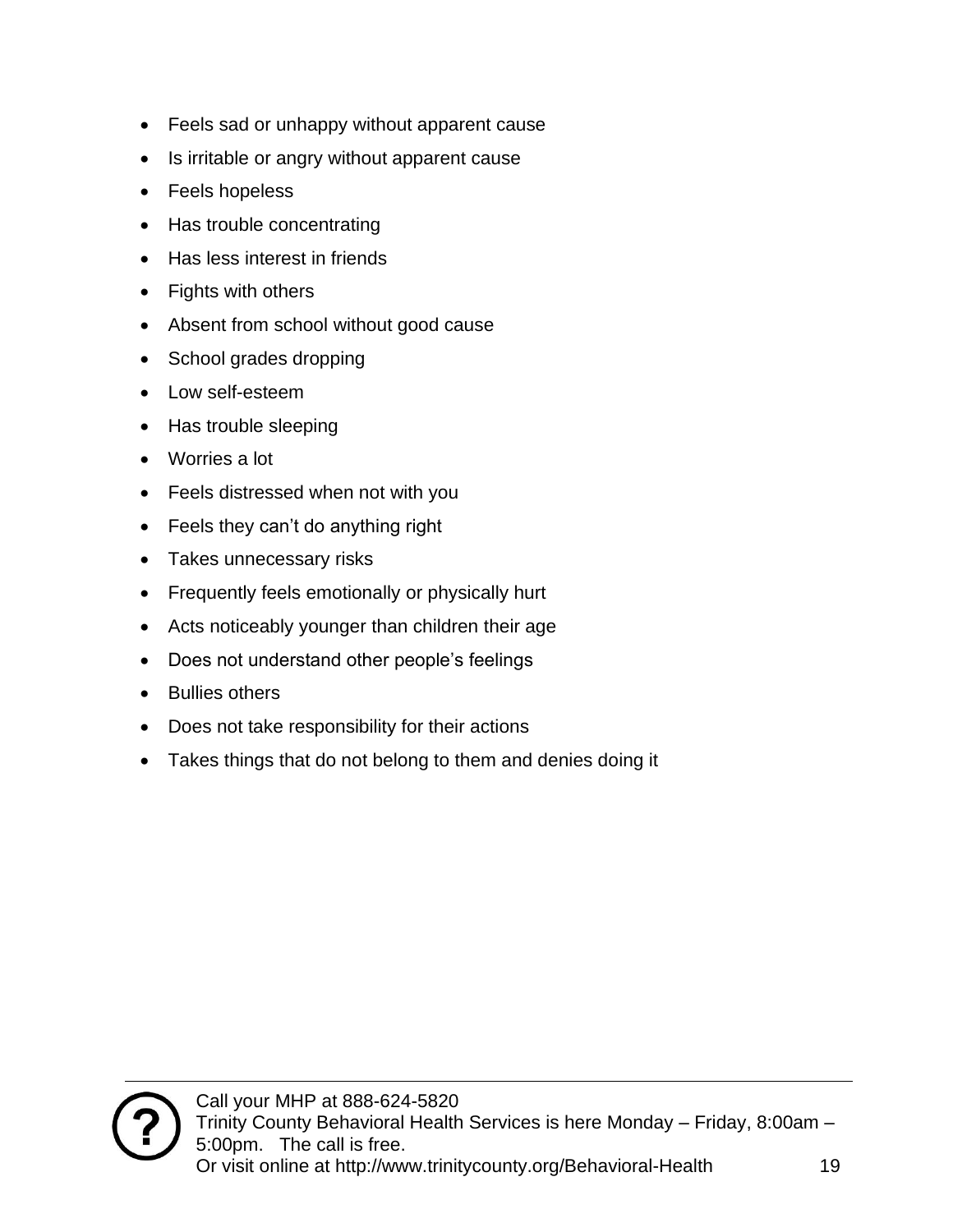#### **ACCESSING SPECIALTY MENTAL HEALTH SERVICES**

#### <span id="page-19-0"></span>**What Are Specialty Mental Health Services?**

Specialty mental health services are mental health services for people who have mental illness or emotional problems that a regular doctor cannot treat. These illnesses or problems are severe enough that they get in the way of a person's ability to carry on with their daily activities.

Specialty mental health services include:

- Mental health services
- Medication support services
- Targeted case management
- Crisis intervention services
- Crisis stabilization services
- Adult residential treatment services
- Crisis residential treatment services
- Day treatment intensive services
- Day rehabilitation
- Psychiatric inpatient hospital services
- Psychiatric health facility services

In addition to the specialty mental health services listed above, beneficiaries under age 21 have access to additional services under the Early and Periodic Screening, Diagnostic, and Treatment (EPSDT) benefit. Those services include:

- Intensive home-based services
- Intensive care coordination
- Therapeutic behavioral services
- Short-Term Residential Therapeutic Program (STRTP)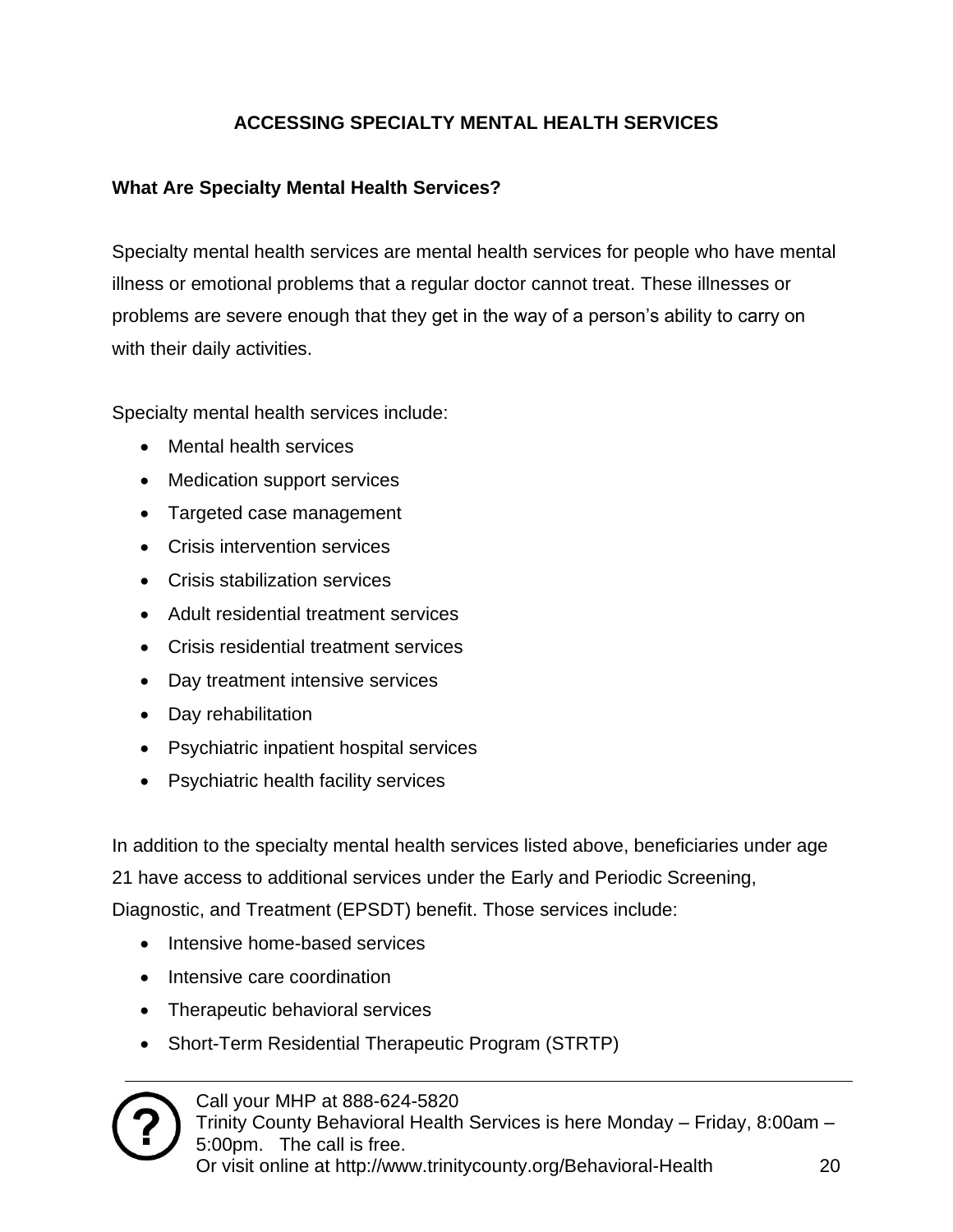If you would like to learn more about each specialty mental health service that may be available to you, see the "Scope of Services" section in this handbook.

#### **How Do I Get Specialty Mental Health Services?**

If you think you need specialty mental health treatment services, you can call your MHP and ask for an appointment for an initial assessment. You can call your county's toll-free phone number.

You may also be referred to your MHP for specialty mental health services by another person or organization, including your doctor, school, a family member, guardian, your Medi-Cal managed care health plan, or other county agencies. Usually your doctor or the Medi-Cal managed care health plan will need your permission, or the permission of the parent or caregiver of a child, to make the referral directly to the MHP, unless there is an emergency. Your MHP may not deny a request to do an initial assessment to determine whether you meet the criteria for receiving services from the MHP.

The covered specialty mental health services are available through an MHP provider (such as clinics, treatment centers, community-based organizations, or individual providers).

#### **Where Can I Get Specialty Mental Health Services?**

You can get specialty mental health services in the county where you live. **Trinity County Behavioral Health Services have the following offices to serve Trinity County:**

**P.O. BOX 1640 P.O. BOX 91 1450 MAIN STREET 154 TULE CREEK ROAD WEAVERVILLE, CA 96093 HAYFORK, CA 96041**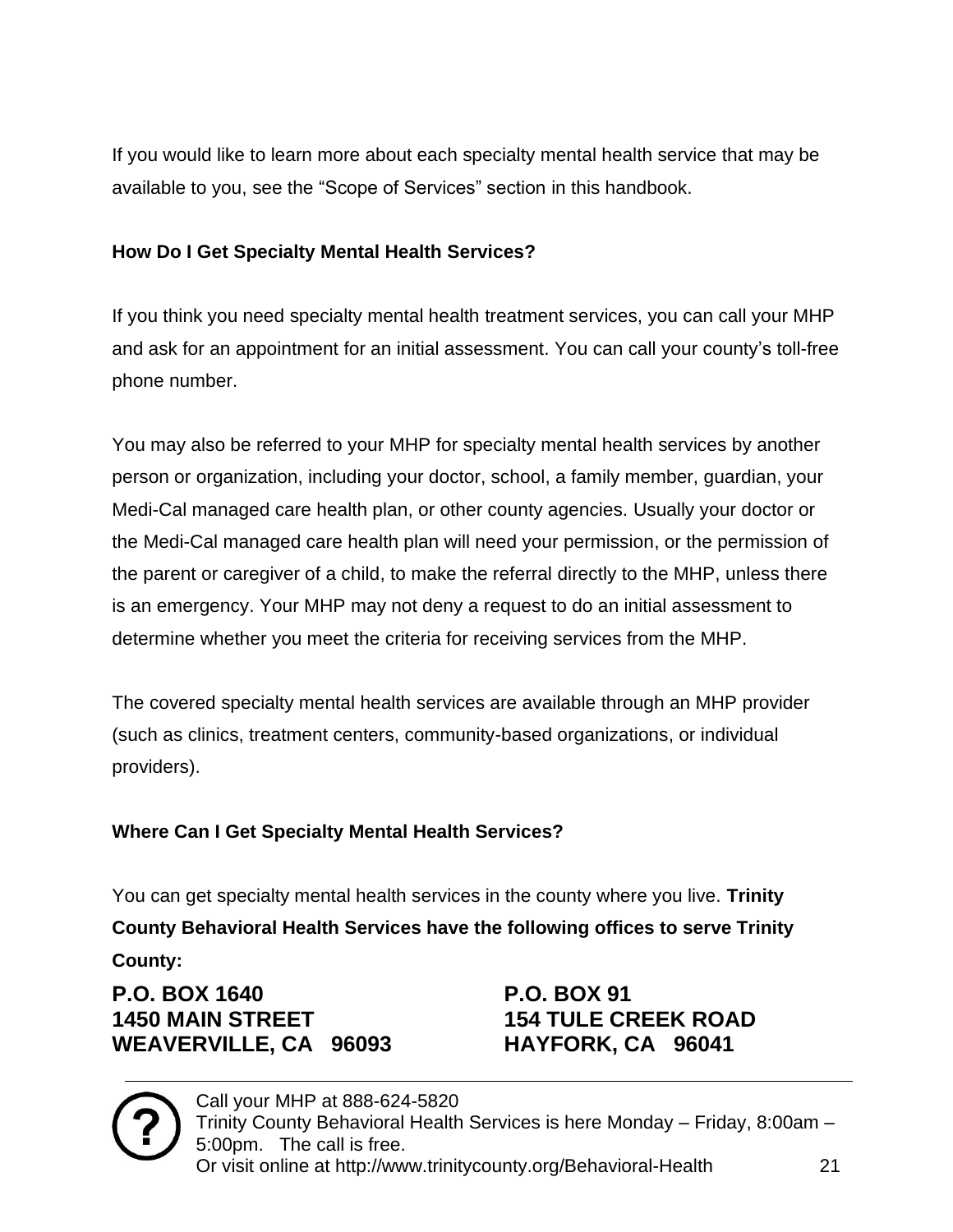#### **TELEPHONE: (530) 623-1362 TELEPHONE: (530) 628-4111 TELEFAX: (530) 623-1447 TELEFAX: (530) 628-1982 TOLL FREE: 1 (888) 624-5820**

Each county has specialty mental health services for children, youth, adults, and older adults. If you are under 21 years of age, you are eligible for additional coverage and benefits under EPSDT.

Your MHP will determine if you need specialty mental health services. If you do, the MHP will refer you to a mental health provider that provides the services you need.

The MHP has to make sure they refer you to a provider who will meet your needs and who is the closest provider to your home.

#### **When Can I Get Specialty Mental Health Services?**

Your MHP has to meet the state's appointment time standards when scheduling an appointment for you to receive services from the MHP. The MHP must offer you an appointment that meets the following appointment time standards:

- Within 10 business days of your non-urgent request to start services with the MHP;
- Within 48 hours if you request services for an urgent condition;
- Within 15 business days of your request for an appointment with a psychiatrist; and,
- For ongoing services (following the initial appointment), in a timely manner based on your condition and need for services.

**Who Decides Which Services I Will Get?**

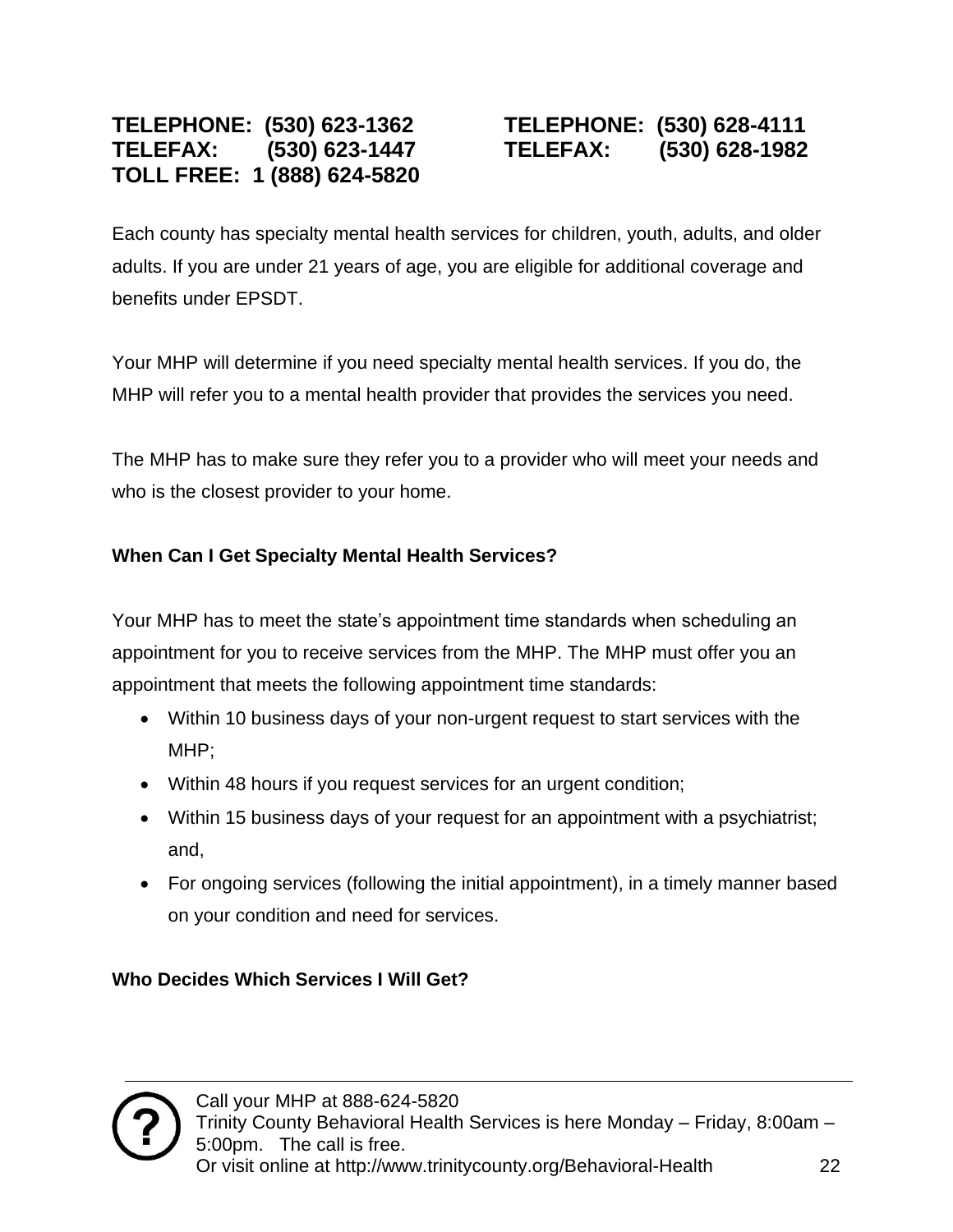You, your provider, and the MHP are all involved in deciding what services you need to receive through the MHP by following the medical necessity criteria and the list of covered services. The MHP must use a qualified professional to do the review for service authorization. This review process is called an authorization of specialty mental health services.

The MHPs authorization process must follow specific timelines. For a standard authorization, the MHP must decide based on your provider's request within 5 calendar days. If you or your provider request it, or if the MHP thinks it is in your interest to get more information from your provider, the timeline can be extended for up to an additional 14 calendar days. An example of when an extension might be in your interest is when the MHP thinks it might be able to approve your provider's request for treatment if they get additional information from your provider. If the MHP extends the timeline for the provider's request, the county will send you a written notice about the extension. You may ask the MHP for more information about its authorization process. Call your MHP to request additional information.

If the MHP decides that you do not need the services requested, the MHP must send you a Notice of Adverse Benefit Determination telling you that the services are denied and informing you that you may file an appeal and give you information on how to file an appeal. To find out more about your rights to file a grievance or appeal when you do not agree with your MHPs' decision to deny your services or take other actions you do not agree with, refer to page the Problem Resolution Process in this handbook.

#### **How Do I Get Other Mental Health Services That Are Not Covered by the MHP?**

If you are enrolled in a Medi-Cal managed care health plan, you have access to the following outpatient mental health services through your Medi-Cal managed care health plan:

• Individual and group mental health testing and treatment (psychotherapy)

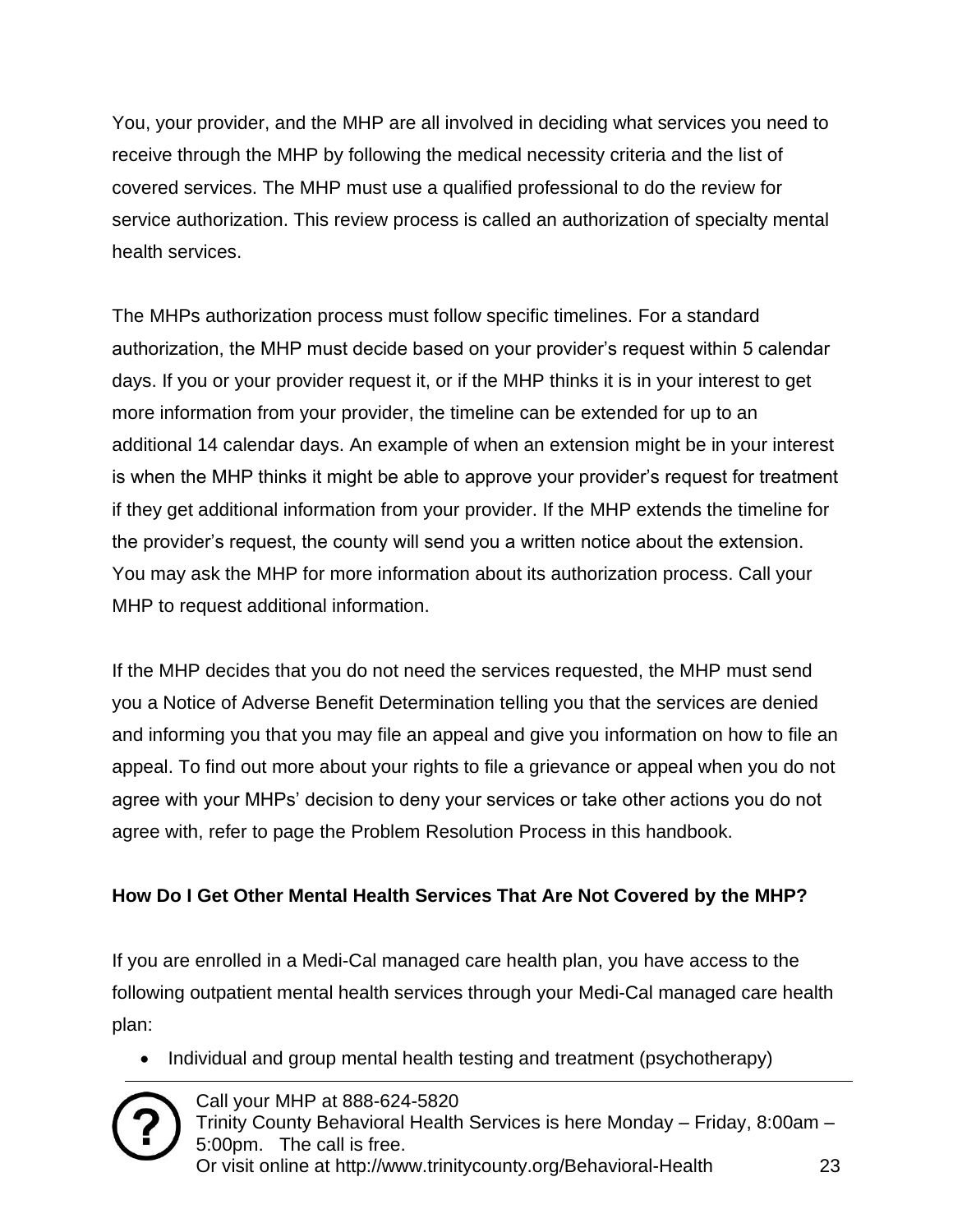- Psychological testing to evaluate a mental health condition
- Outpatient services that include lab work, drugs, and supplies
- Outpatient services to monitor drug therapy
- Psychiatric consultation

To get one of the above services, call your Medi-Cal managed care health plan directly. If you are not in a Medi-Cal managed care health plan, you may be able to get these services from individual providers and clinics that accept Medi-Cal. The MHP may be able to help you find a provider or clinic that can help you or may give you some ideas on how to find a provider or clinic.

Any pharmacy that accepts Medi-Cal can fill prescriptions to treat a mental health condition.

#### **How Do I Get Other Medi-Cal Services (Primary Care/Medical) That Are Not Covered by the MHP?**

There are two ways you can get Medi-Cal services that are not covered by the MHP:

- 1. Enrolling in a Medi-Cal managed care health plan.
	- Your health plan will find a provider for you if you need health care.
	- You get your health care through a health plan, a health maintenance organization (HMO), or a primary care case manager.
	- You must use the providers and clinics in the health plan, unless you need emergency care.
	- You may use a provider outside your health plan for family planning services.

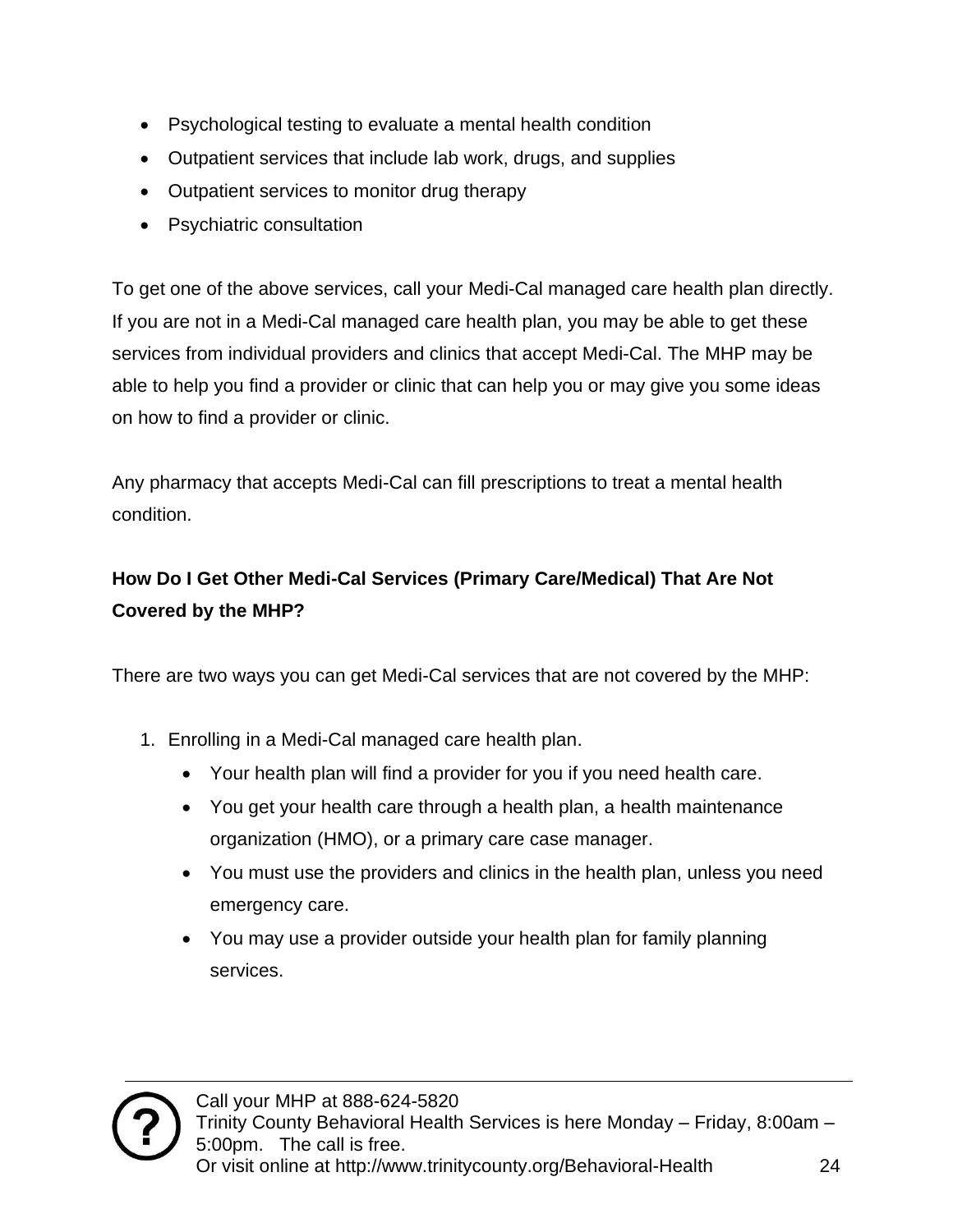- 2. Receiving services from individual health care providers or clinics that take Medi-Cal.
	- You get health care from individual providers or clinics that take Medi-Cal.
	- You must tell your provider that you have Medi-Cal before you begin getting services. Otherwise, you may be billed for those services.
	- Individual health care providers and clinics do not have to see Medi-Cal patients, or may choose to see only a few Medi-Cal patients.

#### **What If I Have an Alcohol or Drug Problem?**

If you think that you need services to treat an alcohol or drug problem, contact **Trinity County Behavioral Health and Alcohol and Other Drugs Services, also known as Substance Use Disorders (SUD),** your county Alcohol and Drug Programs Division at:

**P.O. BOX 1640 P.O. BOX 91 1450 MAIN STREET 154 TULE CREEK ROAD WEAVERVILLE, CA 96093 HAYFORK, CA 96041 TELEPHONE: (530) 623-1362 TELEPHONE: (530) 628-4111 TELEFAX: (530) 623-1447 TELEFAX: (530) 628-1982 TOLL FREE: 1 (888) 624-5820**

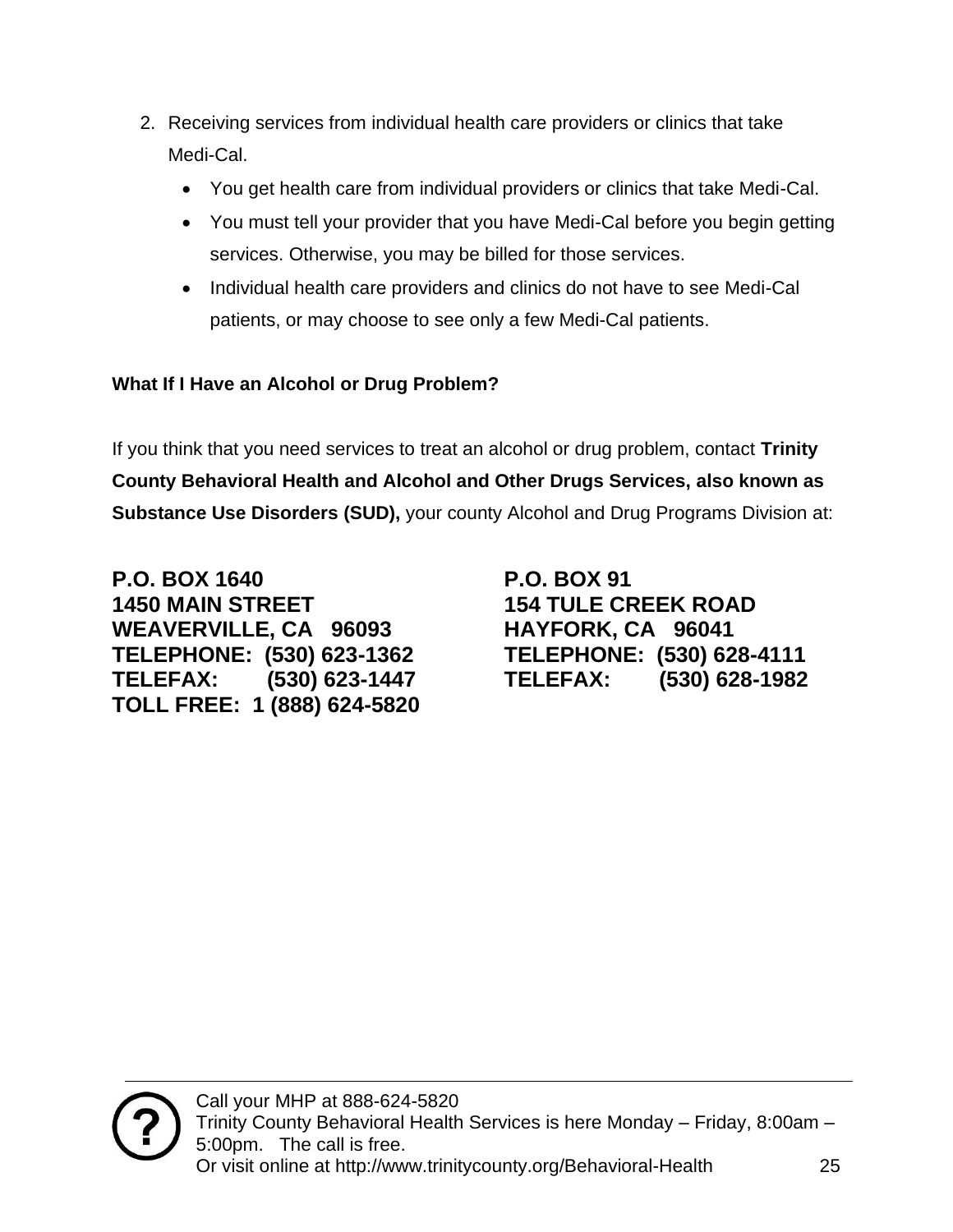#### **MEDICAL NECESSITY CRITERIA**

#### <span id="page-25-0"></span>**What Is Medical Necessity and Why Is It Important?**

Medical necessity means there is a medical need for specialty mental health services, and you can be helped by these services if you receive them.

A licensed mental health profession will talk with you and will help determine if you are eligible for specialty mental health services and what kind of specialty mental health services are appropriate. Deciding medical necessity is the first step in the process of getting specialty mental health services.

You do not need to know if you have a mental health diagnosis for a specific mental illness to ask for help. The MHP will help you get this information by conducting an assessment of your condition. If the results of the assessment determine that you have a mental health condition that meets medical necessity criteria, specialty mental health treatment will be provided based on your needs.

#### **What Are the Medical Necessity Criteria for People Under Age 21?**

If you are under age 21, have full-scope Medi-Cal, and have a diagnosis covered by the MHP, the MHP must provide you with specialty mental health services if those services will help to correct or improve your mental health condition or to prevent your mental health condition from getting worse.

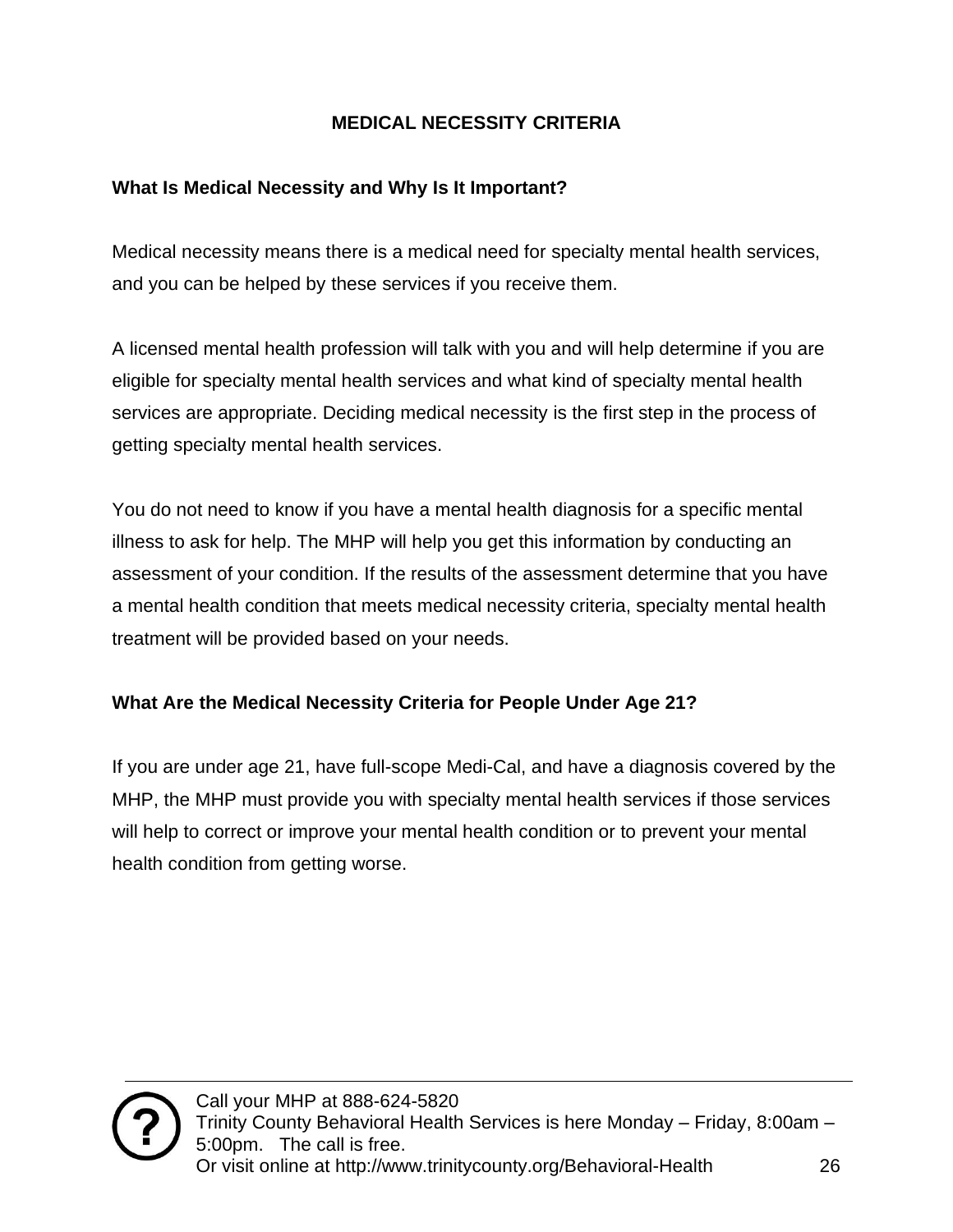#### **What Are the Medical Necessity Criteria for Psychiatric Inpatient Hospital Services?**

You may be admitted to a hospital if you have a mental illness or symptoms of mental illness that cannot be safely treated at a lower level of care, and because of the mental illness or symptoms of mental illness, you:

- Represent a current danger to yourself or others, or significant property destruction
- Are unable to provide for or utilize food, clothing, or shelter
- Present a severe risk to your physical health
- Have a recent, significant deterioration in ability to function
- Need psychiatric evaluation, medication treatment, or other treatment that can only be provided in the hospital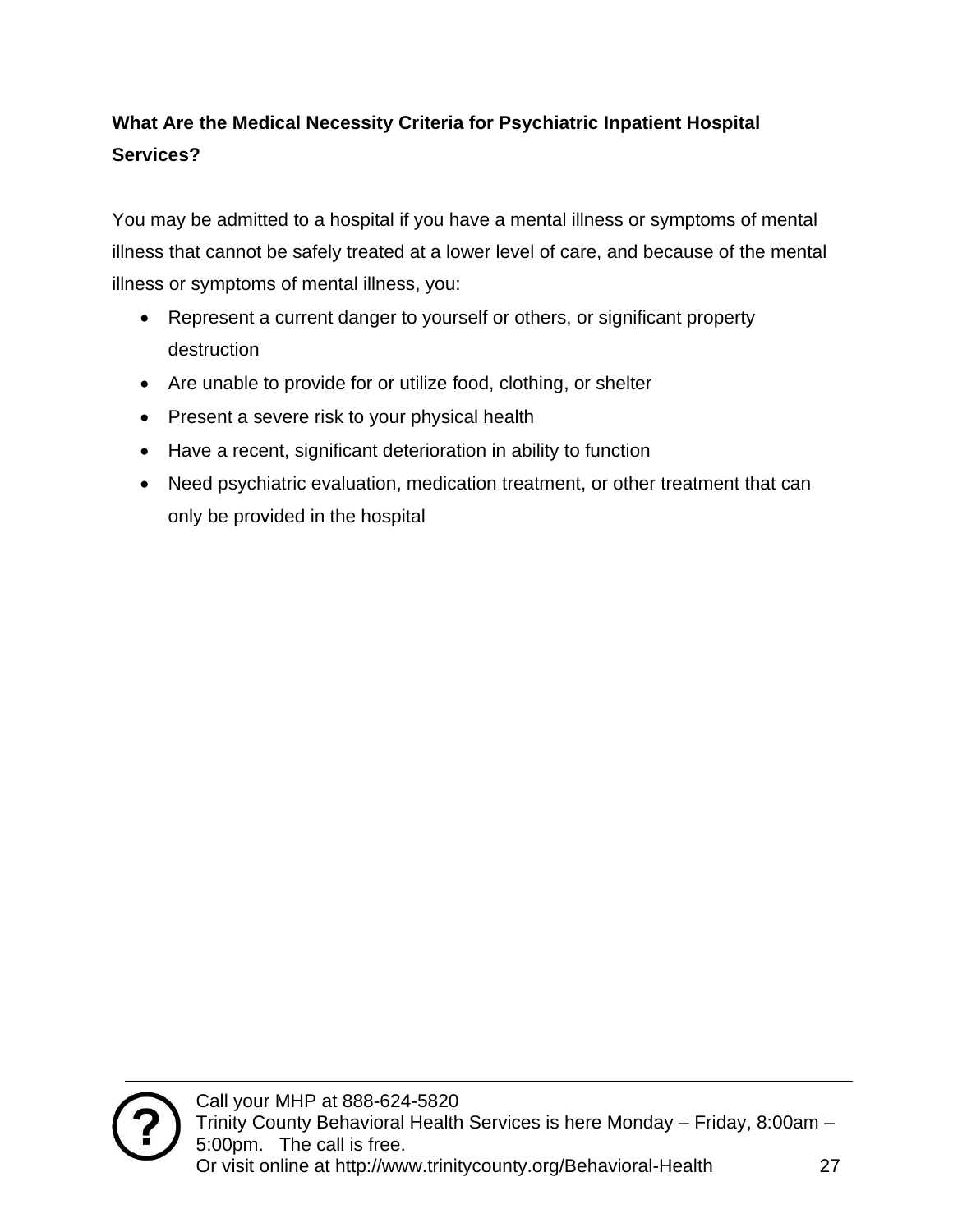#### **SELECTING A PROVIDER**

#### <span id="page-27-0"></span>**How Do I Find a Provider for the Specialty Mental Health Services I Need?**

Some MHPs require you to receive approval from your MHP before you contact a service provider. Some MHPs will refer you to a provider who is ready to see you. Other MHPs allow you to contact a provider directly.

The MHP may put some limits on your choice of providers. Your MHP must give you a chance to choose between at least two providers when you first start services, unless the MHP has a good reason why it cannot provide a choice (for example, there is only one provider who can deliver the service you need). Your MHP must also allow you to change providers. When you ask to change providers, the MHP must allow you to choose between at least two providers, unless there is a good reason not to do so.

Sometimes MHP contract providers leave the MHP on their own or at the request of the MHP. When this happens, the MHP must make a good faith effort to give written notice to each person who was receiving specialty mental health services from the provider, within 15 days after the MHP knows the provider will stop working. When this happens, your MHP must allow you to continue receiving services from the provider who left the MHP, if possible. Ask your MHP for "continuity of care" if you would like to continue seeing a provider who is no longer with the MHP.

Your MHP is required to post a current provider directory, which includes referrals and information for culturally-specific services, online. If you have questions about current providers or would like an updated provider directory, visit your MHP website or call the MHP's toll-free phone number. A current provider directory is available electronically on the MHP's website, [www.trinitycounty.org](http://www.trinitycounty.org/), or in paper form upon request.

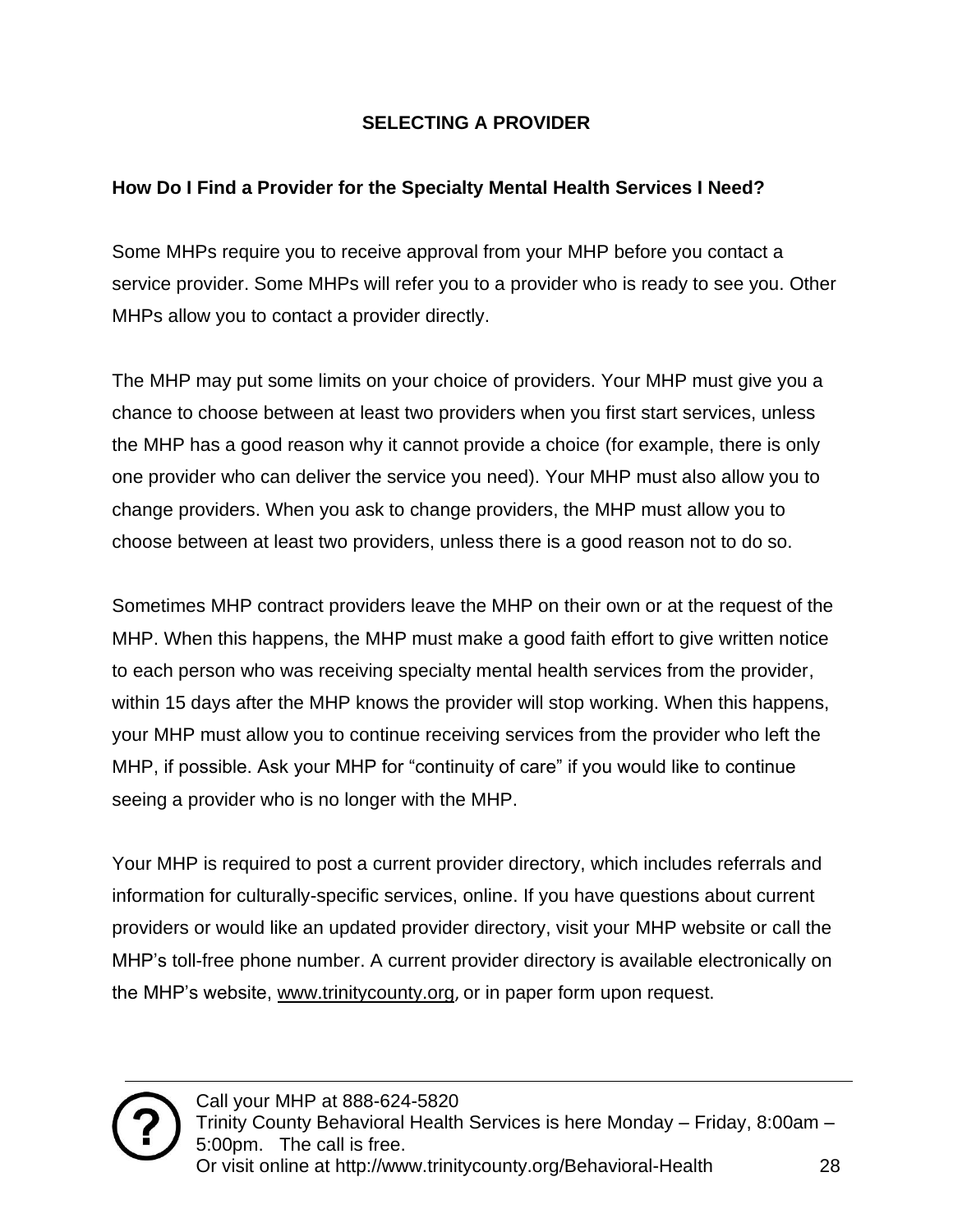#### **Can I Continue to Receive Services From My Current Provider?**

If you are already receiving mental health services (from another MHP, a managed care plan, or an individual Medi-Cal practitioner), you may make a request for "continuity of care" so that you can stay with your current provider, for up to 12-months, under certain conditions, including, but not limited to, all of following:

- You have an existing relationship with the provider you are requesting;
- You need to stay with your current provider to continue ongoing treatment or because it would hurt your mental health condition to change to a new provider;
- The provider meets certain requirements under state and federal law; and,
- The provider agrees to the MHP's terms and conditions for contracting with the MHP.

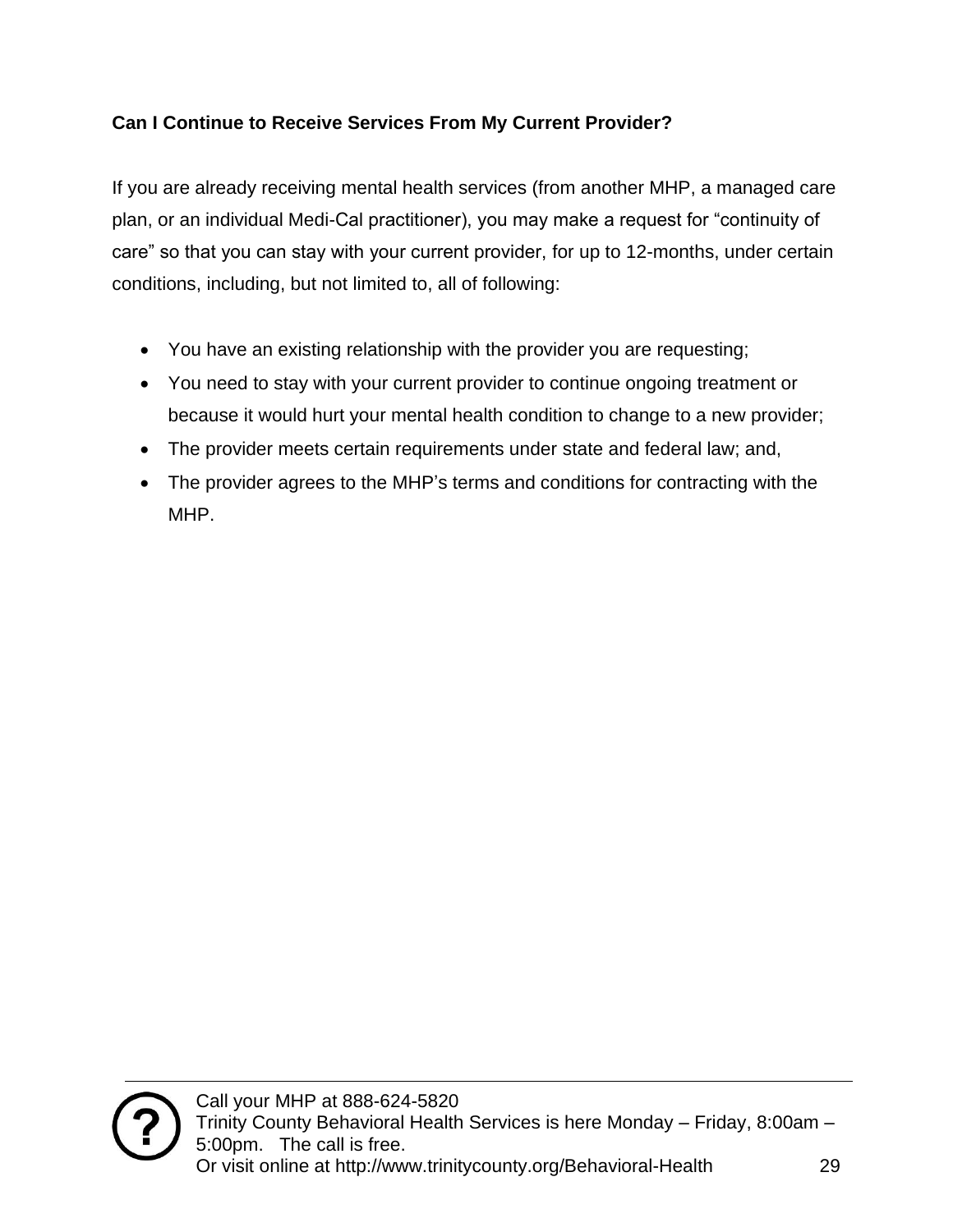#### **SCOPE OF SERVICES**

<span id="page-29-0"></span>If you meet the medical necessity criteria for specialty mental health services, the following services are available to you based on your need. Your provider will work with you to decide which services will work best for you.

#### • **Mental Health Services**

o Mental health services are individual, group, or family-based treatment services that help people with mental illness develop coping skills for daily living. These services also include work that the provider does to help make the services better for the person receiving the services. These kinds of things include: assessments to see if you need the service and if the service is working; plan development to decide the goals of your mental health treatment and the specific services that will be provided; and "collateral," which means working with family members and important people in your life (if you give permission) to help you improve or maintain your daily living abilities. Mental health services can be provided in a clinic or provider's office, over the phone or by telemedicine, or in your home or other community setting.

#### • **Medication Support Services**

 $\circ$  These services include the prescribing, administering, dispensing, and monitoring of psychiatric medicines; and education related to psychiatric medicines. Medication support services can be provided in a clinic or provider's office, over the phone or by telemedicine, or in the home or other community setting.

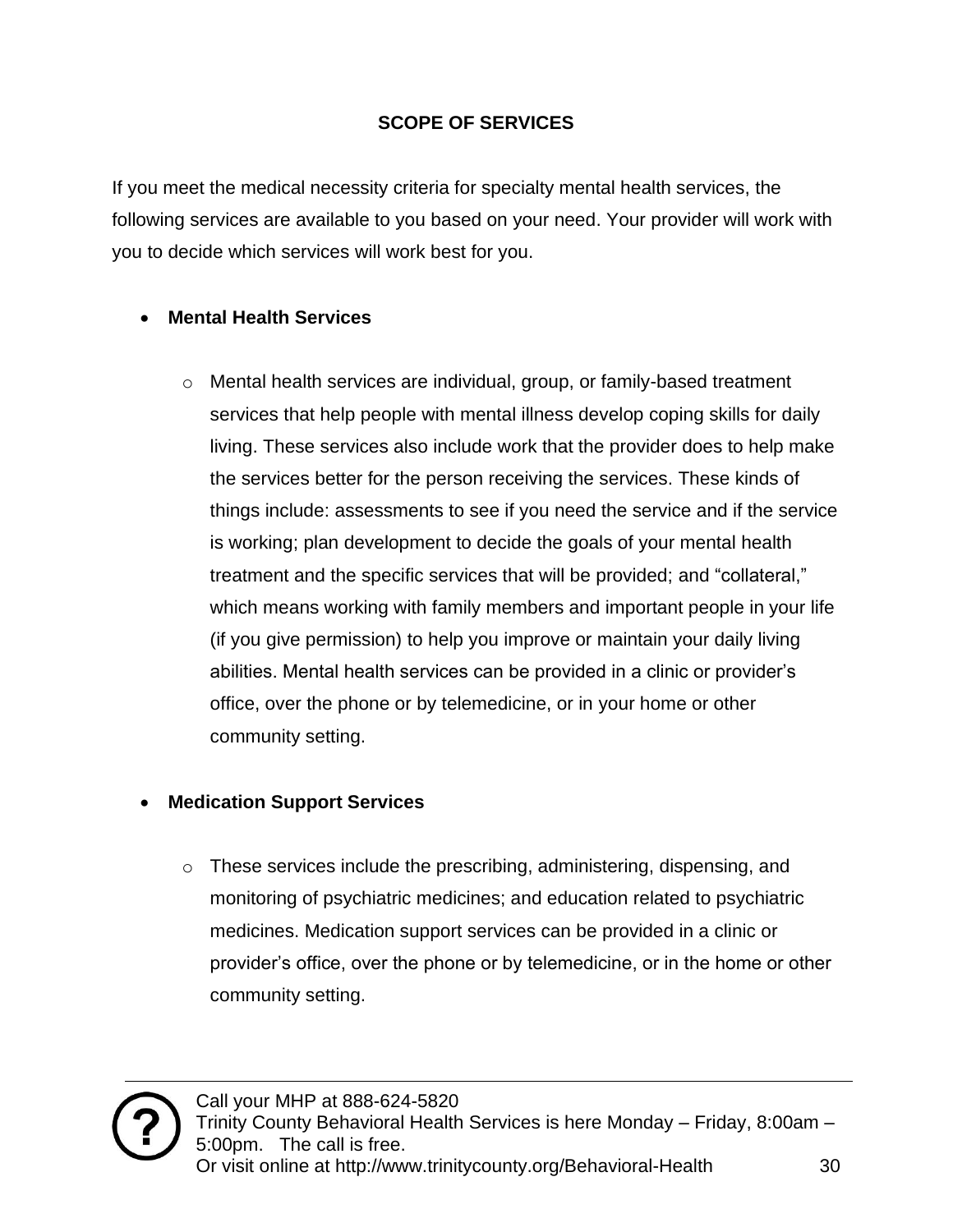#### • **Targeted Case Management**

 $\circ$  This service helps with getting medical, educational, social, prevocational, vocational, rehabilitative, or other community services when these services may be hard for people with mental illness to get on their own. Targeted case management includes plan development; communication, coordination, and referral; monitoring service delivery to ensure the person's access to service and the service delivery system; and monitoring the person's progress.

#### • **Crisis Intervention Services**

 $\circ$  This service is available to address an urgent condition that needs immediate attention. The goal of crisis intervention is to help people in the community, so they don't end up in the hospital. Crisis intervention can last up to eight hours and can be provided in a clinic or provider's office, over the phone or by telemedicine, or in the home or other community setting.

#### • **Crisis Stabilization Services**

 $\circ$  This service is available to address an urgent condition that needs immediate attention. Crisis stabilization can last up to 20 hours and must be provided at a licensed 24 hour health care facility, at a hospital based outpatient program, or at a provider site certified to provide crisis stabilization services.

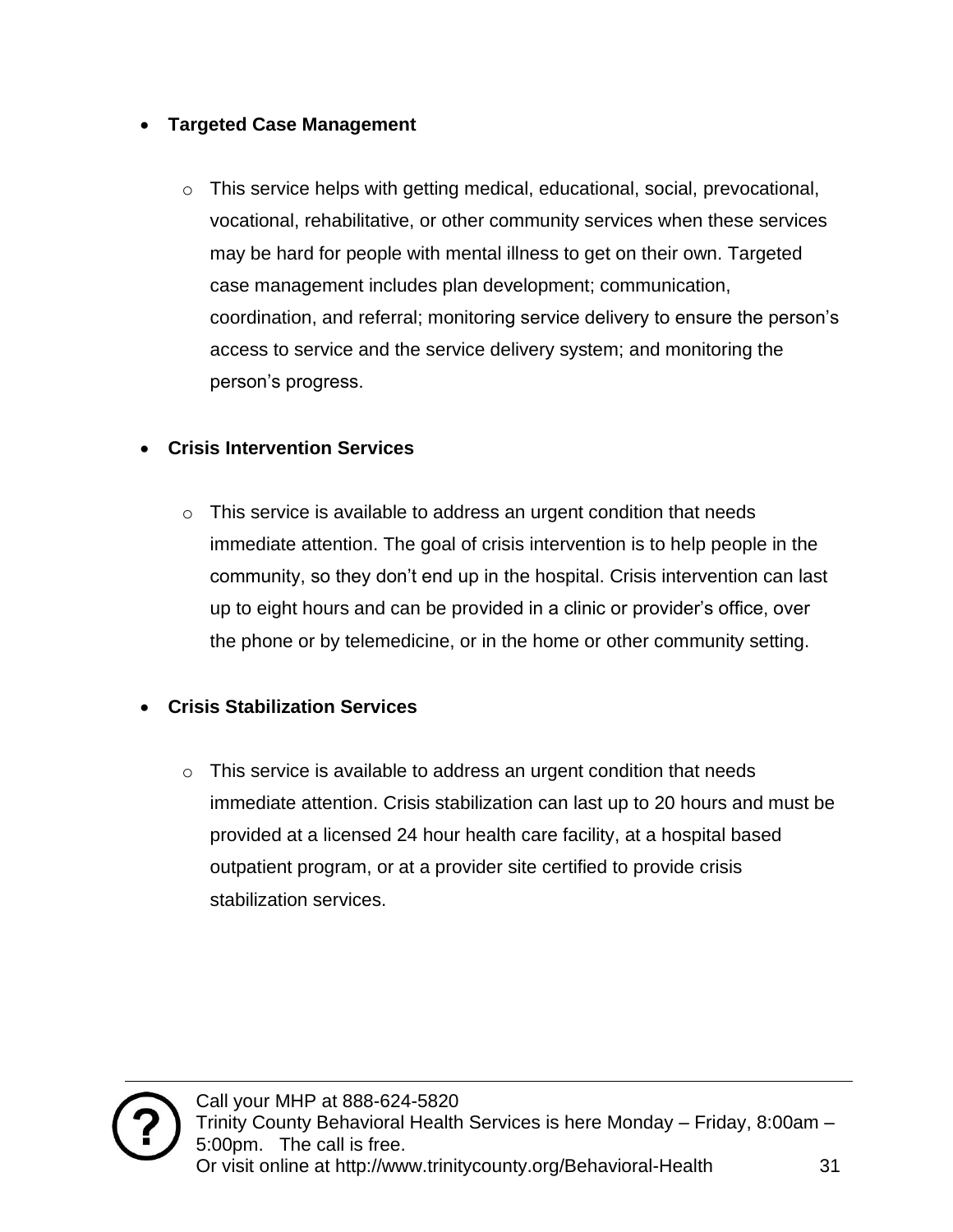#### • **Adult Residential Treatment Services**

 $\circ$  These services provide mental health treatment and skill-building for people who are living in licensed facilities that provide residential treatment services for people with mental illness. These services are available 24 hours a day, seven days a week. Medi-Cal does not cover the room and board cost to be in the facility that offers adult residential treatment services.

#### • **Crisis Residential Treatment Services**

 $\circ$  These services provide mental health treatment and skill-building for people having a serious mental or emotional crisis, but who do not need care in a psychiatric hospital. Services are available 24 hours a day, seven days a week in licensed facilities. Medi-Cal does not cover the room and board cost to be in the facility that offers crisis residential treatment services.

#### • **Day Treatment Intensive Services**

 $\circ$  This is a structured program of mental health treatment provided to a group of people who might otherwise need to be in the hospital or another 24 hour care facility. The program lasts at least three hours a day. People can go to their own homes at night. The program includes skill-building activities and therapies as well as psychotherapy.

#### • **Day Rehabilitation**

 $\circ$  This is a structured program designed to help people with mental illness learn and develop coping and life skills and to manage the symptoms of

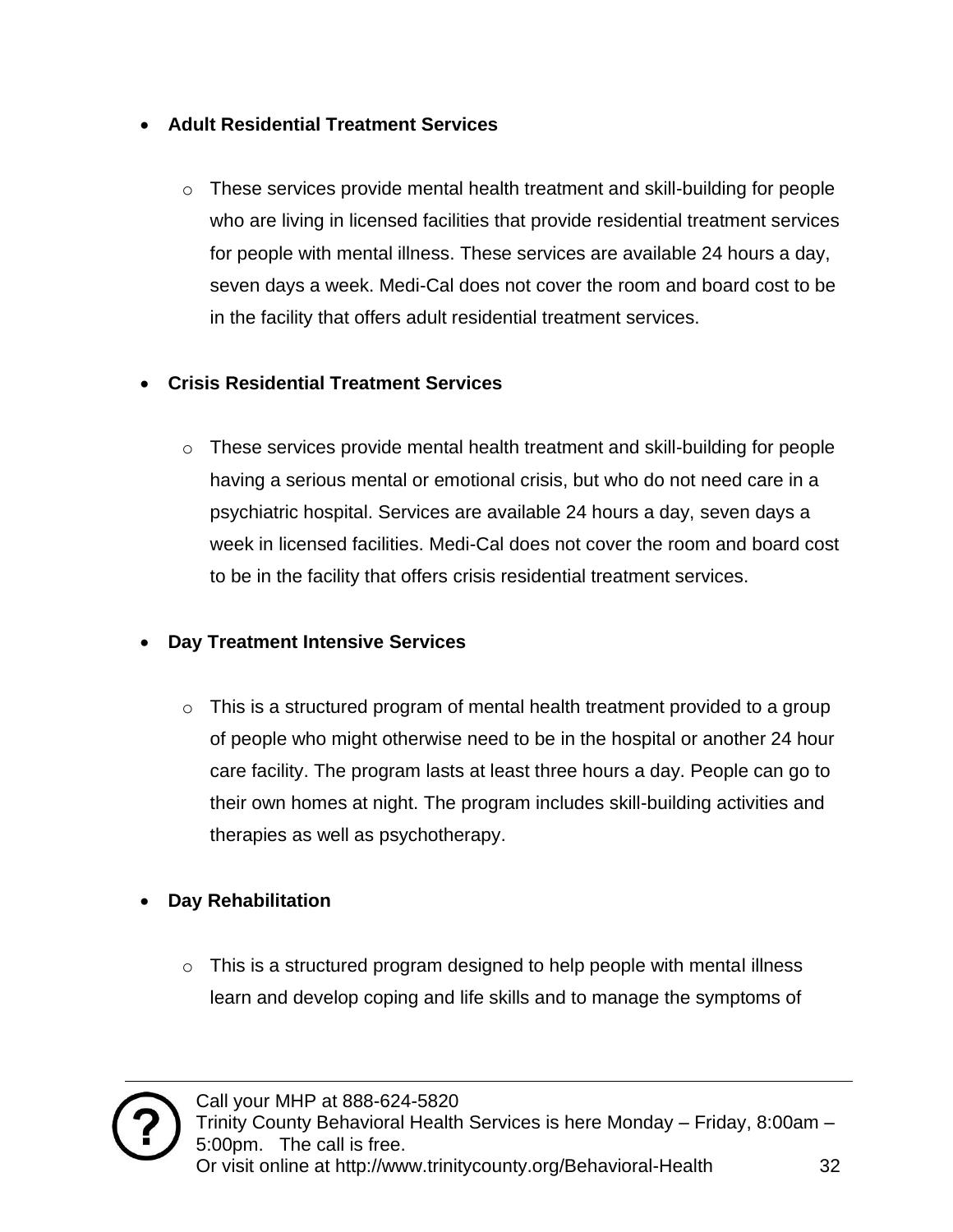mental illness more effectively. The program lasts at least three hours per day. The program includes skill-building activities and therapies.

#### • **Psychiatric Inpatient Hospital Services**

- $\circ$  These are services provided in a licensed psychiatric hospital based on the determination of a licensed mental health professional that the person requires intensive 24 hour mental health treatment.
- **Psychiatric Health Facility Services**
	- $\circ$  These services are provided in a licensed mental health facility specializing in 24 hour rehabilitative treatment of serious mental health conditions. Psychiatric health facilities must have an agreement with a nearby hospital or clinic to meet the physical health care needs of the people in the facility.

### **Are There Special Services Available for Children, Adolescents, and/or Young Adults?**

Beneficiaries under age 21 are eligible to get additional Medi-Cal services through a benefit called Early and Periodic Screening, Diagnostic, and Treatment (EPSDT).

To be eligible for EPSDT services, a beneficiary must be under age 21 and have full scope Medi-Cal. EPSDT covers services that are necessary to correct or improve any mental health condition or to prevent a mental health condition from getting worse.

Ask your provider about EPSDT services. You may get these services if your provider and the MHP find that you need them because they are medically necessary.

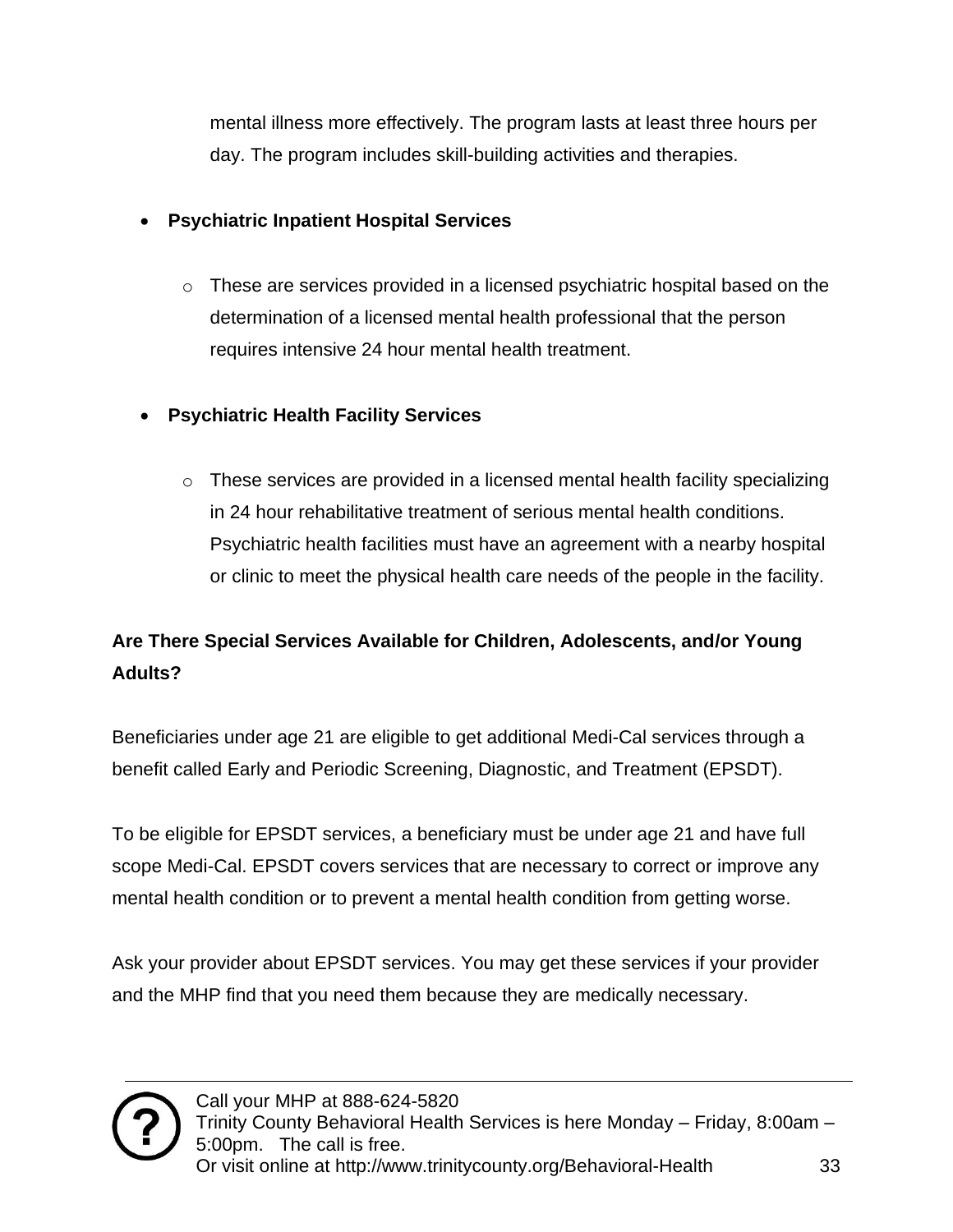If you have questions about the EPSDT benefit, please call: **TRINITY COUNTY HEALTH and HUMAN SERVICES 51 INDUSTRIAL PARK WAY WEAVERVILLE, CA 96093 1 (530) 623-1265**

The following are also available from the MHP for children, adolescents, and young people under the age of 21: Therapeutic Behavioral Services (TBS), Intensive Care Coordination (ICC), Intensive Home Based Services (IHBS), and Therapeutic Foster Care (TFC) Services.

#### **Therapeutic Behavioral Services**

TBS are intensive, individualized, short-term outpatient treatment interventions for beneficiaries up to age 21. Individuals receiving these services have serious emotional disturbances, are experiencing a stressful transition or life crisis, and need additional short-term, specific support services to accomplish outcomes specified in their written treatment plan.

TBS are a type of specialty mental health service available through each MHP if you have serious emotional problems. To get TBS, you must receive a mental health service, be under 21, and have full-scope Medi-Cal.

• If you are living at home, a TBS staff person can work one-to-one with you to reduce severe behavior problems to try to keep you from needing to go to a higher level of care, such as a group home for children, adolescents, and young people with very serious emotional problems.

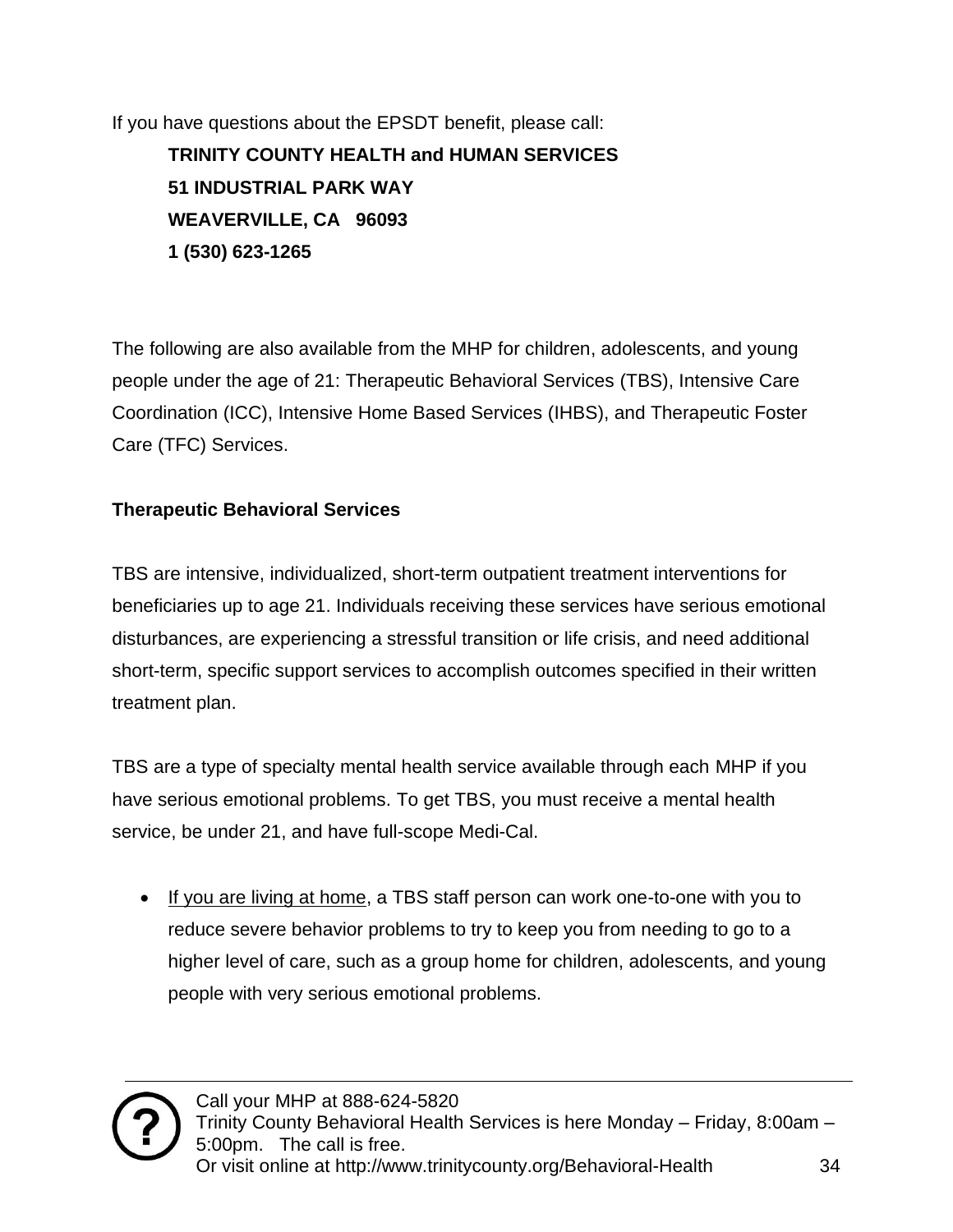• If you are living in a group home for children, adolescents, and young people with very serious emotional problems, a TBS staff person can work with you so you may be able to move to a lower level of care, such as a foster home or back home. TBS will help you and your family, caregiver, or guardian learn new ways of addressing problem behavior and ways of increasing the kinds of behavior that will allow you to be successful. You, the TBS staff person, and your family, caregiver, or guardian will work together as a team to address problematic behaviors for a short period, until you no longer need TBS. You will have a TBS plan that will say what you, your family, caregiver, or guardian, and the TBS staff person will do during TBS, and when and where TBS will occur. The TBS staff person can work with you in most places where you are likely to need help with your problem behavior. This includes your home, foster home, group home, school, day treatment program, and other areas in the community.

#### **Intensive Care Coordination**

ICC is a targeted case management service that facilitates assessment of, care planning for, and coordination of services to beneficiaries under age 21 who are eligible for the full scope of Medi-Cal services and who meet medical necessity criteria for this service.

ICC service components include assessing; service planning and implementation; monitoring and adapting; and transition. ICC services are provided through the principles of the Integrated Core Practice Model (ICPM), including the establishment of the Child and Family Team (CFT) to ensure facilitation of a collaborative relationship among a child, their family, and involved child-serving systems.

CFT includes formal supports (such as the care coordinator, providers, and case managers from child-serving agencies), natural supports (such as family members, neighbors, friends, and clergy), and other individuals who work together to develop and

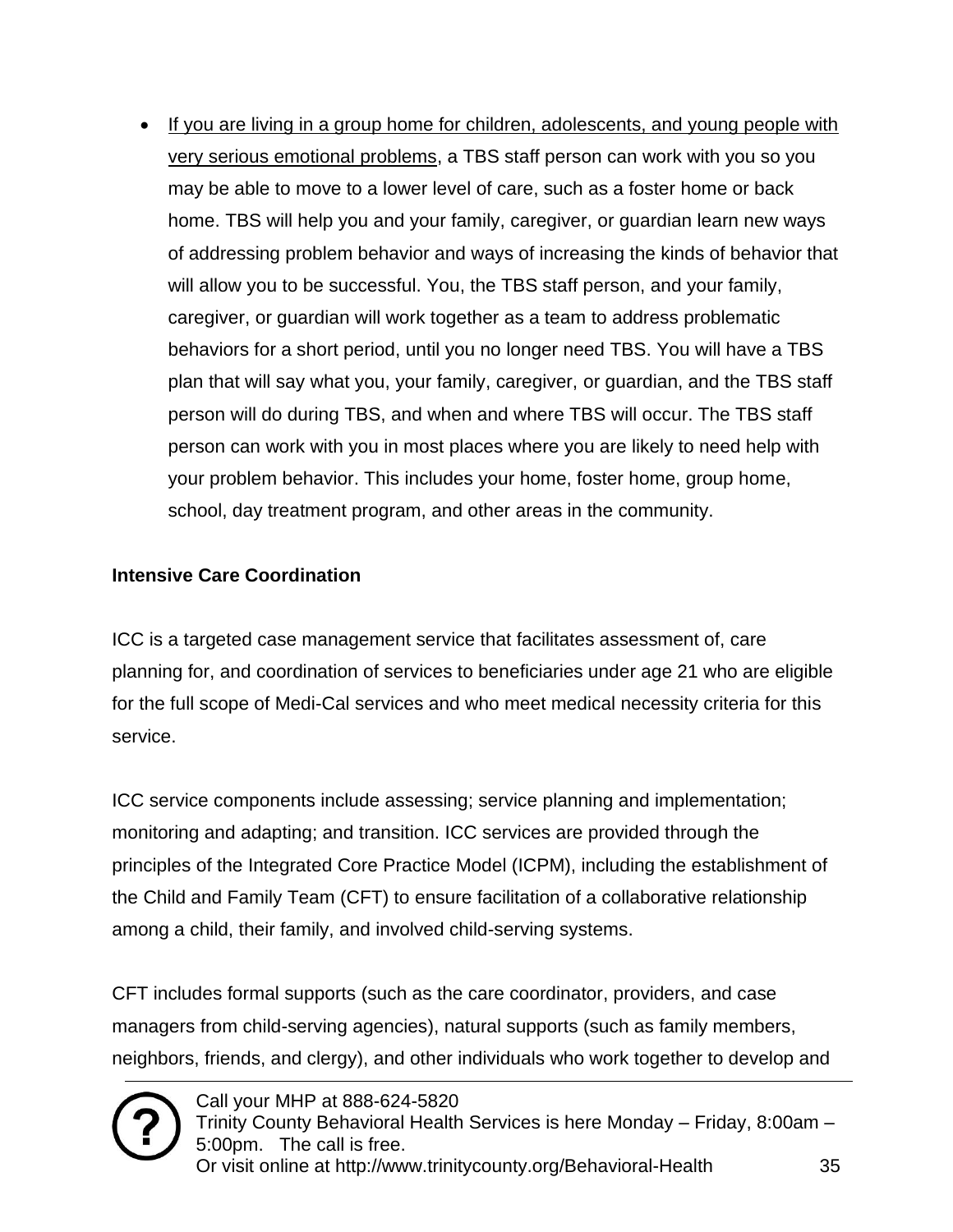implement the client plan and are responsible for supporting children and their families in attaining their goals. ICC also provides an ICC Coordinator who:

- Ensures that medically necessary services are accessed, coordinated, and delivered in a strength-based, individualized, client-driven, and culturally and linguistically competent manner.
- Ensures that services and supports are guided by the needs of the child.
- Facilitates a collaborative relationship among the child, their family, and systems involved in providing services to them.
- Supports the parent/caregiver in meeting their child's needs.
- Helps establish the CFT and provides ongoing support.
- Organizes and matches care across providers and child serving systems to allow the child to be served in their community.

#### **Intensive Home Based Services**

IHBS are individualized, strength-based interventions designed to change or ameliorate mental health conditions that interfere with a child/youth's functioning and are aimed at helping the child/youth build skills necessary for successful functioning in the home and community, and improving the child/youth's family's ability to help the child/youth successfully function in the home and community.

IHBS services are provided according to an individualized treatment plan developed in accordance with the ICPM by the CFT in coordination with the family's overall service plan, which may include, but are not limited to assessment, plan development, therapy, rehabilitation, and collateral. IHBS is provided to beneficiaries under 21 who are eligible for full scope Medi-Cal services and who meet medical necessity criteria for this service.

#### **Short-Term Residential Therapeutic Program (STRTP)**

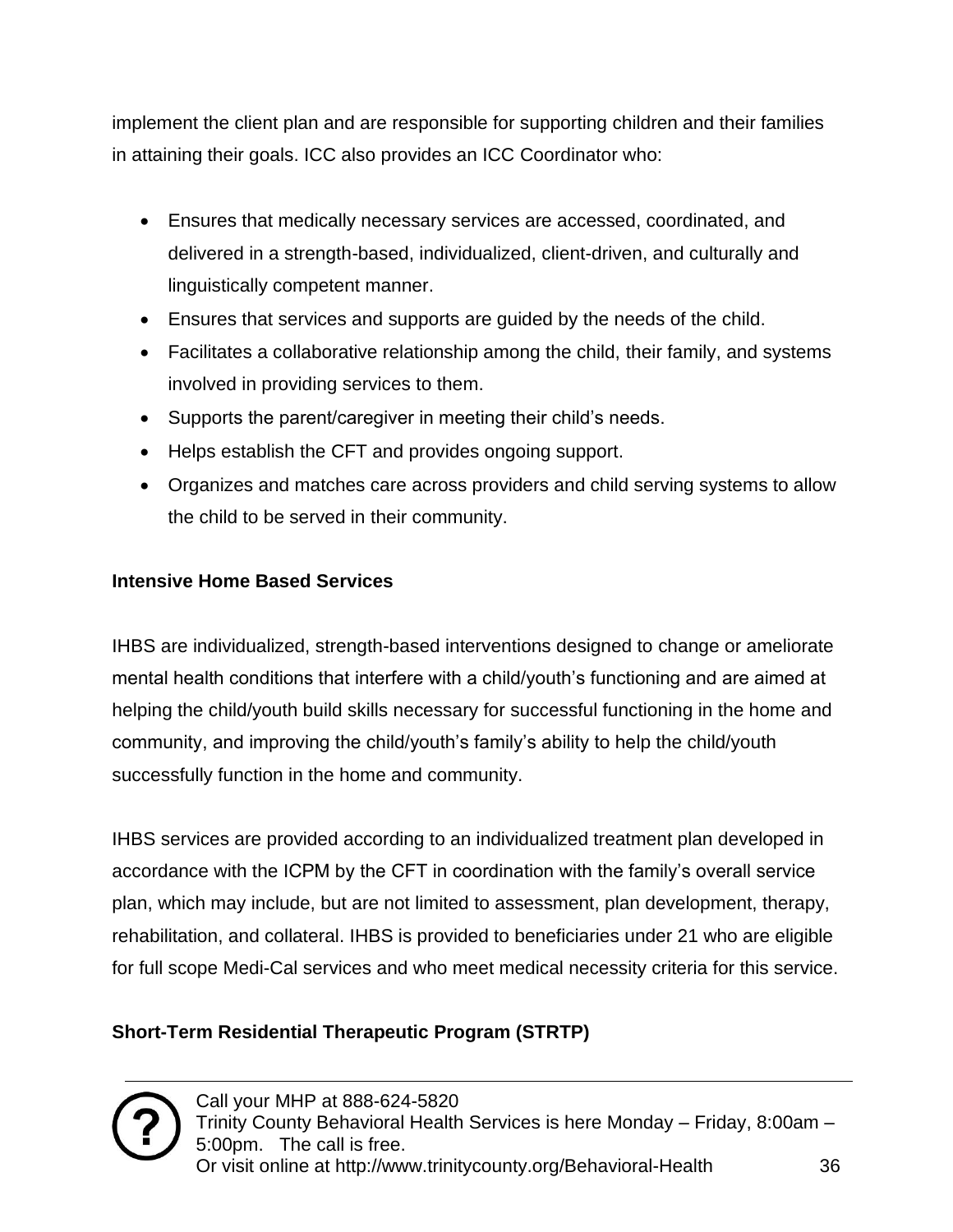The STRTP service model allows for the provision of short-term, intensive, traumainformed, and individualized specialty mental health services for children up to age 21 who have complex emotional and behavioral needs. Services include plan development, rehabilitation, and collateral. In STRTP, children are placed with trained, intensely supervised, and supported STRTP parents.

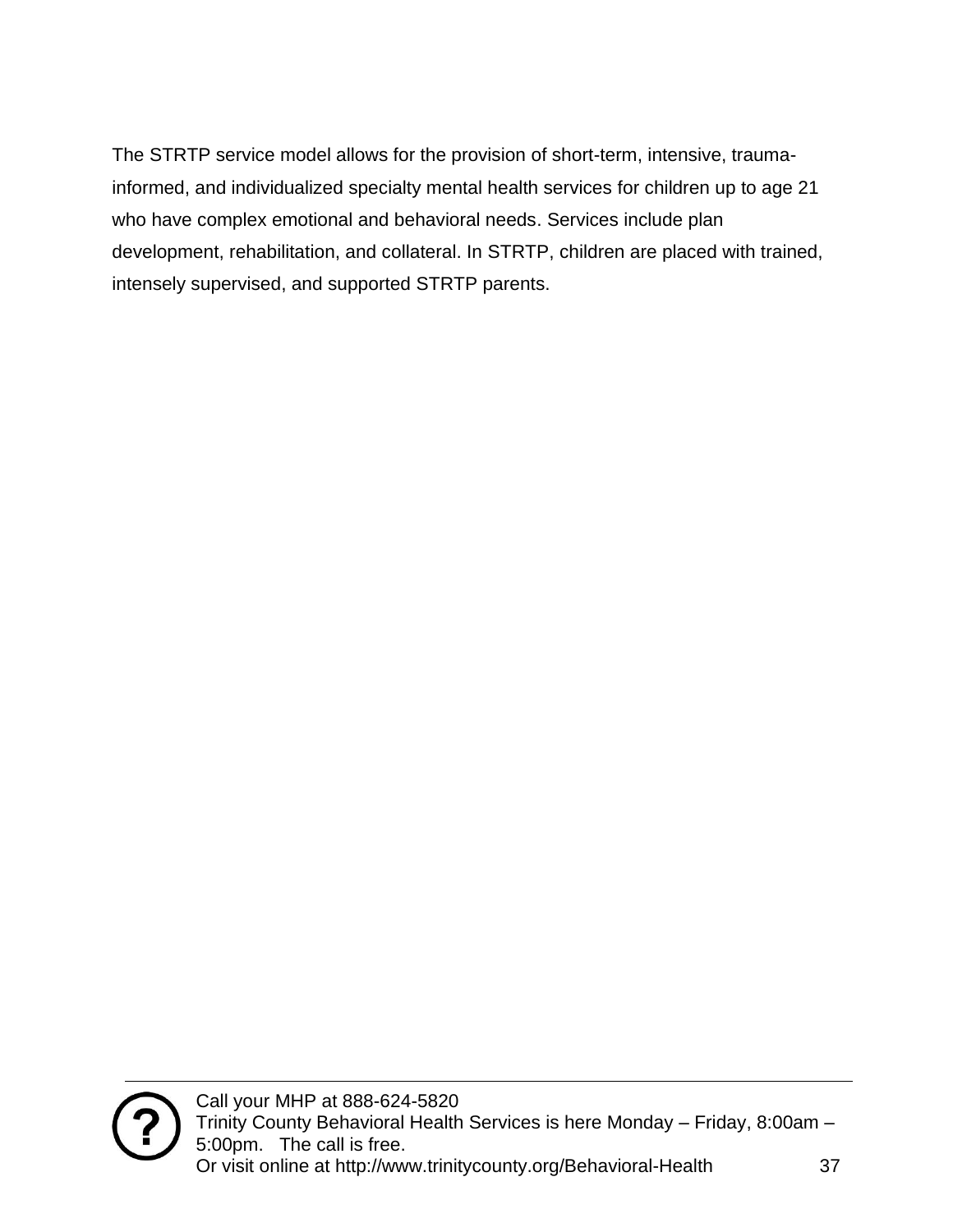#### **ADVERSE BENEFIT DETERMINATIONS BY YOUR MHP**

#### <span id="page-37-0"></span>**What Rights Do I Have if the MHP Denies the Services I Want or Think I Need?**

If your MHP denies, limits, delays or ends services you want or believe you should get, you have the right to a Notice (called a "Notice of Adverse Benefit Determination") from the MHP. You also have a right to disagree with the decision by asking for a "grievance" or "appeal." The sections below discuss your right to a Notice and what to do if you disagree with your MHP's decision.

#### **What Is an Adverse Benefit Determination?**

An Adverse Benefit Determination is any of the following:

- If your MHP or one of its providers decides that you do not qualify to receive any Medi-Cal specialty mental health services because you do not meet the medical necessity criteria.
- If your provider thinks you need a specialty mental health service and asks the MHP for approval, but the MHP does not agree and denies your provider's request, or reduces the type or frequency of service. Most of the time you will receive a Notice of Adverse Benefit Determination before you receive the service, but sometimes the Notice of Adverse Benefit Determination will come after you already received the service, or while you are receiving the service. If you get a Notice of Adverse Benefit Determination after you have already received the service, you do not have to pay for the service.
- If your provider has asked the MHP for approval, but the MHP needs more information to make a decision and doesn't complete the approval process on time.

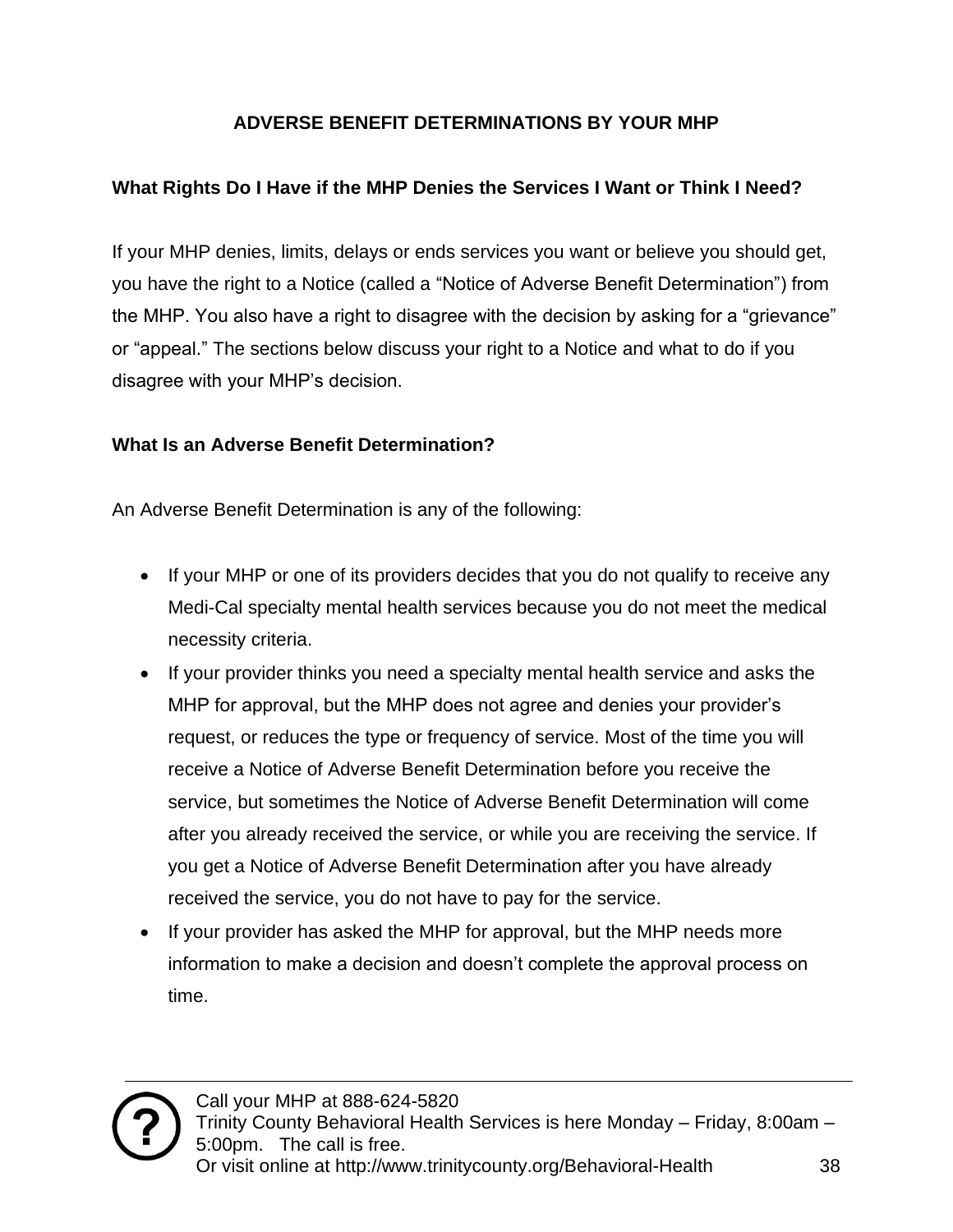- If your MHP does not provide services to you based on the appointment time standards it is required to follow (refer to page 48).
- If you file a grievance with the MHP and the MHP does not get back to you with a written decision on your grievance within 30 days.
- If you file an appeal with the MHP and the MHP does not get back to you with a written decision on your appeal within 30 days, or if you filed an expedited appeal, and did not receive a response within 72 hours.

#### **What Is a Notice of Adverse Benefit Determination?**

A Notice of Adverse Benefit Determination is a letter that your MHP will send you if it makes a decision to deny, limit, delay, or end services you and your provider believe you should get. A Notice of Adverse Benefit Determination is also used to tell you if your grievance, appeal, or expedited appeal was not resolved in time, or if you didn't get services within the MHP's timeline standards for providing services.

#### **What Will the Notice of Adverse Benefit Determination Tell Me?**

The Notice of Adverse Benefit Determination will tell you:

- The decision your MHP made that affects you and your ability to get services
- The date the decision will take effect and the reason for the decision
- The state or federal rules the decision was based on
- Your rights if you do not agree with the MHP's decision
- How to file an appeal with the MHP
- How to request a State Hearing if you are not satisfied with the MHP's decision on your appeal
- How to request an expedited appeal or an expedited State Hearing
- How to get help filing an appeal or requesting a State Hearing
- How long you have to file an appeal or request a State Hearing

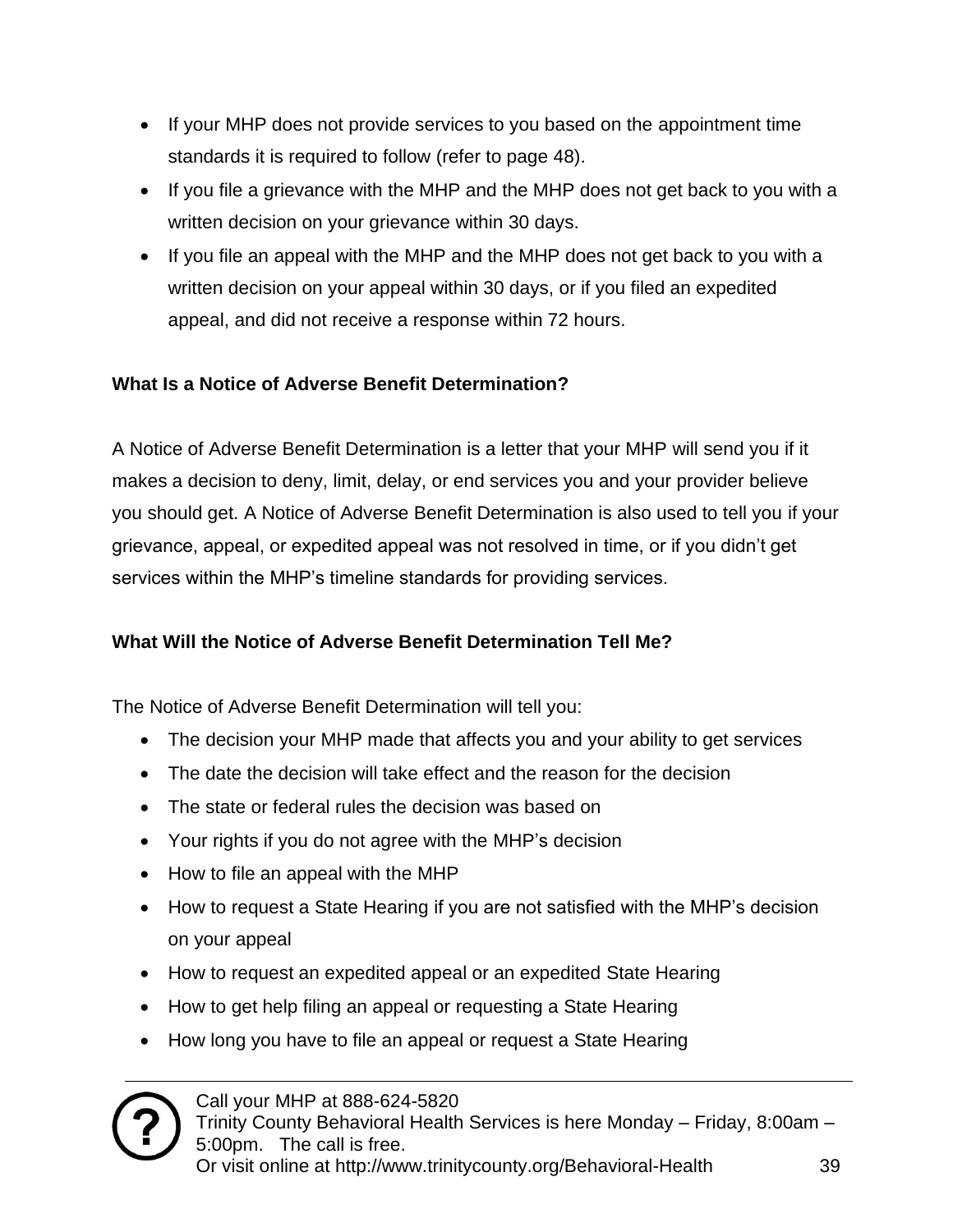- If you are eligible to continue to receive services while you wait for an appeal or State Hearing decision
- When you have to file your appeal or State Hearing request if you want the services to continue

#### **What Should I Do When I Get a Notice of Adverse Benefit Determination?**

When you get a Notice of Adverse Benefit Determination, you should read all the information on the form carefully. If you don't understand the form, your MHP can help you. You may also ask another person to help you.

If the MHP tells you your services will end or get reduced and you disagree with the decision, you have the right to request an appeal of that decision. You can continue getting services until your appeal or State Hearing is decided. **You must request the continuation of services no later than 10 days after receiving a Notice of Adverse Benefit Determination or before the effective date of the change.**

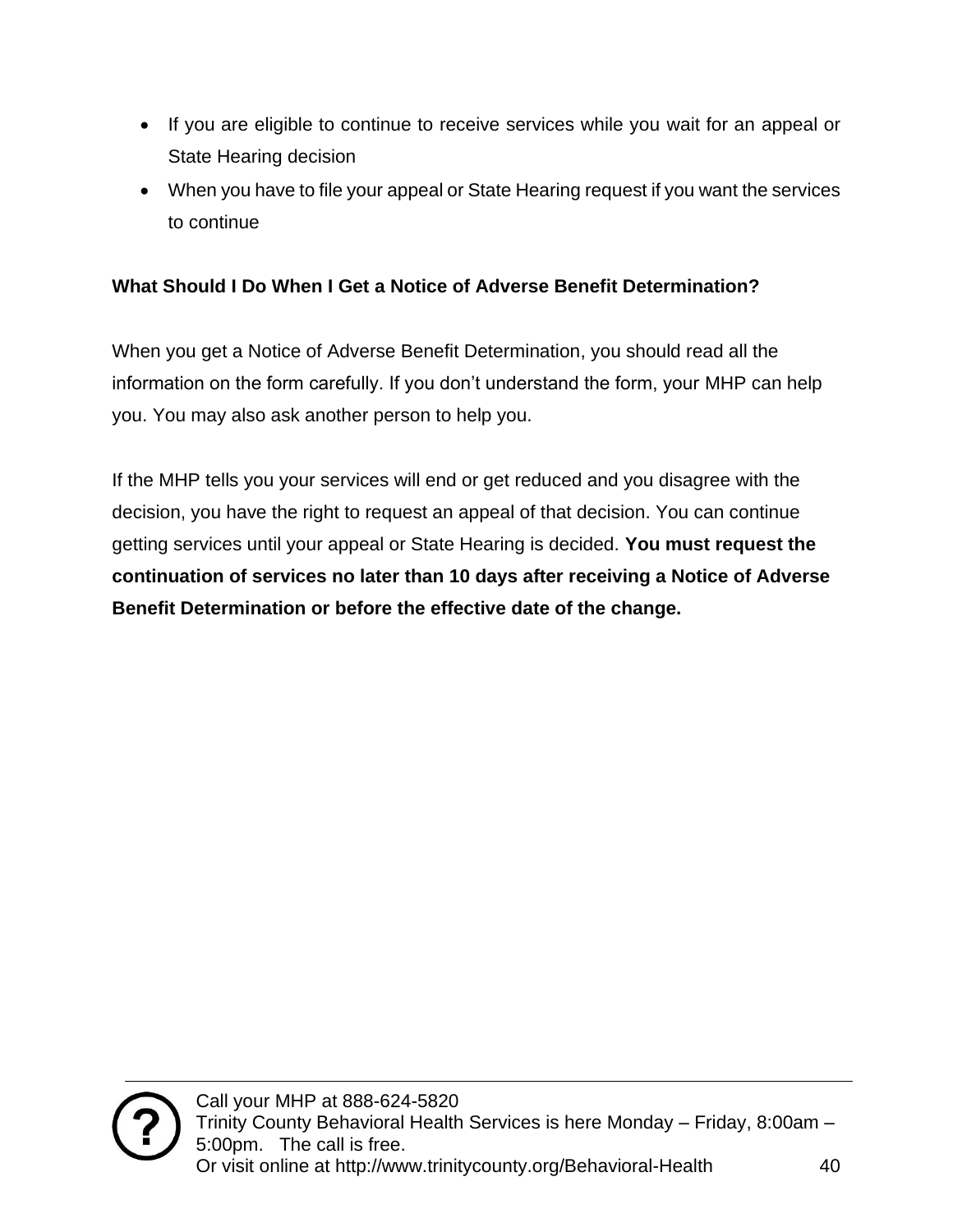#### <span id="page-40-0"></span>**THE PROBLEM RESOLUTION PROCESS: TO FILE A GRIEVANCE OR APPEAL**

#### **What If I Don't Get the Services I Want From My MHP?**

Your MHP must have a process for you to work out a complaint or problem about any issue related to the specialty mental health services you want or are receiving. This is called the problem resolution process and it could involve:

- 1. **The Grievance Process**: an expression of unhappiness about anything regarding your specialty mental health services or the MHP.
- 2. **The Appeal Process**: the review of a decision (e.g., denial or changes to services) that was made about your specialty mental health services by the MHP or your provider.
- 3. **The State Hearing Process**: the process to request an administrative hearing before a state administrative law judge if the MHP denies your appeal.

Filing a grievance, appeal, or State Hearing will not count against you and will not impact the services you are receiving. Filing a grievance or appeal helps to get you the services you need and to solve any problems you have with your specialty mental health services. Grievances and appeals also help the MHP by giving them information they can use to improve services. When your grievance or appeal is complete, your MHP will notify you and others involved of the final outcome. When your State Hearing is decided, the State Hearing Office will notify you and others involved of the final outcome. You can learn more about each problem resolution process below.

#### **Can I Get Help With Filing an Appeal, Grievance, or State Hearing?**

Your MHP will help explain these processes to you and must help you file a grievance, an appeal, or to request a State Hearing. The MHP can also help you decide if you qualify for what's called an "expedited appeal" process, which means it will be reviewed

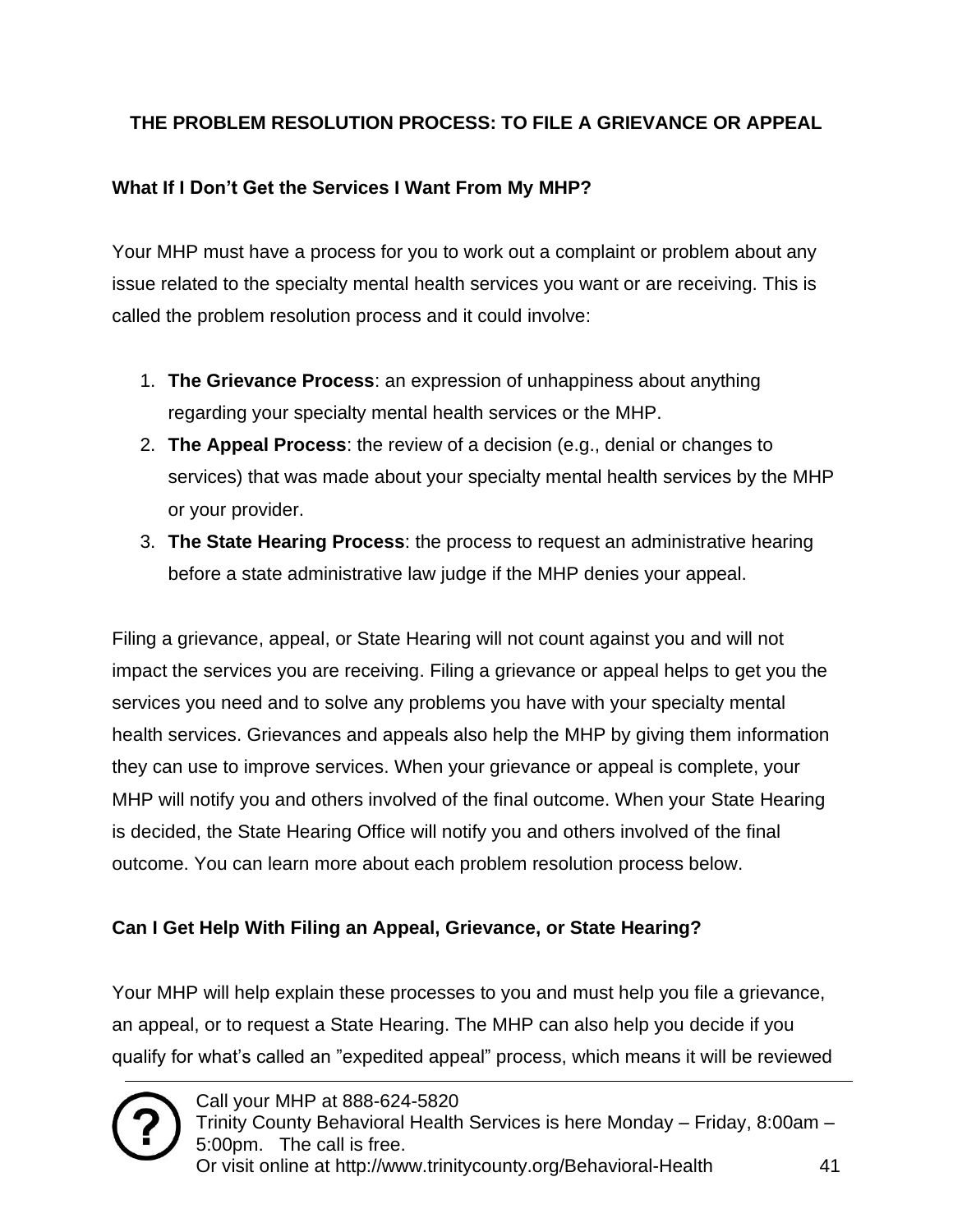more quickly because your health and/or stability are at risk. You may also authorize another person to act on your behalf, including your specialty mental health provider.

If you would like help, call **Trinity County Behavioral Health Services at: 1 (888) 624- 5820.**

#### **Can the State Help Me With My Problem/Questions?**

You may contact the Department of Health Care Services, Office of the Ombudsman, Monday through Friday, 8 a.m. to 5 p.m. (excluding holidays), by phone at (888) 452-8609 or by e-mail at [MMCDOmbudsmanOffice@dhcs.ca.gov.](mailto:MMCDOmbudsmanOffice@dhcs.ca.gov) Please note: E-mail messages are not considered confidential. You should not include personal information in an e-mail message.

You may also get free legal help at your local legal aid office or other groups. You can also contact the California Department of Social Services (CDSS) to ask about your hearing rights by contacting their Public Inquiry and Response Unit by phone at (800) 952-5253 (for TTY, call (800) 952-8349).

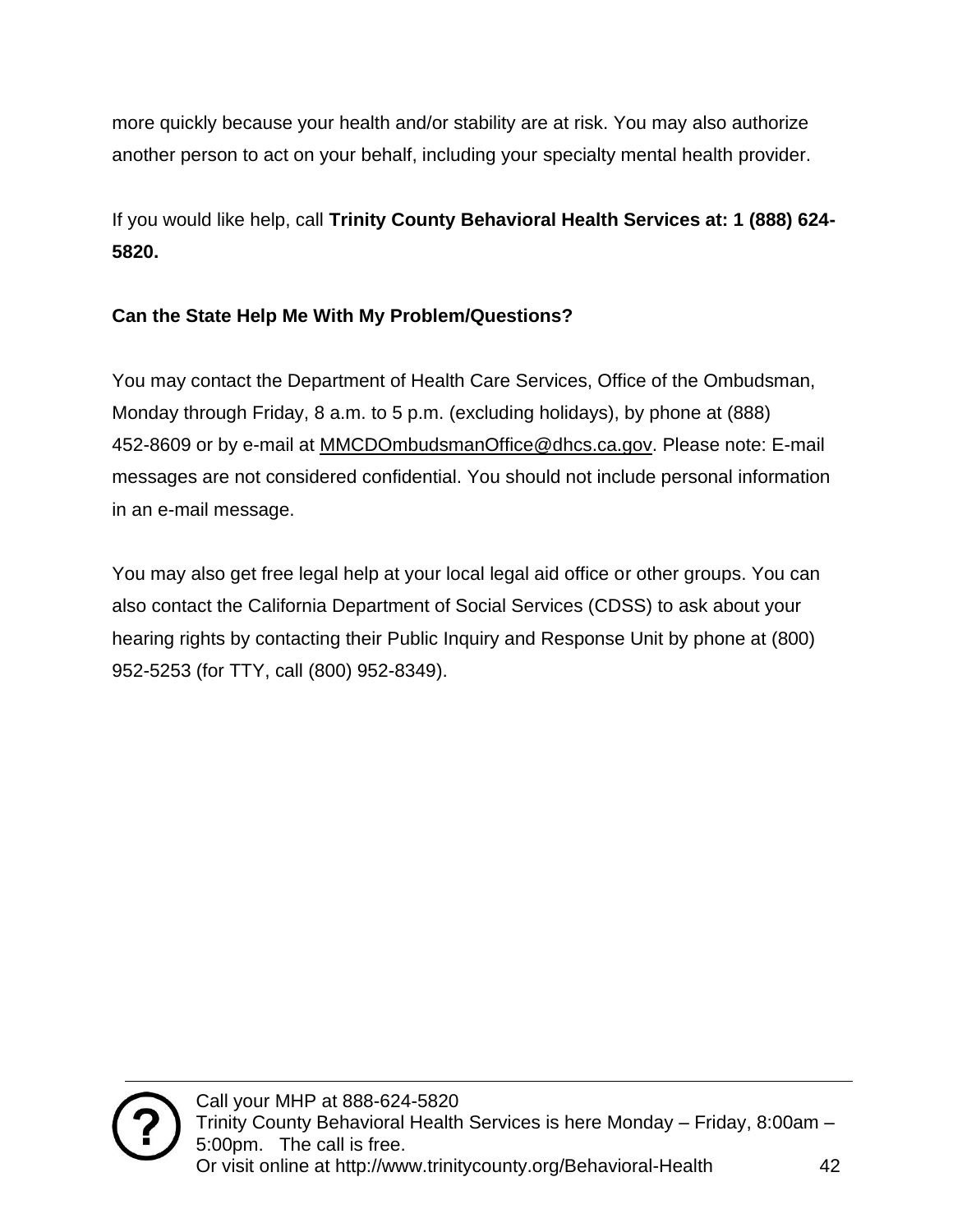#### **THE GRIEVANCE PROCESS**

#### <span id="page-42-0"></span>**What Is a Grievance?**

A grievance is an expression of dissatisfaction about anything regarding your specialty mental health services that are not one of the problems covered by the appeal and State Hearing processes.

#### **What Is the Grievance Process?**

The grievance process is the MHP's process for reviewing your grievance or complaint about your services or the MHP.

A grievance can be made anytime orally or in writing, and making a grievance will not cause you to lose your rights or services. If you file a grievance, your provider will not get in trouble.

You can authorize another person, or your provider, to act on your behalf. If you authorize another person to act on your behalf, the MHP might ask you to sign a form authorizing the MHP to release information to that person.

Any person who works for the MHP that decides the grievance must be qualified to make the decisions and not involved in any previous levels of review or decisionmaking.

#### **When Can I File a Grievance?**

You can file a grievance anytime with the MHP if you are unhappy with the specialty mental health services or have another concern regarding the MHP.

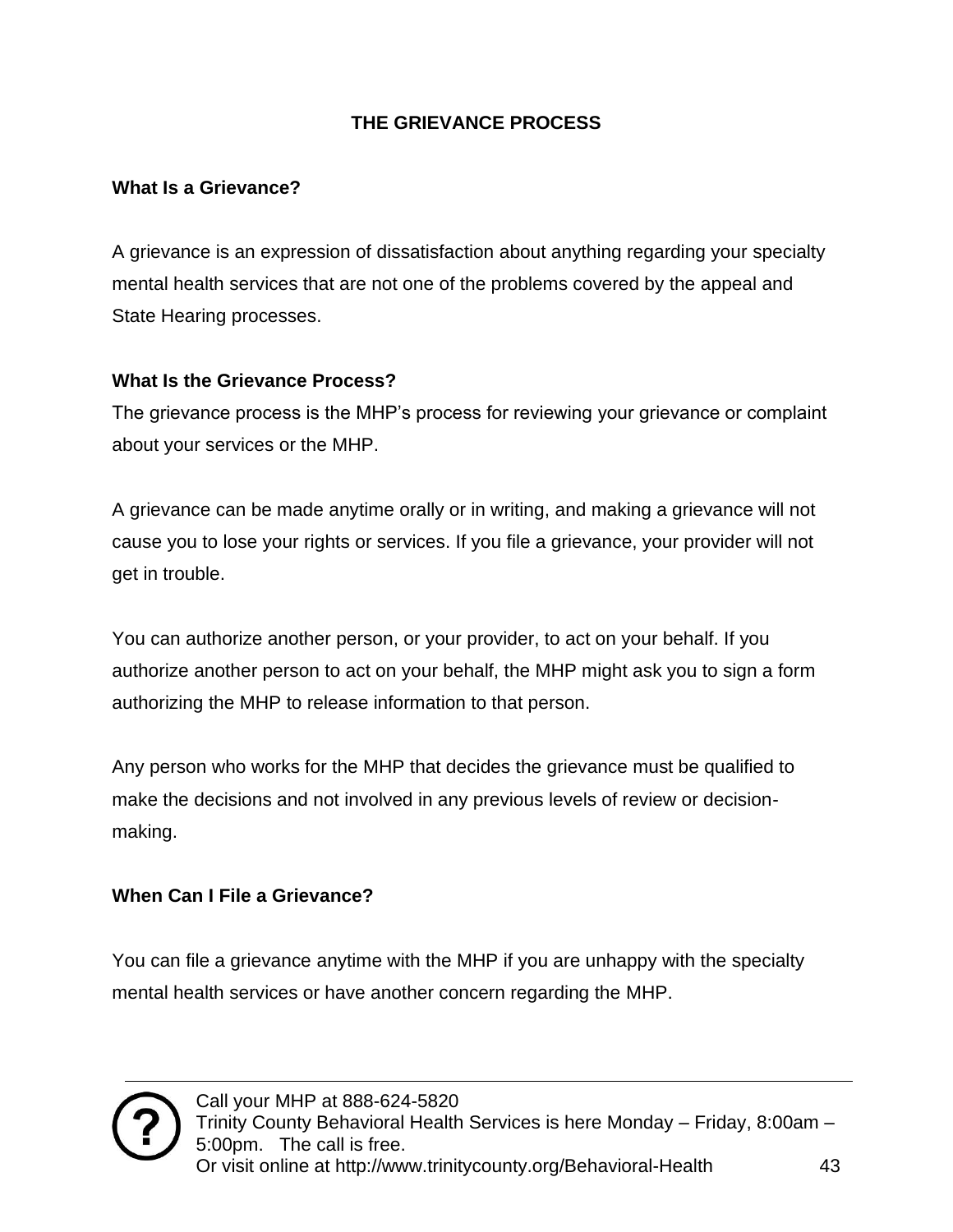#### **How Can I File a Grievance?**

You may call your MHP at: **1 (888) 624-5820,** to get help with a grievance. Grievances can be filed orally or in writing. Oral grievances do not have to be followed up in writing. If you want to file your grievance in writing, the MHP will provide self-addressed envelopes at all provider sites for you to mail in your grievance. If you do not have a self-addressed envelope, you may mail your grievance directly to the address in the front of this handbook.

#### **How Do I Know If the MHP Received My Grievance?**

Your MHP will let you know that it received your grievance by sending you a written confirmation.

#### **When Will My Grievance Be Decided?**

The MHP must make a decision about your grievance within 30 calendar days from the date you filed your grievance. The timeframes for making a decision may be extended by up to 14 calendar days if you request an extension, or if the MHP believes that there is a need for additional information and that the delay is for your benefit. An example of when a delay might be for your benefit is when the MHP believes it might be able to resolve your grievance if they have more time to get information from you or other people involved.

#### **How Do I Know If the MHP Has Made a Decision About My Grievance?**

When a decision has been made regarding your grievance, the MHP will notify you or your representative in writing of the decision. If your MHP fails to notify you or any affected parties of the grievance decision on time, then the MHP will provide you with a Notice of Adverse Benefit Determination advising you of your right to request a State

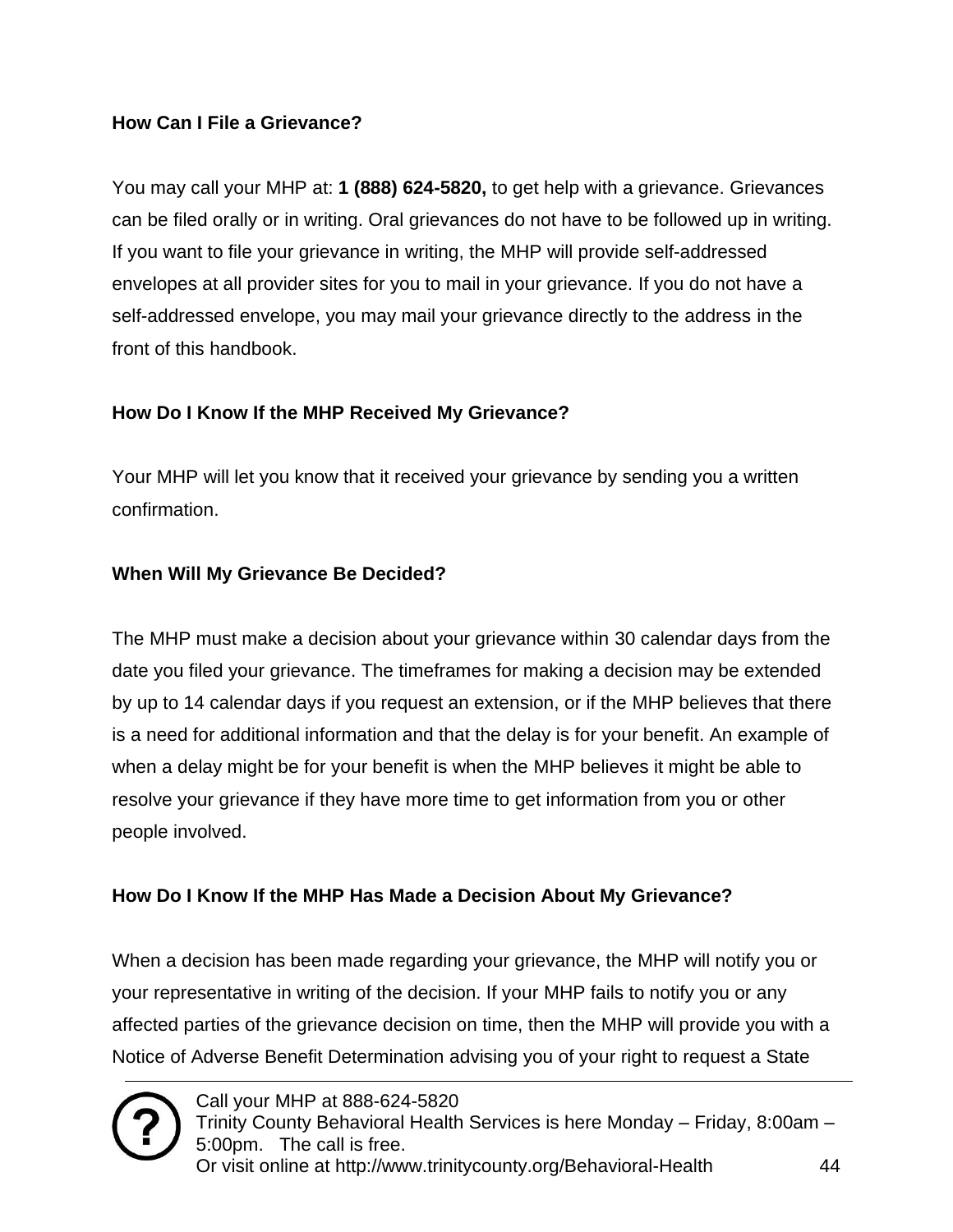Hearing. Your MHP will provide you with a Notice of Adverse Benefit Determination on the date the timeframe expires. You may call the MHP for more information if you do not receive a Notice of Adverse Benefit Determination.

#### **Is There a Deadline to File a Grievance?**

No, you may file a grievance at any time.

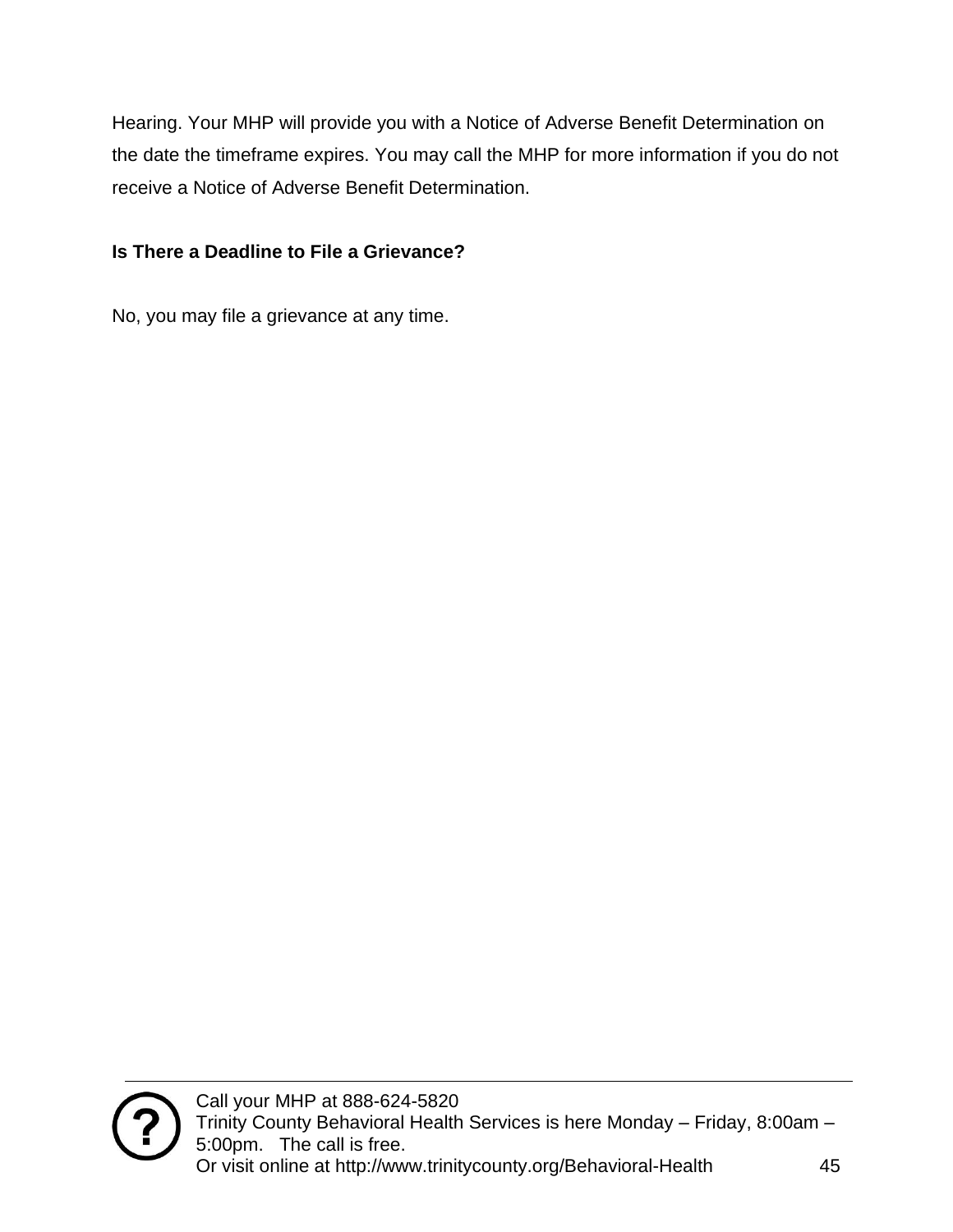#### **THE APPEAL PROCESS (STANDARD AND EXPEDITED)**

<span id="page-45-0"></span>Your MHP must allow you to request a review of certain decisions made by the MHP or your providers about your specialty mental health services. There are two ways you can request a review. One way is using the standard appeal process. The other way is by using the expedited appeal process. These two types of appeals are similar; however, there are specific requirements to qualify for an expedited appeal. The specific requirements are explained below.

#### **What Is a Standard Appeal?**

A standard appeal is a request for review of a decision made by the MHP or your provider that involves a denial or changes to services you think you need. If you request a standard appeal, the MHP may take up to 30 days to review it. If you think waiting 30 days will put your health at risk, you should ask for an "expedited appeal."

The standard appeal process will:

- Allow you to file an appeal orally or in writing. If you submit your appeal orally, you must follow it up with a signed, written appeal. You can get help with writing the appeal. If you do not follow-up with a signed, written appeal, your appeal will not be resolved. However, the date that you submitted the oral appeal is the filing date.
- Ensure filing an appeal will not count against you or your provider in any way.
- Allow you to authorize another person to act on your behalf, including a provider. If you authorize another person to act on your behalf, the MHP might ask you to sign a form authorizing the MHP to release information to that person.

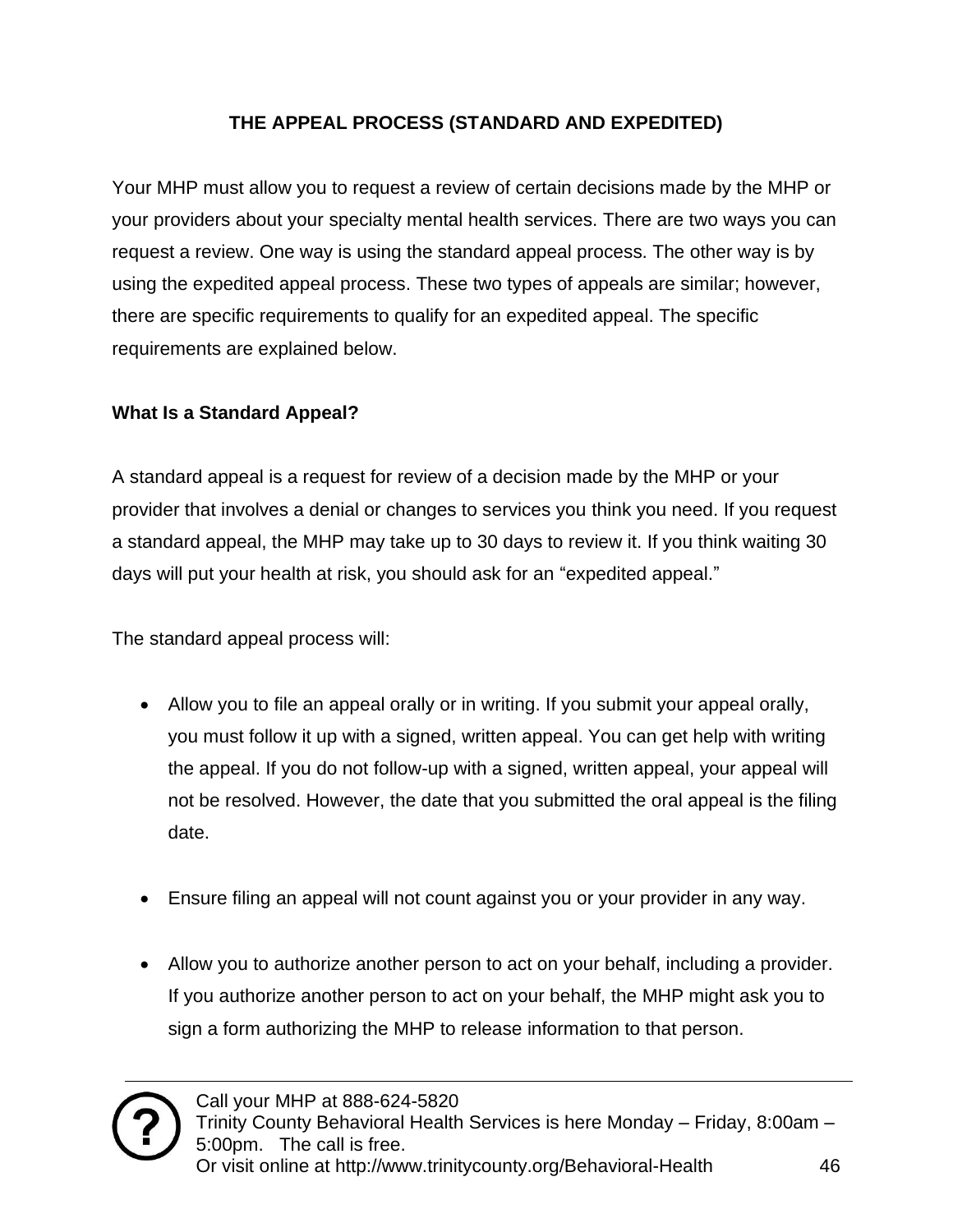- Have your benefits continued upon request for an appeal within the required timeframe, which is 10 days from the date your Notice of Adverse Benefit Determination was mailed or personally given to you. You do not have to pay for continued services while the appeal is pending. However, if you do request continuation of the benefit, and the final decision of the appeal confirms the decision to reduce or discontinue the service you are receiving, you may be required to pay the cost of services provided while the appeal was pending.
- Ensure that the individuals making the decision on your appeal are qualified to do so and not involved in any previous level of review or decision-making.
- Allow you or your representative to examine your case file, including your medical record, and any other documents or records considered during the appeal process.
- Allow you to have a reasonable opportunity to present evidence and testimony and make legal and factual arguments, in person, or in writing.
- Allow you, your representative, or the legal representative of a deceased member's estate to be included as parties to the appeal.
- Let you know your appeal is being reviewed by sending you written confirmation.
- Inform you of your right to request a State Hearing, following the completion of the appeal process with the MHP.

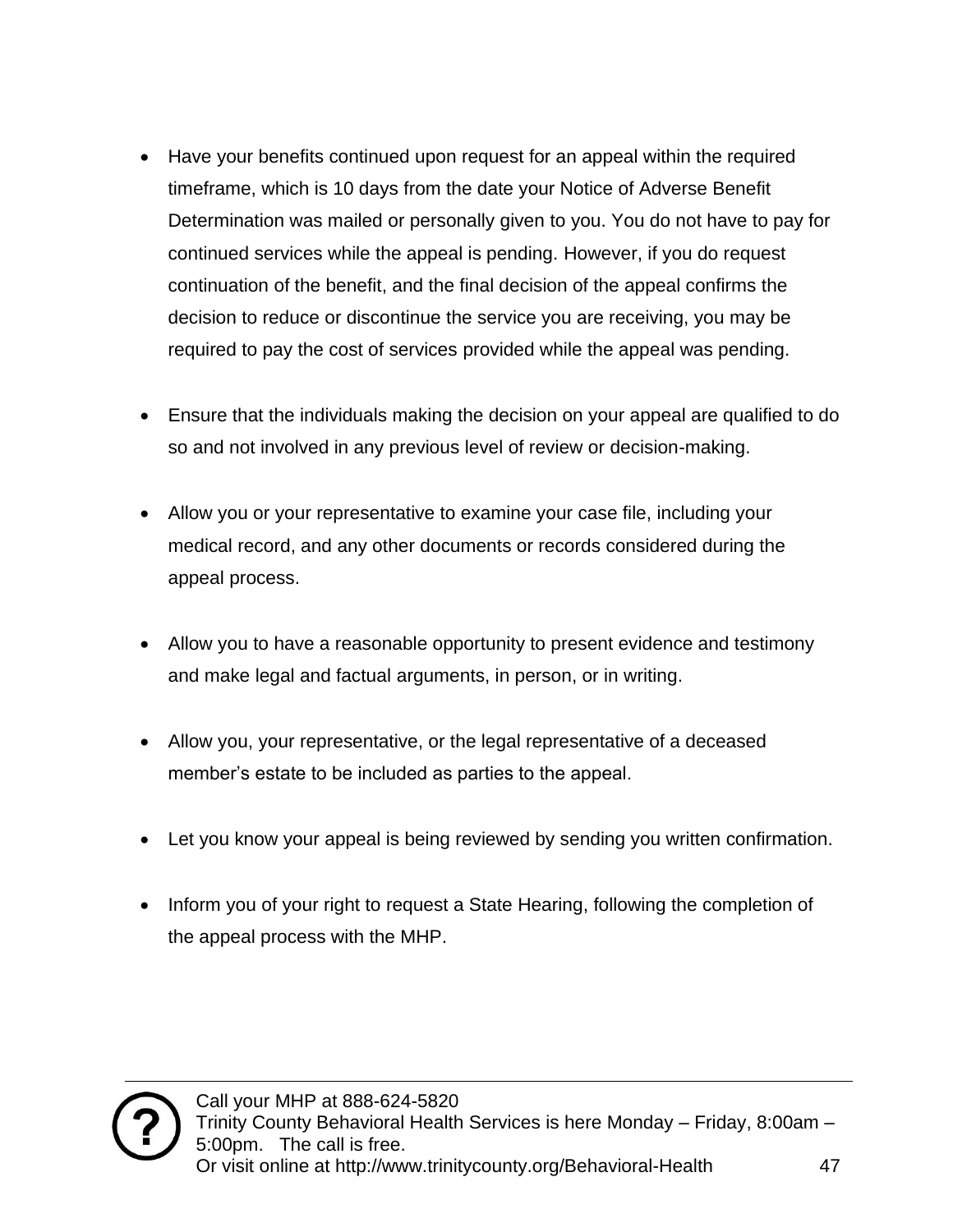#### **When Can I File an Appeal?**

You can file an appeal with your MHP in any of the following situations:

- The MHP or one of the contracted providers decides that you do not qualify to receive any Medi-Cal specialty mental health services because you do not meet the medical necessity criteria.
- Your provider thinks you need a specialty mental health service and asks the MHP for approval, but the MHP does not agree and denies your provider's request, or changes the type or frequency of service.
- Your provider has asked the MHP for approval, but the MHP needs more information to make a decision and doesn't complete the approval process on time.
- Your MHP doesn't provide services to you based on the timelines the MHP has set up.
- You don't think the MHP is providing services soon enough to meet your needs.
- Your grievance, appeal, or expedited appeal wasn't resolved in time.
- You and your provider do not agree on the specialty mental health services you need.

#### **How Can I File an Appeal?**

You may call your MHP **at: 1 (888) 624-5820,** to get help filling an appeal. The MHP will provide self-addressed envelopes at all provider sites for you to mail in your appeal. If you do not have a self-addressed envelope, you may mail your appeal directly to the address in the front of this handbook or you may submit your appeal by e-mail or fax to [kprunty@trinitycounty-ca.gov](mailto:kreimer@trinitycounty-ca.gov) **or Telefax No.: 1 (530) 623-5830**. Appeals can be filed orally or in writing. If you submit your appeal orally, you must follow it up with a signed written appeal.

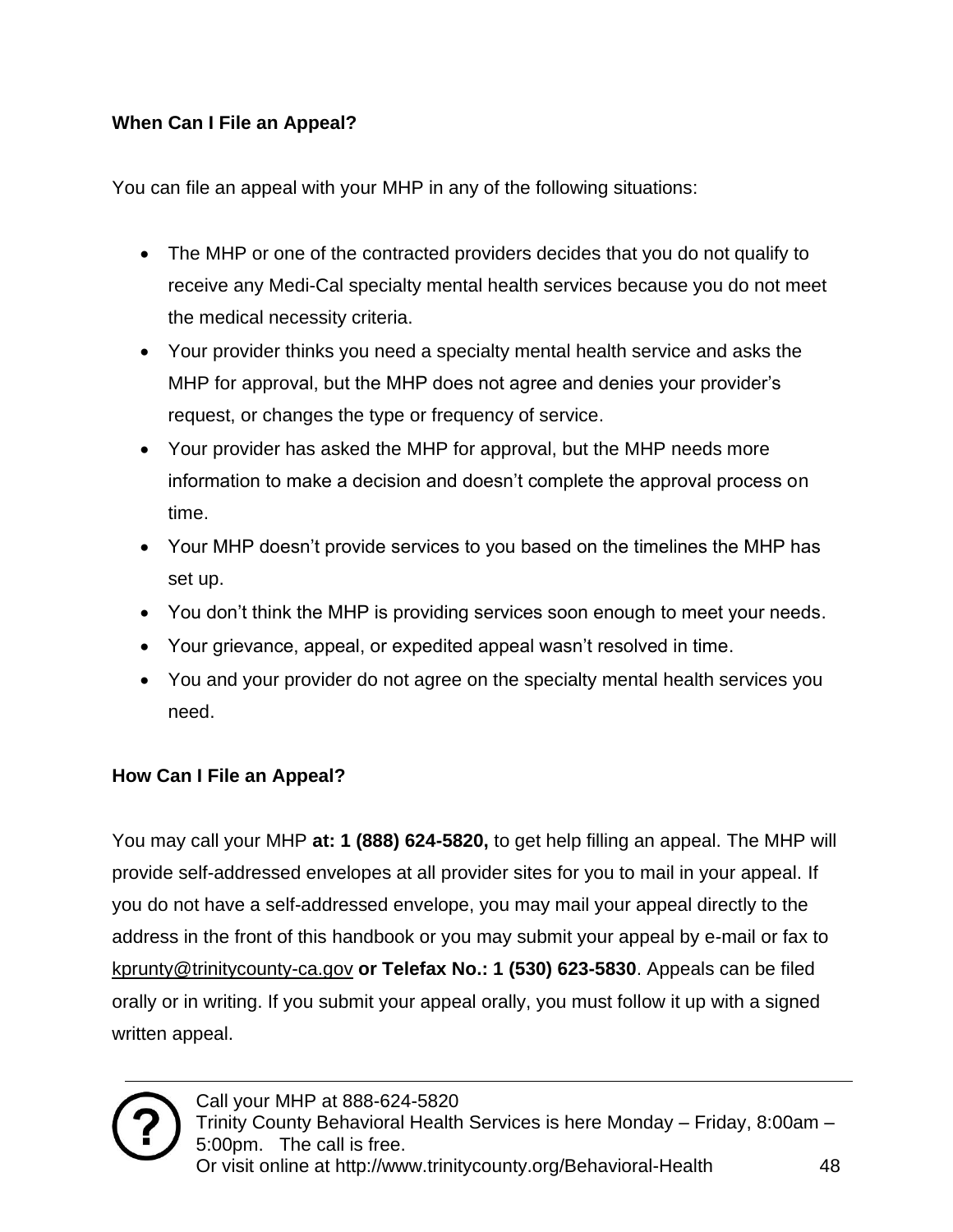#### **How Do I Know If My Appeal Has Been Decided?**

Your MHP will notify you or your representative in writing about their decision for your appeal. The notification will have the following information:

- The results of the appeal resolution process
- The date the appeal decision was made
- If the appeal is not resolved completely in your favor, the notice will also contain information regarding your right to a State Hearing and the procedure for filing a State Hearing

#### **Is There a Deadline to File an Appeal?**

You must file an appeal within 60 days of the date on the Notice of Adverse Benefit Determination. There are no deadlines for filing an appeal when you do not get a Notice of Adverse Benefit Determination, so you may file this type of appeal at any time.

#### **When Will a Decision Be Made About My Appeal?**

The MHP must decide on your appeal within 30 calendar days from when the MHP receives your request for the appeal. The timeframes for making a decision may be extended up to 14 calendar days if you request an extension, or if the MHP believes that there is a need for additional information and that the delay is for your benefit. An example of when a delay is for your benefit is when the MHP believes it might be able to approve your appeal if it has more time to get information from you or your provider.

#### **What If I Can't Wait 30 Days for My Appeal Decision?**

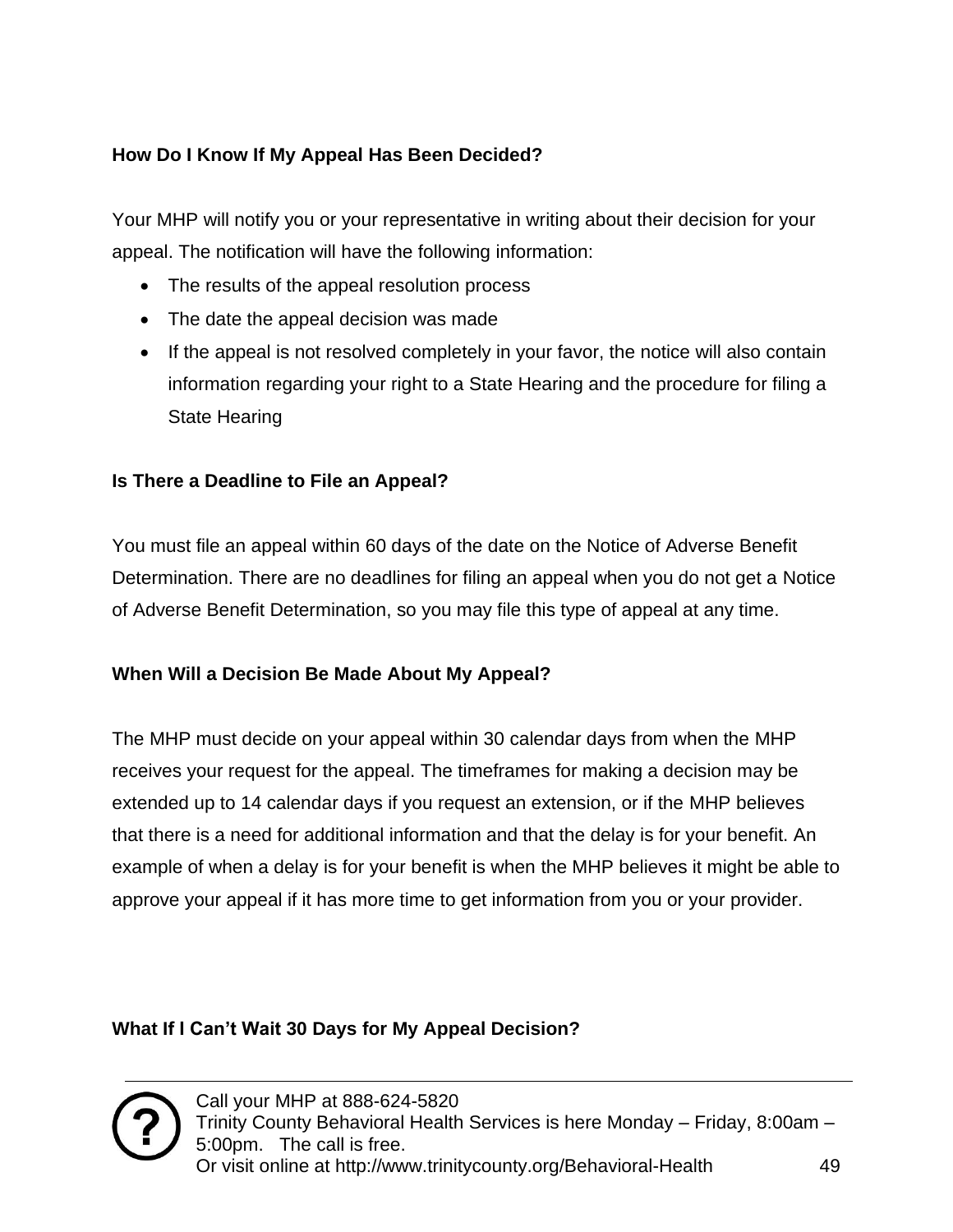The appeal process may be faster if it qualifies for the expedited appeal process.

#### **What Is an Expedited Appeal?**

An expedited appeal is a faster way to decide an appeal. The expedited appeal process follows a similar process to the standard appeal process. However, you must show that waiting for a standard appeal could make your mental health condition worse. The expedited appeal process also follows different deadlines than the standard appeal. The MHP has 72 hours to review expedited appeals. You can make a verbal request for an expedited appeal. You do not have to put your expedited appeal request in writing.

#### **When Can I File an Expedited Appeal?**

If you think that waiting up to 30 days for a standard appeal decision will jeopardize your life, health, or ability to attain, maintain or regain maximum function, you may request an expedited resolution of an appeal. If the MHP agrees that your appeal meets the requirements for an expedited appeal, your MHP will resolve your expedited appeal within 72 hours after the MHP receives the appeal. The timeframes for making a decision may be extended by up to 14 calendar days if you request an extension, or if the MHP shows that there is a need for additional information and that the delay is in your interest. If your MHP extends the timeframes, the MHP will give you a written explanation as to why the timeframes were extended.

If the MHP decides that your appeal does not qualify for an expedited appeal, the MHP must make reasonable efforts to give you prompt oral notice and will notify you in writing within two calendar days giving you the reason for the decision. Your appeal will then follow the standard appeal timeframes outlined earlier in this section. If you disagree with the MHP's decision that your appeal doesn't meet the expedited appeal criteria, you may file a grievance.

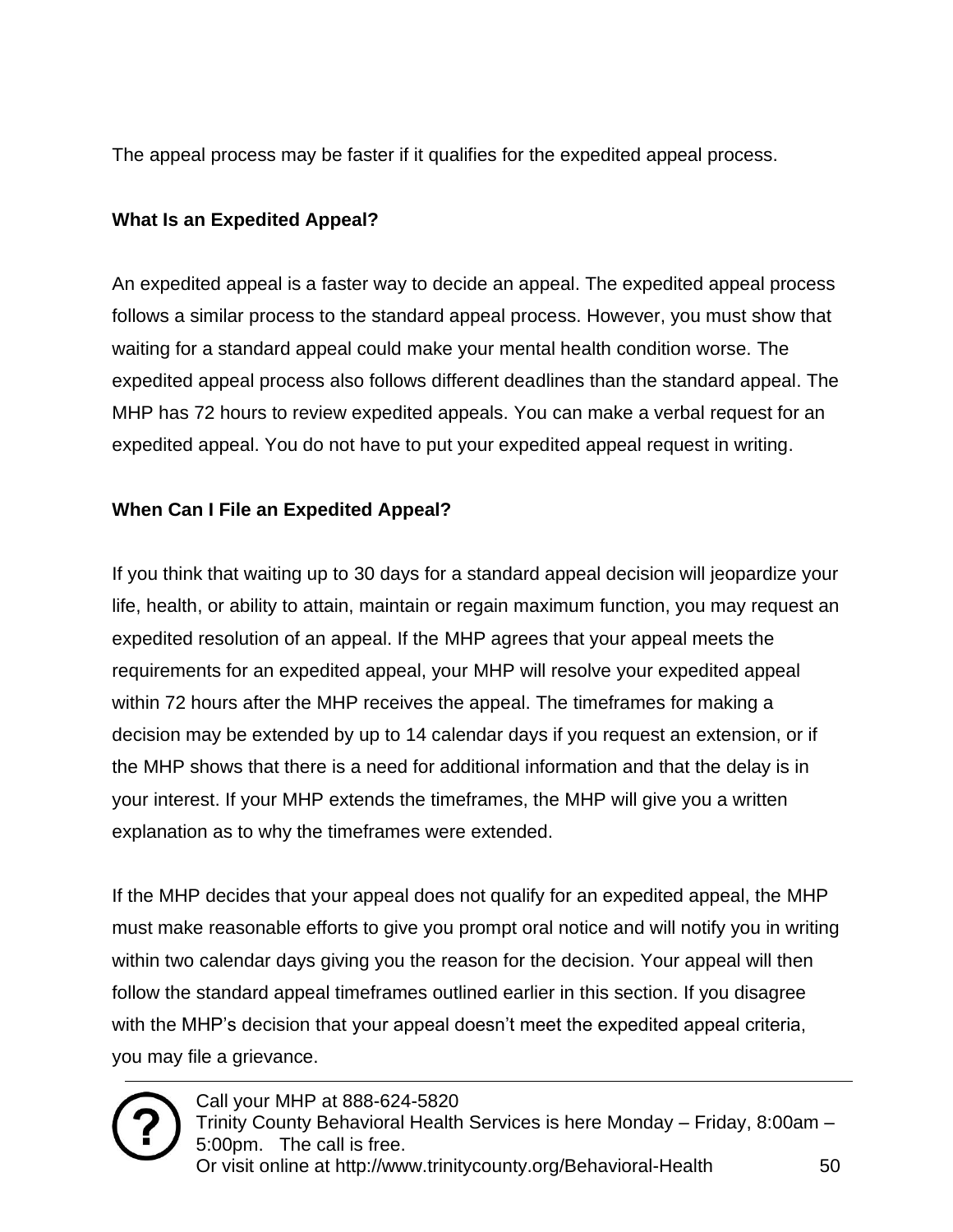Once your MHP resolves your request for an expedited appeal, the MHP will notify you and all affected parties orally and in writing.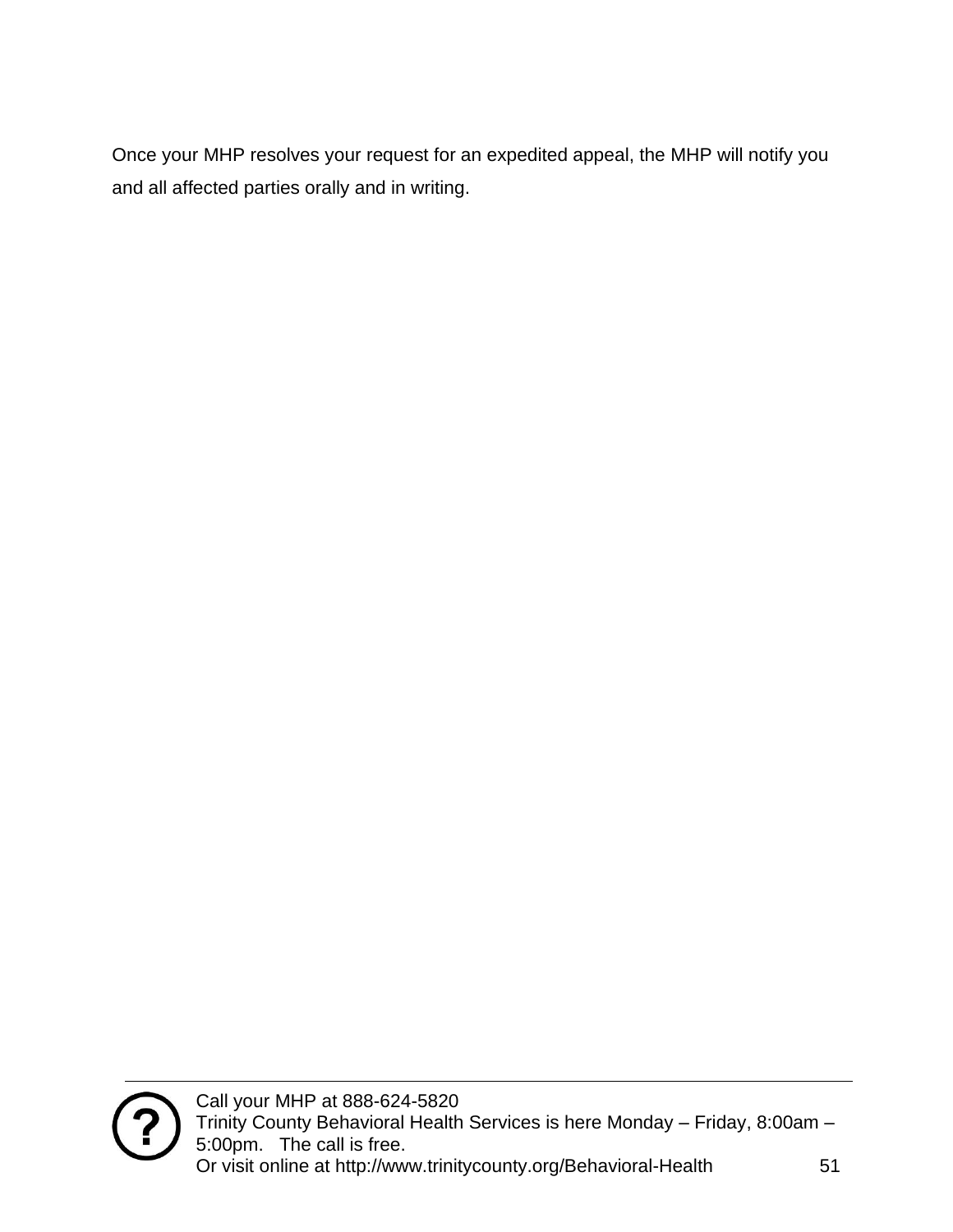#### **THE STATE HEARING PROCESS**

#### <span id="page-51-0"></span>**What Is a State Hearing?**

A State Hearing is an independent review, conducted by an administrative law judge who works for the California Department of Social Services, to ensure you receive the specialty mental health services to which you are entitled under the Medi-Cal program.

#### **What Are My State Hearing Rights?**

You have the right to:

- Have a hearing before an administrative law judge (also called a State Hearing)
- Be told about how to ask for a State Hearing
- Be told about the rules that govern representation at the State Hearing
- Have your benefits continued upon your request during the State Hearing process if you ask for a State Hearing within the required timeframes

#### **When Can I File for a State Hearing?**

You can file for a State Hearing in any of the following situations:

- You filed an appeal and received an appeal resolution letter telling you that your MHP denies your appeal request.
- Your grievance, appeal, or expedited appeal wasn't resolved in time.

#### **How Do I Request a State Hearing?**

You can request a State Hearing on-line at:

[https://secure.dss.cahwnet.gov/shd/pubintake/cdss-request.aspx.](https://secure.dss.cahwnet.gov/shd/pubintake/cdss-request.aspx)

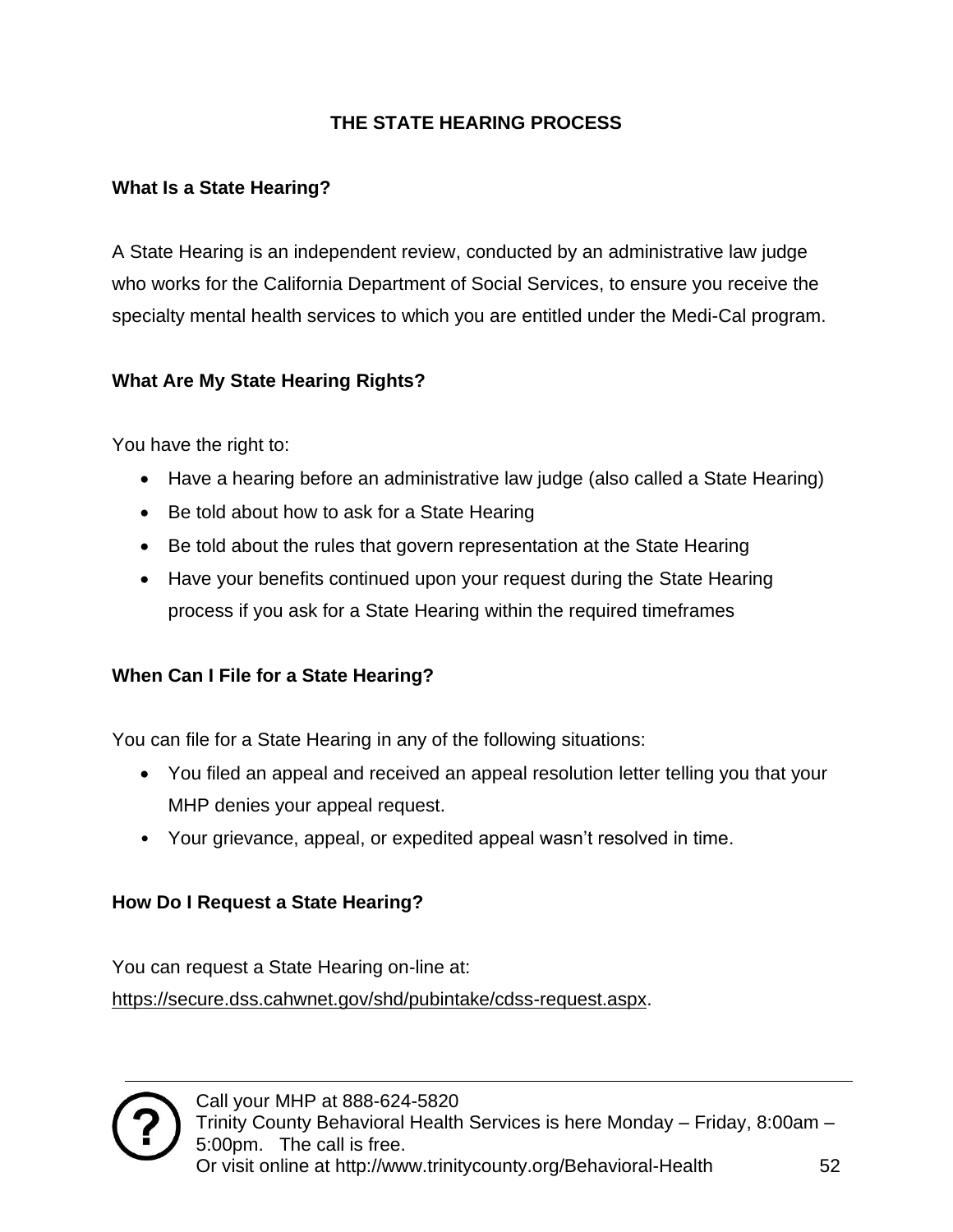You can request a State Hearing or an expedited State Hearing by phone: Call the State Hearings Division, toll free, at (800) 743-8525 or (855) 795-0634, or call the Public Inquiry and Response line, toll free, at (800) 952-5253 or TDD (800) 952-8349.

You can request a State Hearing in Writing:

Submit your request to the county welfare department at the address shown on the Notice of Adverse Benefit Determination, or by fax or mail to:

California Department of Social Services State Hearings Division P.O. Box 944243, Mail Station 9-17-37 Sacramento, CA 94244-2430 Or by Fax to (916) 651-5210 or (916) 651-2789.

#### **Is There a Deadline to Ask for a State Hearing?**

Yes, you only have 120 days to ask for a State Hearing. The 120 days start either the day after the MHP personally gives you its appeal decision notice, or the day after the postmark date of the MHP appeal decision notice.

If you didn't receive a Notice of Adverse Benefit Determination, you may file for a State Hearing at any time.

#### **Can I Continue Services While I'm Waiting for a State Hearing Decision?**

If you are currently receiving authorized services and you want to continue receiving the services while you wait for the State Hearing decision, you must ask for a State Hearing within 10 days from the date of receiving the Notice of Adverse Benefit Determination,

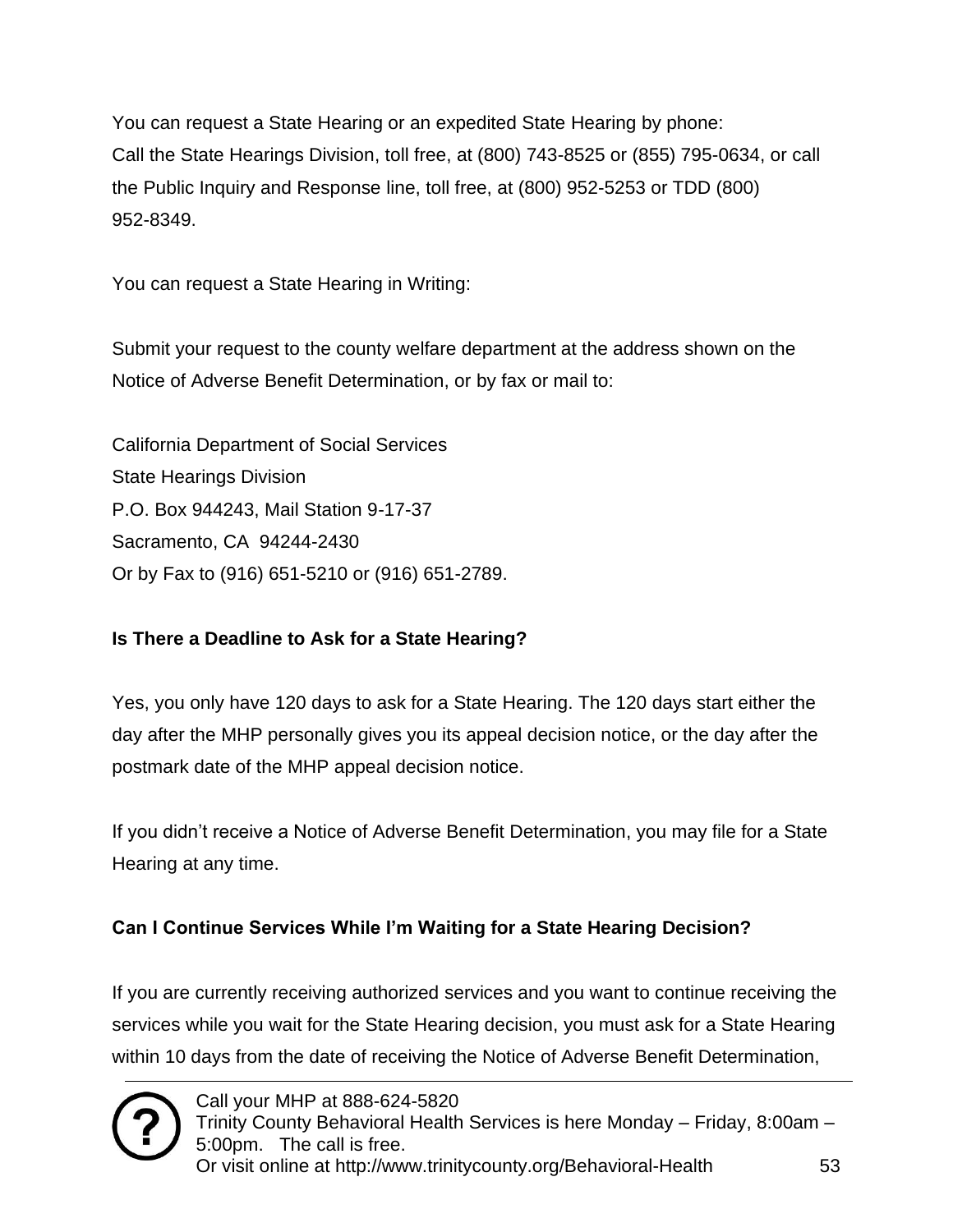or before the date your MHP says services will be stopped or reduced. When you ask for a State Hearing, you must say that you want to keep getting services during the State Hearing process.

If you do request continuation of services, and the final decision of the State Hearing confirms the decision to reduce or discontinue the service you are receiving, you may be required to pay the cost of services provided while the State Hearing was pending.

#### **When Will a Decision Be Made About My State Hearing Decision?**

After you ask for a State Hearing, it could take up to 90 days to decide your case and send you an answer.

#### **What If I Can't Wait 90 Days for My State Hearing Decision?**

If you think waiting that long will be harmful to your health, you might be able to get an answer within three working days. Ask your doctor or mental health professional to write a letter for you. You can also write a letter yourself. The letter must explain in detail how waiting for up to 90 days for your case to be decided will seriously harm your life, your health, or your ability to attain, maintain, or regain maximum function. Then, make sure you ask for an "expedited hearing" and provide the letter with your request for a hearing.

The Department of Social Services, State Hearings Division, will review your request for an expedited State Hearing and decide if it qualifies. If your expedited hearing request is approved, a hearing will be held and a hearing decision will be issued within three working days of the date your request is received by the State Hearings Division.

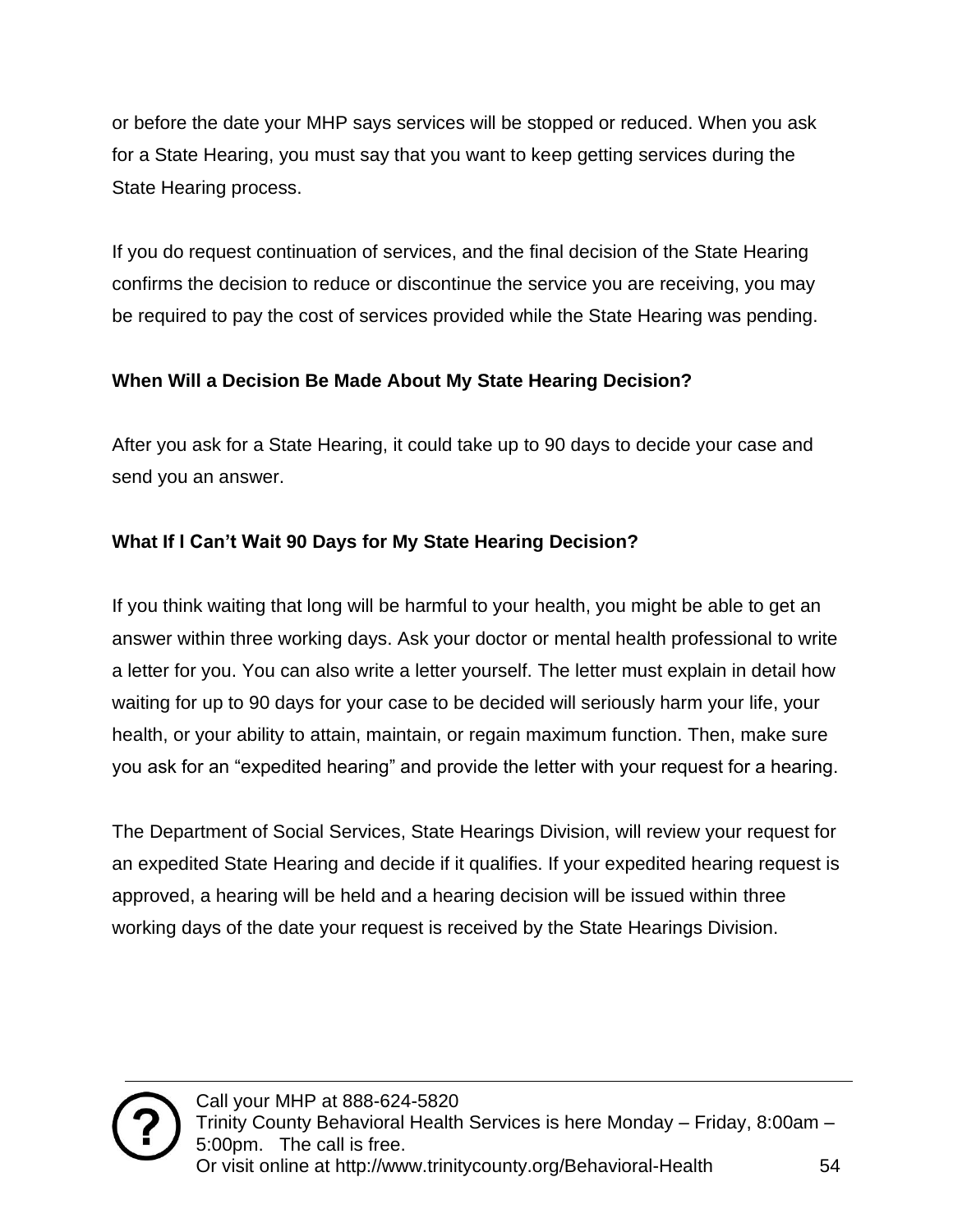#### **ADVANCE DIRECTIVE**

#### <span id="page-54-0"></span>**What Is an Advance Directive?**

You have the right to have an advance directive. An advance directive is written instruction about your health care that is recognized under California law. It includes information that states how you would like health care provided, or says what decisions you would like to be made, if or when you are unable to speak for yourself. You may sometimes hear an advance directive described as a living will or durable power of attorney.

California law defines an advance directive as either an oral or written individual health care instruction or a power of attorney (a written document giving someone permission to make decisions for you). All MHPs are required to have advance directive policies in place. Your MHP is required to provide written information on the MHP's advance directive policies and an explanation of state law, if asked for the information. If you would like to request the information, you should call your MHP for more information.

An advance directive is designed to allow people to have control over their own treatment, especially when they are unable to provide instructions about their own care. It is a legal document that allows people to say, in advance, what their wishes would be, if they become unable to make health care decisions. This may include such things as the right to accept or refuse medical treatment, surgery, or make other health care choices. In California, an advance directive consists of two parts:

- Your appointment of an agent (a person) making decisions about your health care; and
- Your individual health care instructions

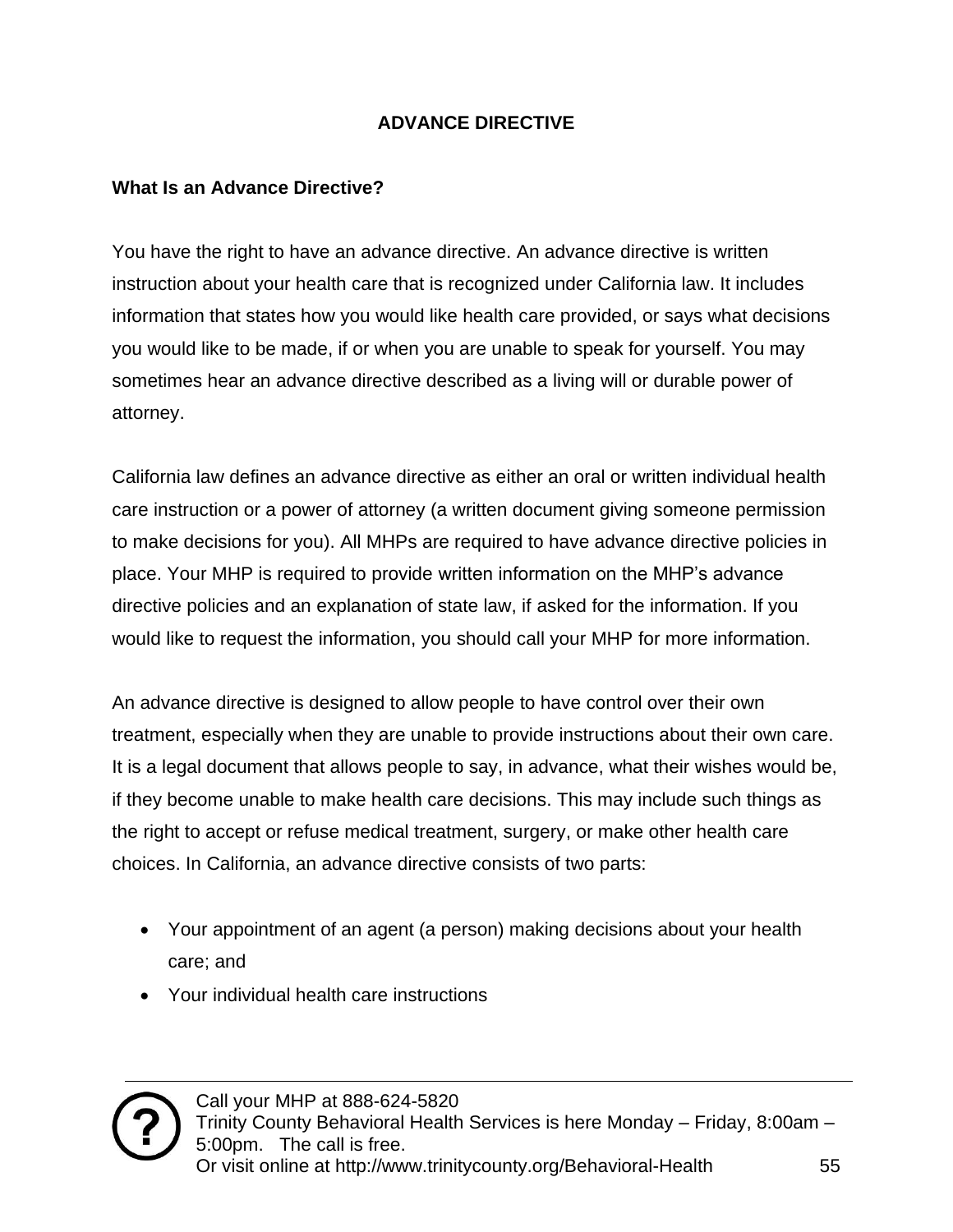You may get a form for an advance directive from your mental health plan or online. In California, you have the right to provide advance directive instructions to all of your health care providers. You also have the right to change or cancel your advance directive at any time.

If you have a question about California law regarding advance directive requirements, you may send a letter to:

California Department of Justice Attn: Public Inquiry Unit, P. O. Box 944255 Sacramento, CA 94244-2550

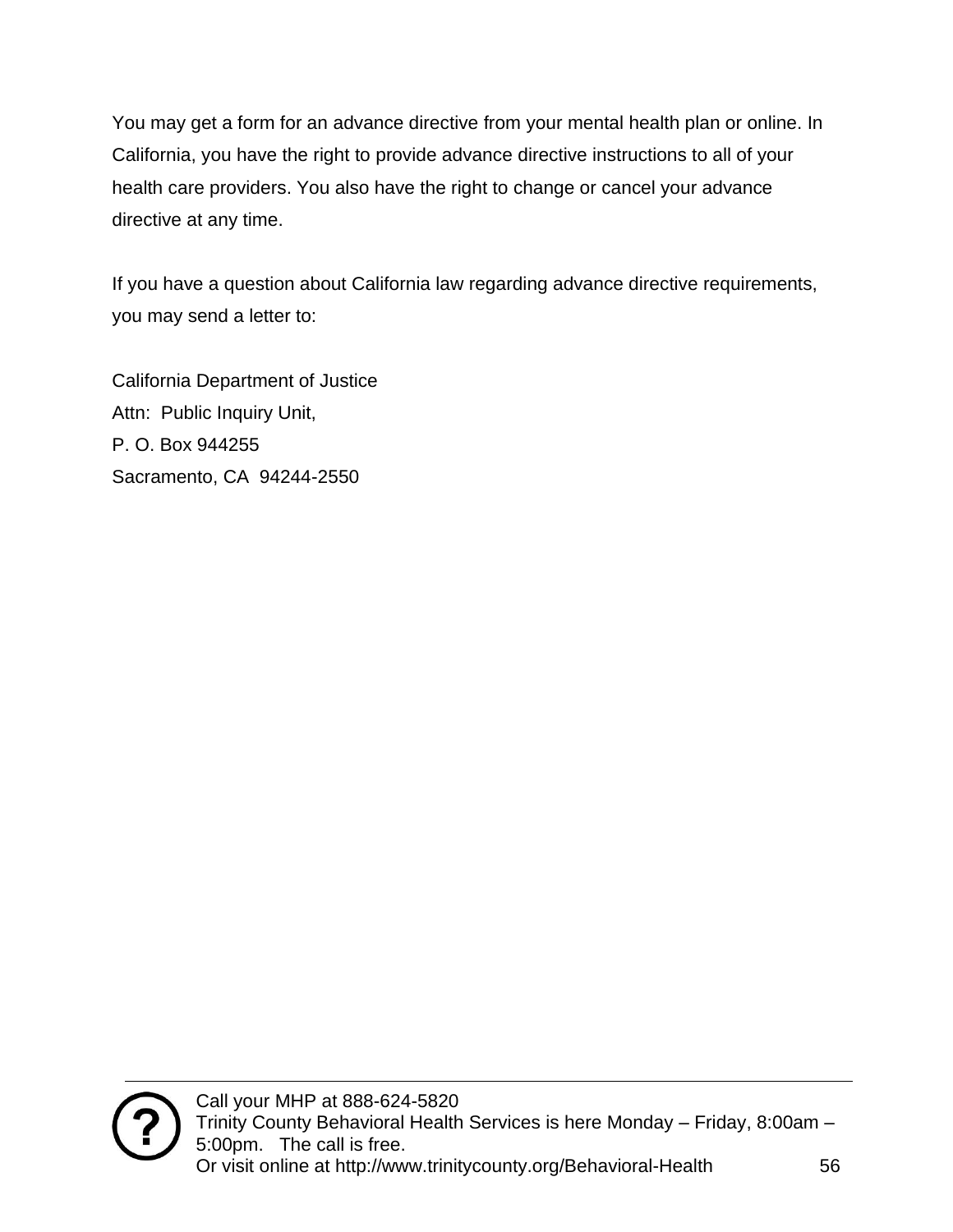#### **BENEFICIARY RIGHTS AND RESPONSIBILITIES**

#### <span id="page-56-0"></span>**What Are My Rights as a Recipient of Specialty Mental Health Services?**

As a person eligible for Medi-Cal, you have a right to receive medically necessary specialty mental health services from the MHP. When accessing these services, you have the right to:

- Be treated with personal respect and respect for your dignity and privacy.
- Receive information on available treatment choices and have them explained in a manner you can understand.
- Take part in decisions regarding your mental health care, including the right to refuse treatment.
- Be free from any form of restraint or seclusion used as a means of coercion, discipline, convenience, punishment, or retaliation about the use of restraints and seclusion.
- Ask for and get a copy of your medical records, and request that they be changed or corrected, if needed.
- Get the information in this handbook about the services covered by the MHP, other obligations of the MHP, and your rights as described here. You also have the right to receive this information and other information provided to you by the MHP in a form that is easy to understand. This means, for example, that the MHP must make its written information available in the languages used by at least five percent or 3,000 of its MHP beneficiaries, whichever is less, and make oral interpreter services available free of charge for people who speak other languages. This also means that the MHP must provide different materials for people with special needs, such as people who are blind or have limited vision, or people who have trouble reading.

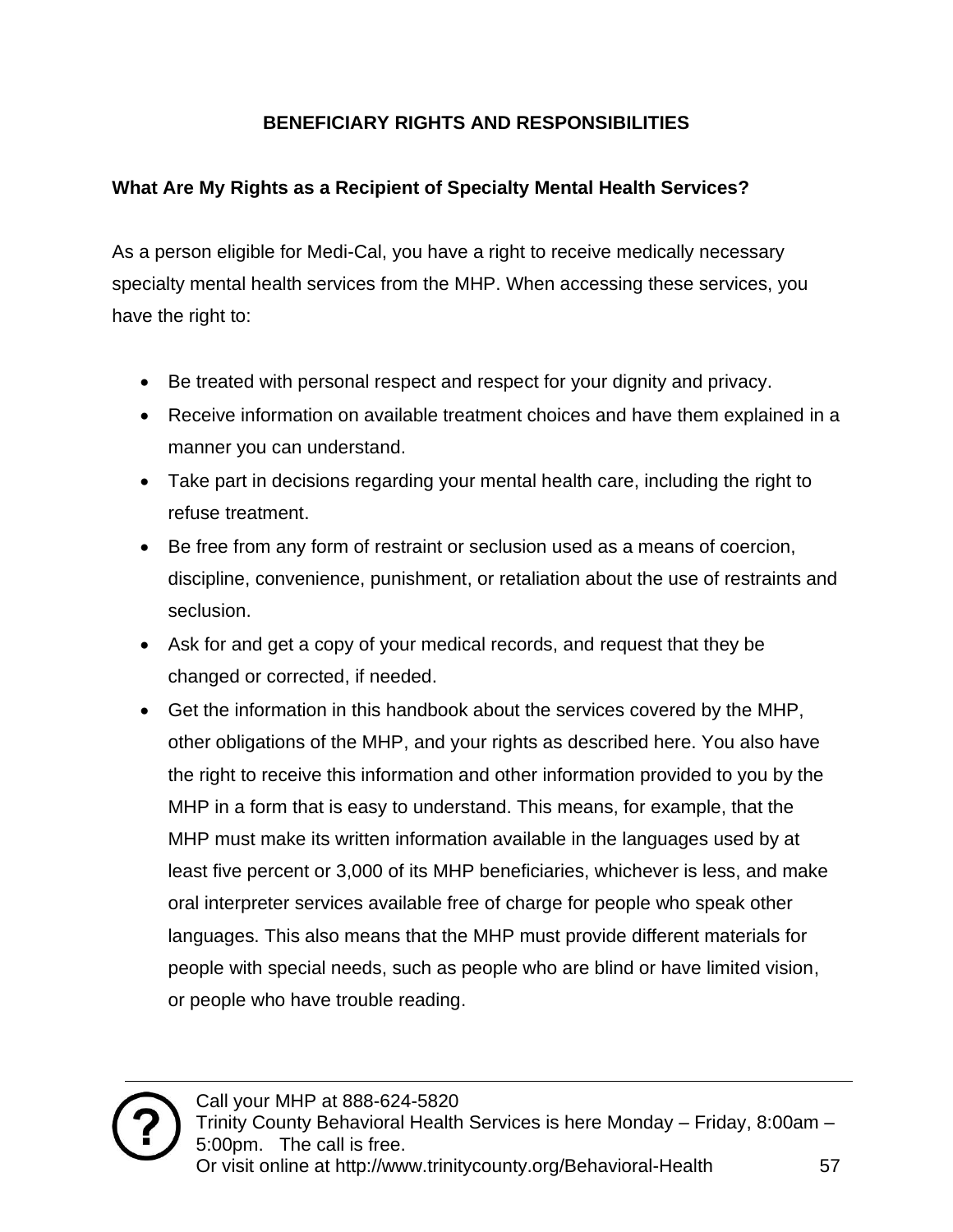- Get specialty mental health services from an MHP that follows its contract with the state for availability of services, assurances of adequate capacity and services, coordination and continuity of care, and coverage and authorization of services. The MHP is required to:
	- $\circ$  Employ or have written contracts with enough providers to make sure that all Medi-Cal eligible beneficiaries who qualify for specialty mental health services can receive them in a timely manner.
	- o Cover medically necessary services out-of-network for you in a timely manner, if the MHP does not have an employee or contract provider who can deliver the services. "Out-of-network provider" means a provider who is not on the MHP's list of providers. The MHP must make sure you do not pay anything extra for seeing an out-of-network provider.
	- o Make sure providers are trained to deliver the specialty mental health services that the providers agree to cover.
	- $\circ$  Make sure that the specialty mental health services the MHP covers are enough in amount, length of time, and scope to meet the needs of Medi-Cal eligible beneficiaries. This includes making sure the MHP's system for approving payment for services is based on medical necessity and makes sure the medical necessity criteria is fairly used.
	- o Make sure that its providers do adequate assessments of people who may receive services and that they work with people who will receive services to put together a treatment plan that includes the goals for the treatment and services that will be given.
	- $\circ$  Provide for a second opinion from a qualified health care professional within the MHP's network, or one outside the network, at no additional cost to you if you request it.
	- $\circ$  Coordinate the services it provides with services being provided to you through a Medi-Cal managed care health plan or with your primary care provider, if necessary, and make sure your privacy is protected as specified in federal rules on the privacy of health information.

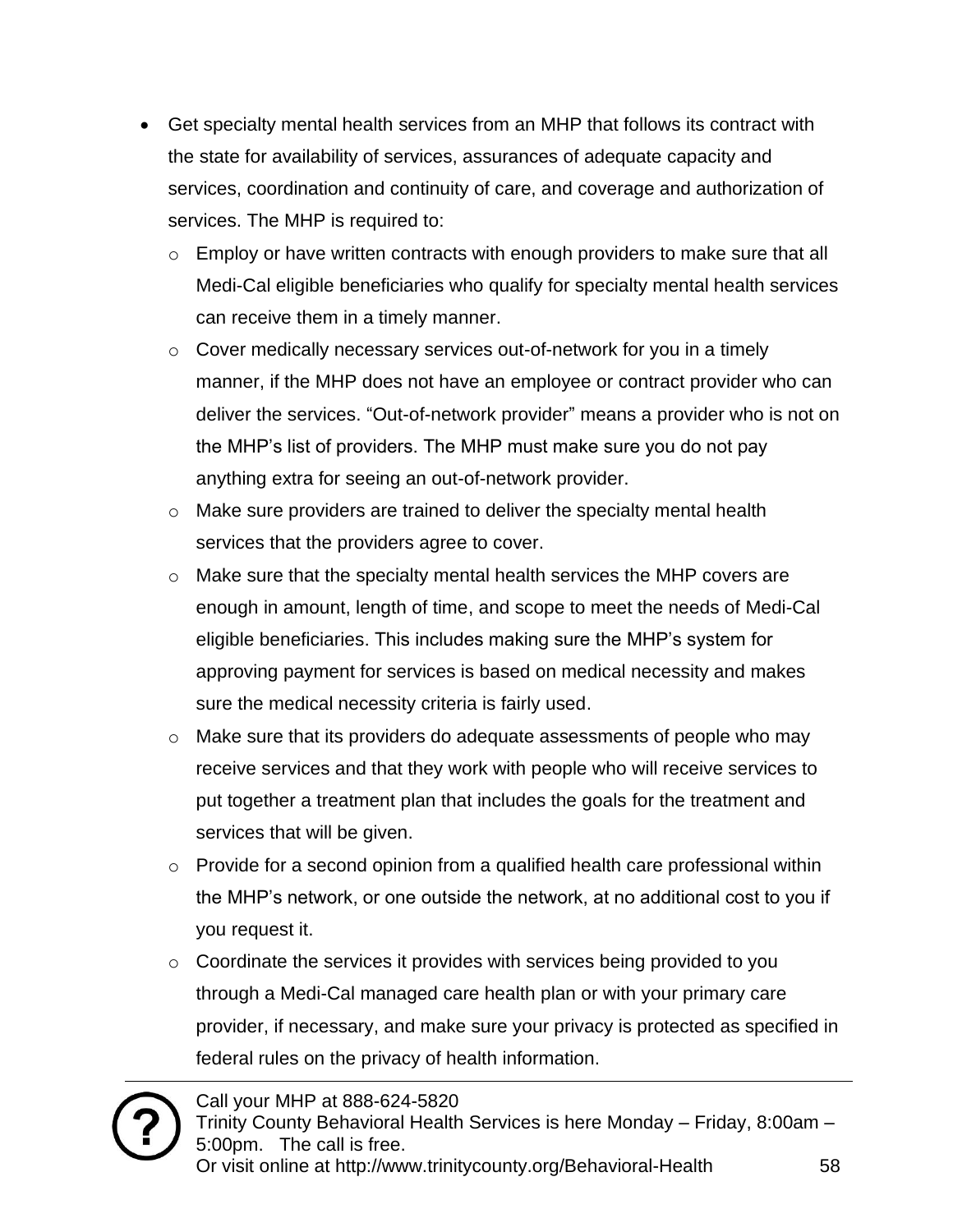- $\circ$  Provide timely access to care, including making services available 24 hours a day, seven days a week, when medically necessary to treat an emergency psychiatric condition or an urgent or crisis condition.
- o Participate in the state's efforts to encourage the delivery of services in a culturally competent manner to all people, including those with limited English proficiency and varied cultural and ethnic backgrounds.
- Your MHP must make sure your treatment is not changed in a harmful way as a result of you expressing your rights. Your MHP is required to follow other applicable federal and state laws (such as: Title VI of the Civil Rights Act of 1964 as implemented by regulations at 45 CFR part 80; the Age Discrimination Act of 1975 as implemented by regulations at 45 CFR part 91; the Rehabilitation Act of 1973; Title IX of the Education Amendments of 1972 (regarding education programs and activities); Titles II and III of the Americans with Disabilities Act); Section 1557 of the Patient Protection and Affordable Care Act; as well as the rights described here.
- You may have additional rights under state laws about mental health treatment. If you wish to contact your county's Patients' Rights Advocate (PRA), you can do so by:

**KATHY ANTHONIJSZ, PRA P.O. BOX 1640 1450 MAIN STREET WEAVERVILLE, CA 96093 TELEPHONE: (530) 560-9297**

#### **What Are My Responsibilities as a Recipient of Specialty Mental Health Services?**

As a recipient of specialty mental health services, it is your responsibility to:

• Carefully read this beneficiary handbook and other important informing materials from the MHP. These materials will help you understand which services are available and how to get treatment if you need.